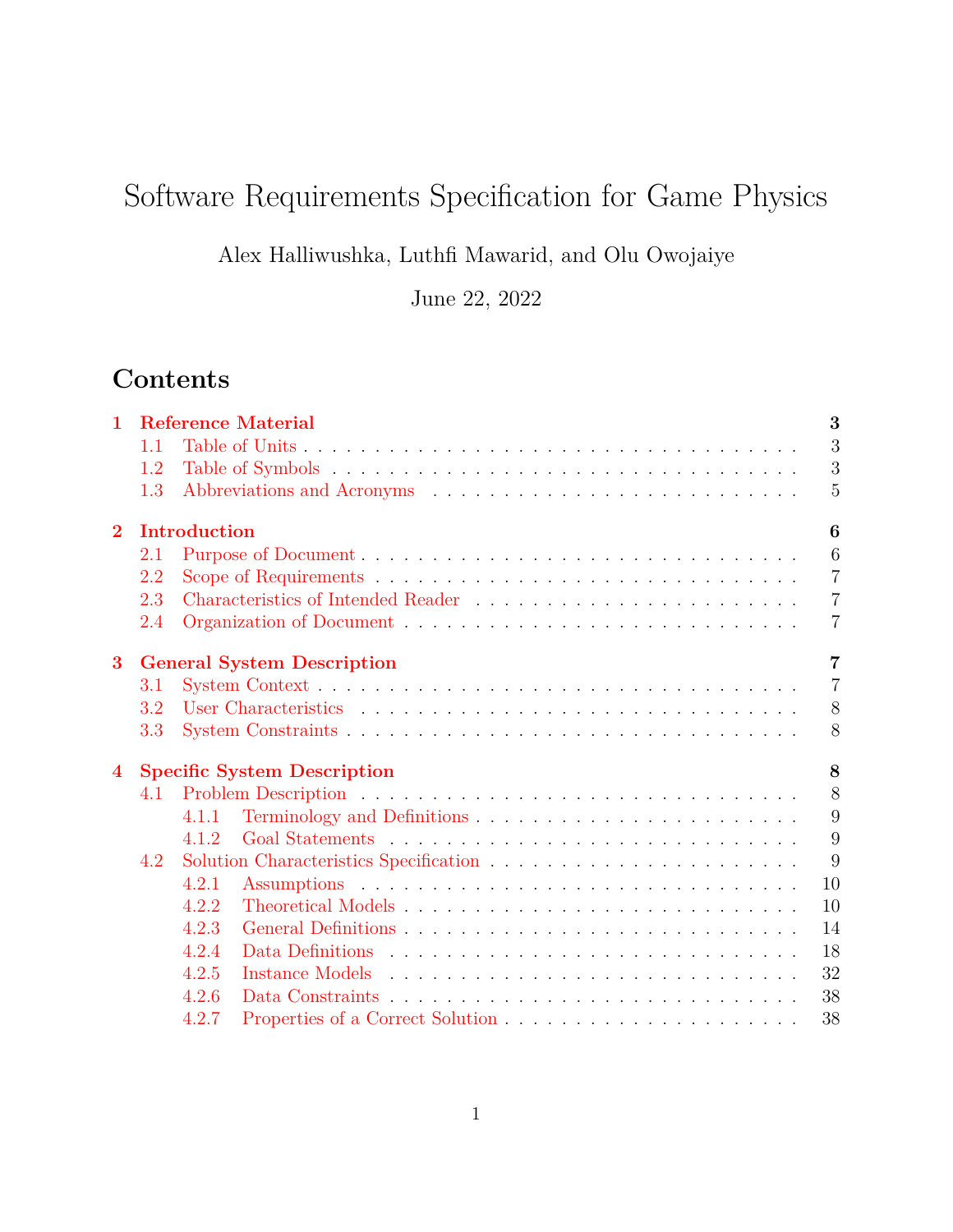| 5 Requirements                     | 39 |
|------------------------------------|----|
|                                    | 39 |
| 5.2                                | 39 |
| <b>6</b> Likely Changes            | 40 |
| 7 Unlikely Changes                 | 40 |
| 8 Off-The-Shelf Solutions          | 40 |
| 9 Traceability Matrices and Graphs | 41 |
| 10 Values of Auxiliary Constants   | 45 |
| 11 References                      | 45 |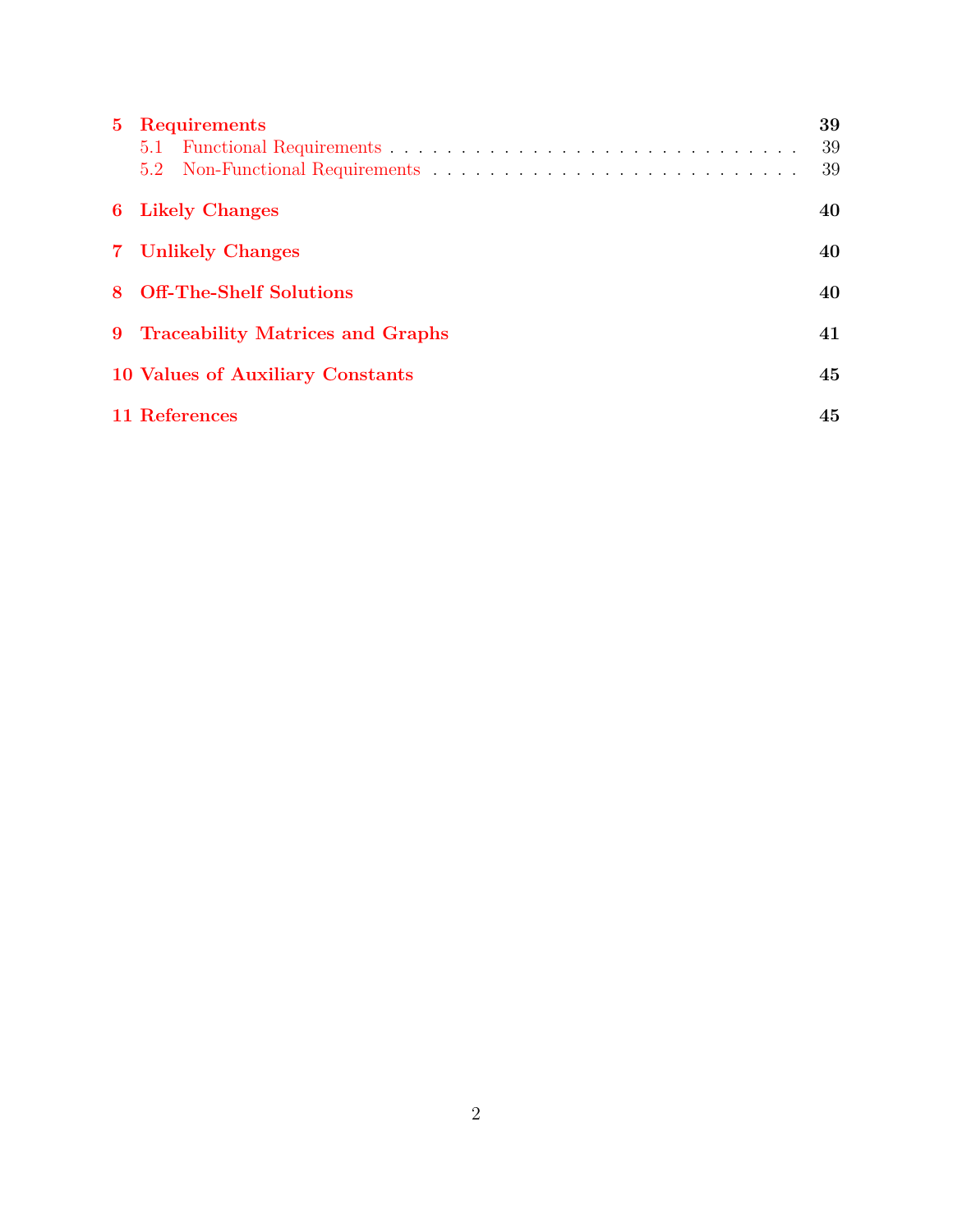# <span id="page-2-0"></span>**1 Reference Material**

This section records information for easy reference.

## <span id="page-2-1"></span>**1.1 Table of Units**

<span id="page-2-3"></span>The unit system used throughout is SI (Système International d'Unités). In addition to the basic units, several derived units are also used. For each unit, the [Table of Units](#page-2-3) lists the symbol, a description and the SI name.

|     | Symbol Description SI Name |          |
|-----|----------------------------|----------|
| .J  | energy                     | joule    |
| kg  | mass                       | kilogram |
| m   | length                     | metre    |
| N   | force                      | newton   |
| rad | angle                      | radian   |
| S   | time                       | second   |

Table 1: Table of Units

## <span id="page-2-2"></span>**1.2 Table of Symbols**

The symbols used in this document are summarized in the [Table of Symbols](#page-2-4) along with their units. Throughout the document, symbols in bold will represent vectors, and scalars otherwise. The symbols are listed in alphabetical order. For vector quantities, the units shown are for each component of the vector.

<span id="page-2-4"></span>

|                    | Symbol Description                                                                          | Units                         |
|--------------------|---------------------------------------------------------------------------------------------|-------------------------------|
| a                  | Acceleration                                                                                | $\frac{\text{m}}{\text{s}^2}$ |
| $\mathbf{a}(t)$    | Linear acceleration                                                                         | $\frac{\text{m}}{\text{s}^2}$ |
| $a_i$              | J-Th Body's Acceleration                                                                    | $\frac{\text{m}}{\text{s}^2}$ |
| $C_{\rm R}$        | Coefficient of restitution                                                                  |                               |
| $d_i$              | Distance Between the J-Th Particle and the Axis of Rotation                                 | m                             |
| d                  | Distance between the center of mass of the rigid bodies                                     | m                             |
| $\hat{\mathbf{d}}$ | Unit vector directed from the center of the large mass to the center<br>of the smaller mass | m                             |
| $\ \mathbf{d}\ $   | Euclidean norm of the distance between the center of mass of two<br>bodies                  | m                             |
| $\ \mathbf{d}\ ^2$ | Squared distance                                                                            | m <sup>2</sup>                |
| $\mathbf F$        | Force                                                                                       | N                             |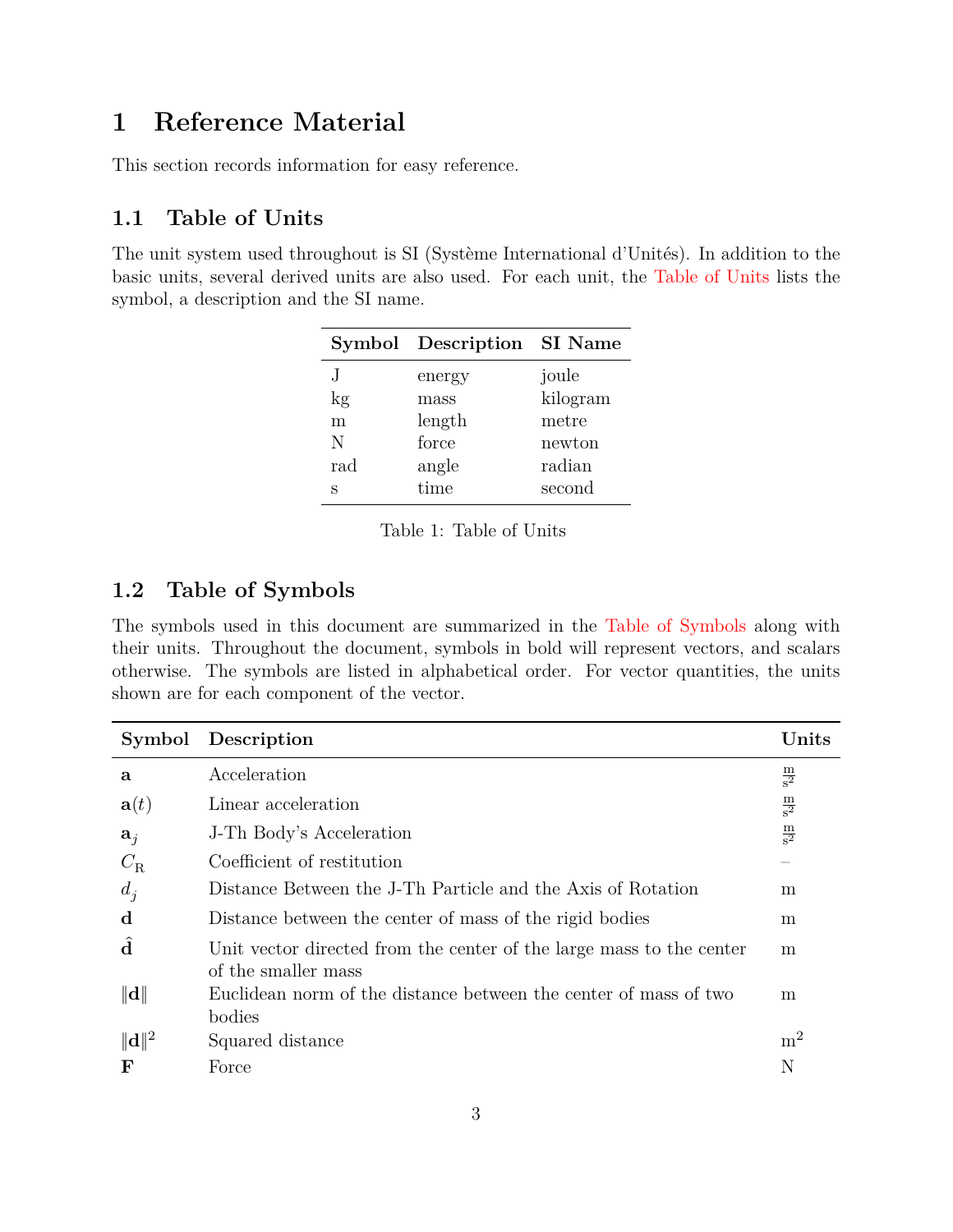| Symbol                  | Description                                        | Units                                    |
|-------------------------|----------------------------------------------------|------------------------------------------|
| ${\bf F}_1$             | Force exerted by the first body (on another body)  | N                                        |
| $\mathbf{F}_{2}$        | Force exerted by the second body (on another body) | N                                        |
| $F_{g}$                 | Force of gravity                                   | N                                        |
| ${\bf F}_j$             | Force Applied to the J-Th Body at Time T           | N                                        |
| G                       | Gravitational constant                             | $\frac{\text{m}^3}{\text{kg}\text{s}^2}$ |
| g                       | Gravitational acceleration                         | $\frac{\text{m}}{\text{s}^2}$            |
| $\boldsymbol{h}$        | Height                                             | m                                        |
| I                       | Moment of inertia                                  | $\mathrm{kgm}^2$                         |
| $\mathbf{I}_{\text{A}}$ | Moment of Inertia of Rigid Body A                  | $\text{kgm}^2$                           |
| $\mathbf{I}_{\rm B}$    | Moment of Inertia of Rigid Body B                  | $\text{kgm}^2$                           |
| ${\bf J}$               | Impulse (vector)                                   | Ns                                       |
| $\dot{\jmath}$          | Impulse (scalar)                                   | $N_{\rm S}$                              |
| KE                      | Kinetic energy                                     | $_{\rm J}$                               |
| L                       | Length                                             | m                                        |
| $\,M$                   | Mass of the Larger Rigid Body                      | kg                                       |
| $\,m$                   | Mass                                               | kg                                       |
| m <sub>1</sub>          | Mass of the first body                             | kg                                       |
| m <sub>2</sub>          | Mass of the second body                            | kg                                       |
| $m_A$                   | Mass of Rigid Body A                               | kg                                       |
| $m_{\rm B}$             | Mass of Rigid Body B                               | $\mathrm{kg}$                            |
| $m_j$                   | Mass of the J-Th Particle                          | kg                                       |
| $m_T$                   | Total Mass of the Rigid Body                       | kg                                       |
| $\mathbf n$             | Collision normal vector                            | m                                        |
| $\ \mathbf{n}\ $        | Length of the normal vector                        | m                                        |
| PE                      | Potential energy                                   | $_{\rm J}$                               |
| $\mathbf{p}$            | Position                                           | m                                        |
| $P_{CM}$                | Center of Mass                                     | m                                        |
| ${\bf p}_j$             | Position Vector of the J-Th Particle               | m                                        |
| r                       | Position vector                                    | m                                        |
| ŧ                       | Time                                               | S                                        |
| $t_{\rm c}$             | Denotes the time at collision                      | S                                        |
| $\mathbf u$             | Displacement                                       | m                                        |
| $\mathbf{u}(t)$         | Linear displacement                                | m                                        |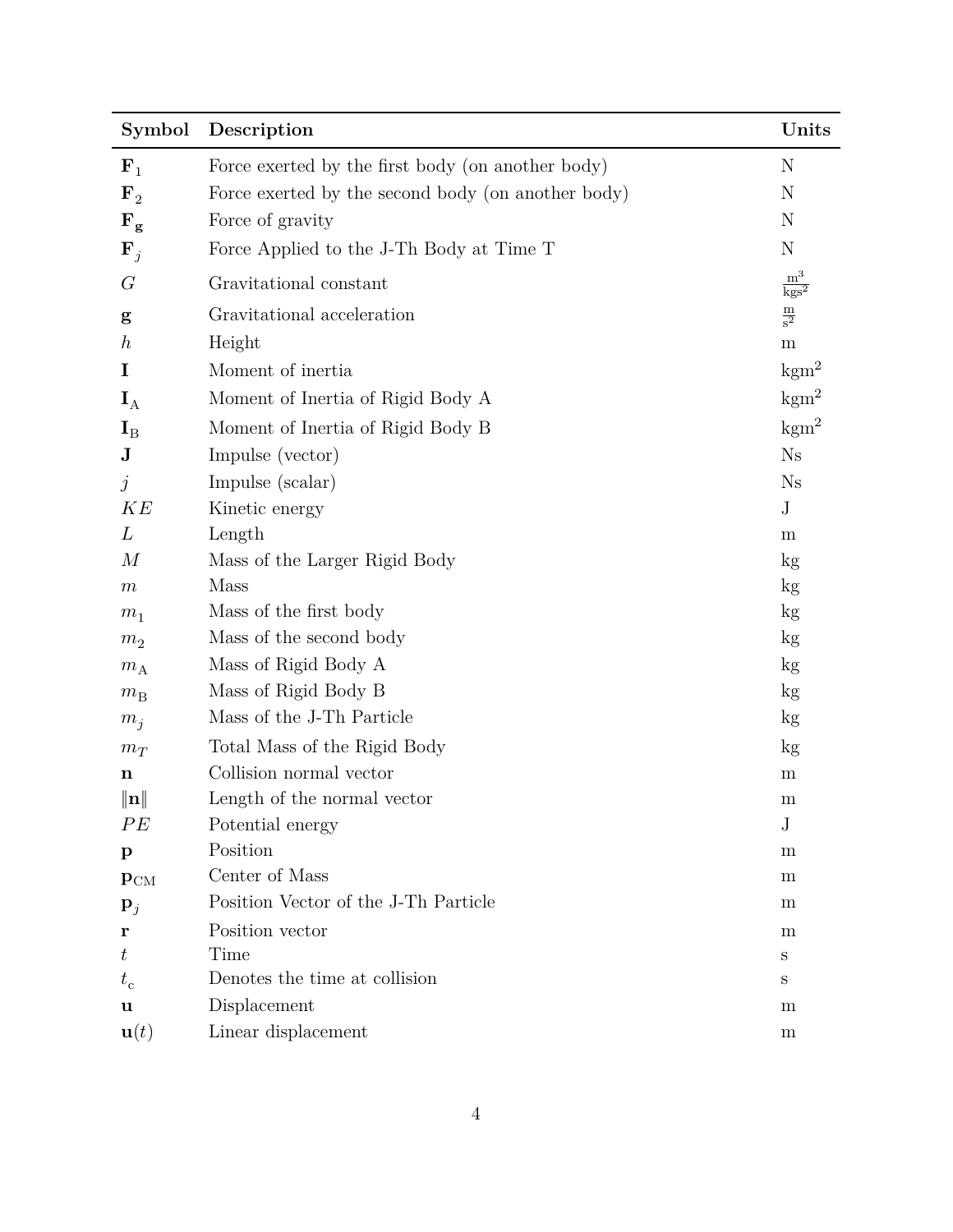| Symbol                                         | Description                                                                              | Units                                               |
|------------------------------------------------|------------------------------------------------------------------------------------------|-----------------------------------------------------|
| $\ {\bf u}_{\rm AP}^{\rm A} \bf{n}\ $          | Length of the Perpendicular Vector to the Contact Displacement<br>Vector of Rigid Body A | m                                                   |
| $\ {\mathbf{u}}_{\text{BP}}^{\;*}\mathbf{n}\ $ | Length of the Perpendicular Vector to the Contact Displacement<br>Vector of Rigid Body B | m                                                   |
| $\mathbf{u}_{\rm OB}$                          | Displacement vector between the origin and point B                                       | m                                                   |
| v                                              | Velocity                                                                                 | $\mathbf m$<br>$\, {\bf S}$                         |
| $\mathbf{v}(t)$                                | Linear velocity                                                                          | $\underline{\mathbf{m}}$<br>$\mathbf S$             |
| $\Delta$ v                                     | Change in velocity                                                                       | $\underline{\mathbf{m}}$<br>$\, {\bf S}$            |
| $\mathbf{v}^{\mathrm{AP}}$                     | Velocity of the Point of Collision P in Body A                                           | $\underline{\mathbf{m}}$<br>$\, {\bf S}$            |
| $\mathbf{v}^{\rm BP}$                          | Velocity of the Point of Collision P in Body B                                           | ${\bf m}$<br>$\, {\bf S}$                           |
| $\mathbf{v}_1$                                 | Velocity of the First Body                                                               | ${\bf m}$<br>$\bf S$                                |
| $\mathbf{v}_2$                                 | Velocity of the Second Body                                                              | ${\bf m}$<br>$\bf S$                                |
| ${\bf v}_{\rm A}$                              | Velocity at Point A                                                                      | m<br>$\, {\bf s}$                                   |
| $\mathbf{v}_\mathrm{B}$                        | Velocity at Point B                                                                      | $\mathbf m$<br>$\bf S$                              |
| $v_f^{AB}$                                     | Final Relative Velocity Between Rigid Bodies of A and B                                  | $\underline{\underline{\mathbf{m}}}$<br>$\mathbf S$ |
| $v_i^{AB}$                                     | Initial Relative Velocity Between Rigid Bodies of A and B                                | ${\bf m}$<br>$\bf S$                                |
| ${\bf v}_i$                                    | Velocity of the J-Th Body                                                                | $\mathbf m$<br>$\bf S$                              |
| $\mathbf{v}_{\rm O}$                           | Velocity at Point Origin                                                                 | $\underline{\mathbf{m}}$<br>$\mathbf{s}$            |
| $\alpha$                                       | Angular acceleration                                                                     | $\frac{\text{rad}}{\text{s}^2}$                     |
| $\alpha_i$                                     | J-Th Body's Angular Acceleration                                                         | $rac{\text{rad}}{\text{s}^2}$                       |
| $\theta$                                       | Angular displacement                                                                     | rad                                                 |
| $\bm{\tau}$                                    | Torque                                                                                   | Nm                                                  |
| $\boldsymbol{\tau}_j$                          | Torque applied to the j-th body                                                          | Nm                                                  |
| $\omega$                                       | Angular velocity                                                                         | <u>rad</u><br>$\mathbf{s}$                          |
| $\phi$                                         | Orientation                                                                              | rad                                                 |

| Table 2: Table of Symbols |  |  |  |  |
|---------------------------|--|--|--|--|
|---------------------------|--|--|--|--|

# <span id="page-4-0"></span>**1.3 Abbreviations and Acronyms**

| Abbreviation Full Form |                   |
|------------------------|-------------------|
| 2D                     | Two-Dimensional   |
| 3D                     | Three-Dimensional |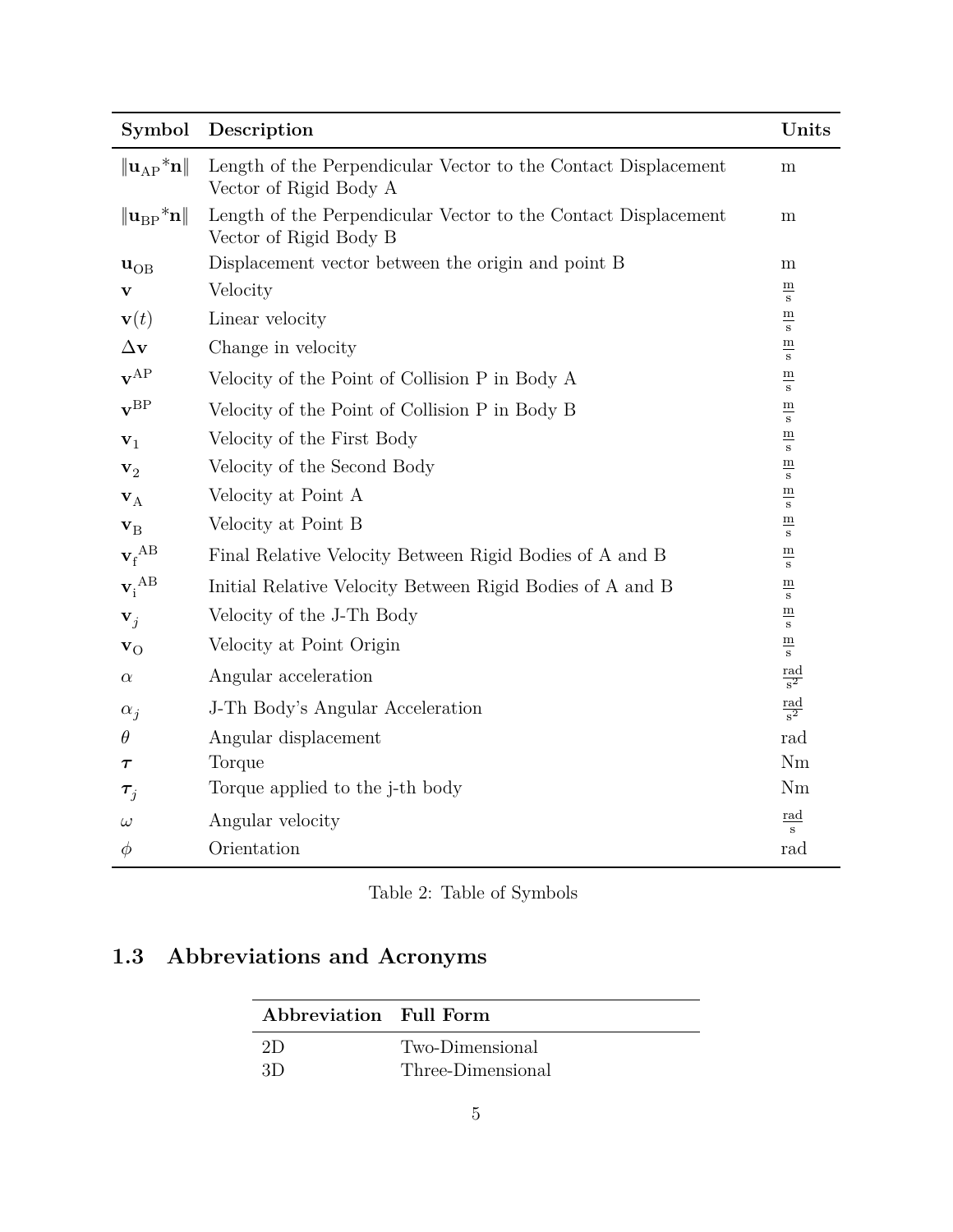| Abbreviation Full Form |                                     |
|------------------------|-------------------------------------|
| A                      | Assumption                          |
| <b>CM</b>              | Centre of Mass                      |
| DD                     | Data Definition                     |
| GD                     | General Definition                  |
| GS                     | Goal Statement                      |
| Game Physics           | game physics library                |
| IМ                     | Instance Model                      |
| LC                     | Likely Change                       |
| ODE                    | Ordinary Differential Equation      |
| R                      | Requirement                         |
| <b>SRS</b>             | Software Requirements Specification |
| TM                     | Theoretical Model                   |
| UC                     | Unlikely Change                     |
| Uncert.                | <b>Typical Uncertainty</b>          |

Table 3: Abbreviations and Acronyms

# <span id="page-5-0"></span>**2 Introduction**

Due to the rising cost of developing video games, developers are looking for ways to save time and money for their projects. Using an open source physics library that is reliable and free will cut down development costs and lead to better quality products.

The following section provides an overview of the Software Requirements Specification (SRS) for Game Physics. This section explains the purpose of this document, the scope of the requirements, the characteristics of the intended reader, and the organization of the document.

#### <span id="page-5-1"></span>**2.1 Purpose of Document**

The primary purpose of this document is to record the requirements of the game physics library. Goals, assumptions, theoretical models, definitions, and other model derivation information are specified, allowing the reader to fully understand and verify the purpose and scientific basis of Game Physics. With the exception of [system constraints,](#page-7-1) this SRS will remain abstract, describing what problem is being solved, but not how to solve it.

This document will be used as a starting point for subsequent development phases, including writing the design specification and the software verification and validation plan. The design document will show how the requirements are to be realized, including decisions on the numerical algorithms and programming environment. The verification and validation plan will show the steps that will be used to increase confidence in the software documentation and the implementation. Although the SRS fits in a series of documents that follow the so-called waterfall model, the actual development process is not constrained in any way.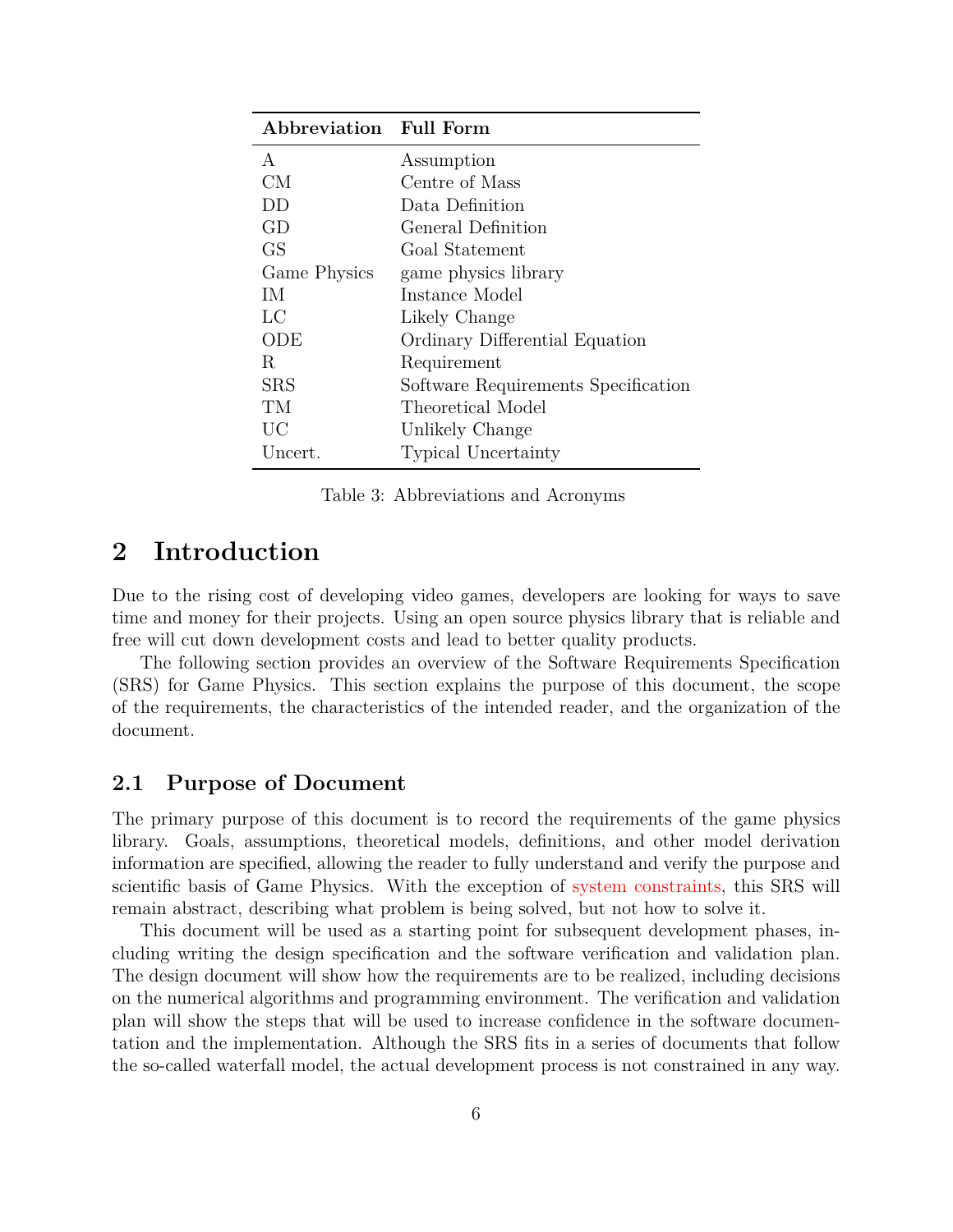Even when the waterfall model is not followed, as Parnas and Clements point out [\[8\]](#page-44-2), the most logical way to present the documentation is still to "fake" a rational design process.

### <span id="page-6-0"></span>**2.2 Scope of Requirements**

The scope of the requirements includes the physical simulation of 2D rigid bodies acted on by forces.

### <span id="page-6-1"></span>**2.3 Characteristics of Intended Reader**

Reviewers of this documentation should have an understanding of rigid body dynamics and high school calculus. The users of Game Physics can have a lower level of expertise, as explained in [Sec:User Characteristics.](#page-7-0)

#### <span id="page-6-2"></span>**2.4 Organization of Document**

The organization of this document follows the template for an SRS for scientific computing software proposed by  $[6]$  and  $[10]$ . The presentation follows the standard pattern of presenting goals, theories, definitions, and assumptions. For readers that would like a more bottom up approach, they can start reading the [instance models](#page-31-0) and trace back to find any additional information they require.

The [goal statements](#page-8-1) are refined to the theoretical models and the [theoretical models](#page-9-1) to the [instance models.](#page-31-0)

# <span id="page-6-3"></span>**3 General System Description**

This section provides general information about the system. It identifies the interfaces between the system and its environment, describes the user characteristics, and lists the system constraints.

#### <span id="page-6-4"></span>**3.1 System Context**

[Fig:sysCtxDiag](#page-7-4) shows the system context. A circle represents an entity external to the software, the user in this case. A rectangle represents the software system itself (Game Physics). Arrows are used to show the data flow between the system and its environment.

The interaction between the product and the user is through an application programming interface. The responsibilities of the user and the system are as follows:

- User Responsibilities
	- **–** Provide initial conditions of the physical state of the simulation, rigid bodies present, and forces applied to them.
	- **–** Ensure application programming interface use complies with the user guide.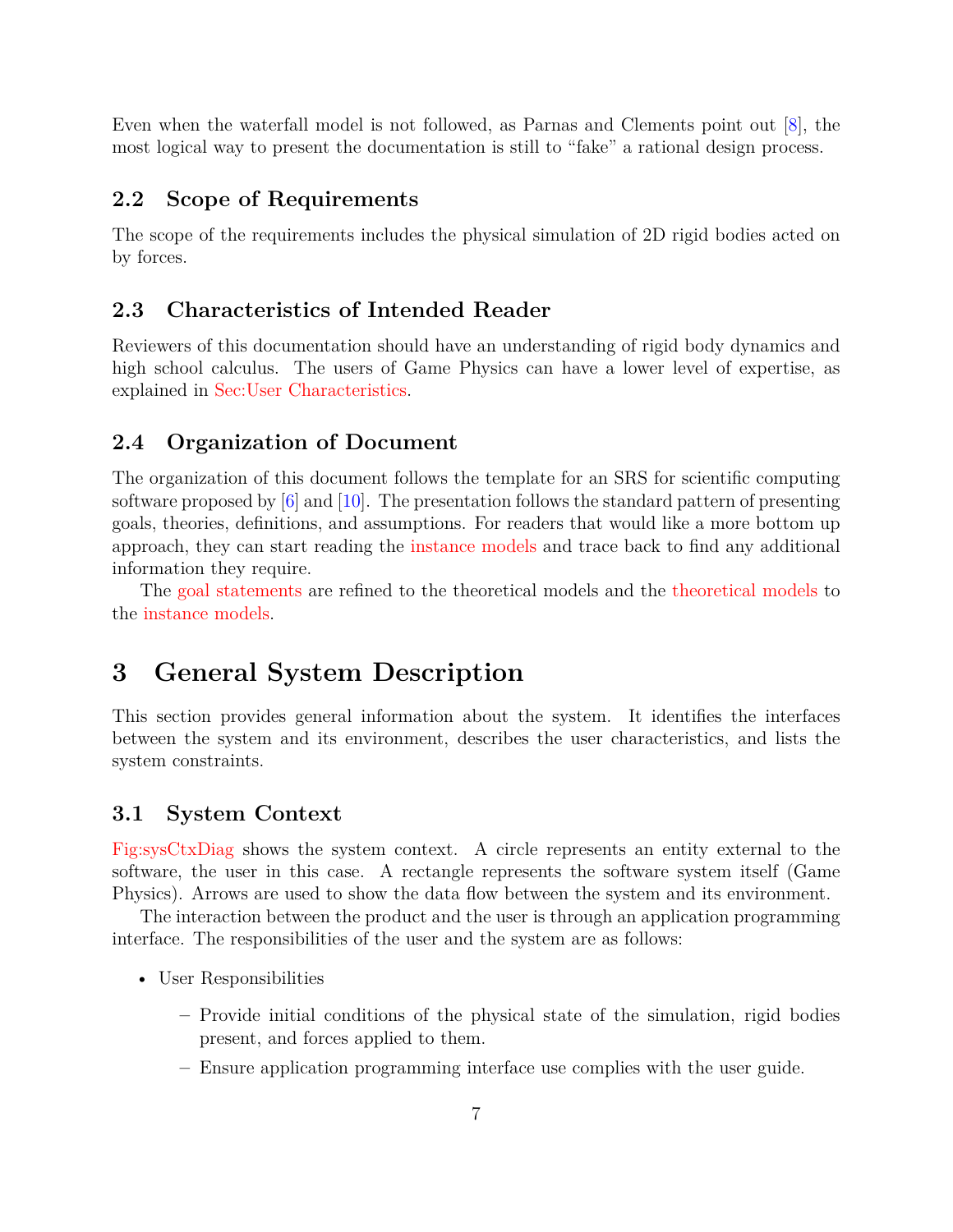<span id="page-7-4"></span>

Figure 1: System Context

- **–** Ensure required [software assumptions](#page-9-0) are appropriate for any particular problem the software addresses.
- Game Physics Responsibilities
	- **–** Determine if the inputs and simulation state satisfy the required [physical and](#page-37-0) [system constraints.](#page-37-0)
	- **–** Calculate the new state of all rigid bodies within the simulation at each simulation step.
	- **–** Provide updated physical state of all rigid bodies at the end of a simulation step.

## <span id="page-7-0"></span>**3.2 User Characteristics**

The end user of Game Physics should have an understanding of first year programming concepts and an understanding of high school physics.

## <span id="page-7-1"></span>**3.3 System Constraints**

There are no system constraints.

# <span id="page-7-2"></span>**4 Specific System Description**

This section first presents the problem description, which gives a high-level view of the problem to be solved. This is followed by the solution characteristics specification, which presents the assumptions, theories, and definitions that are used.

## <span id="page-7-3"></span>**4.1 Problem Description**

A system is needed to create a simple, lightweight, fast, and portable 2D rigid body physics library, which will allow for more accessible game development and the production of higher quality products. Creating a gaming physics library is a difficult task. Games need physics libraries that simulate objects acting under various physical conditions, while simultaneously being fast and efficient enough to work in soft real-time during the game. Developing a physics library from scratch takes a long period of time and is very costly, presenting barriers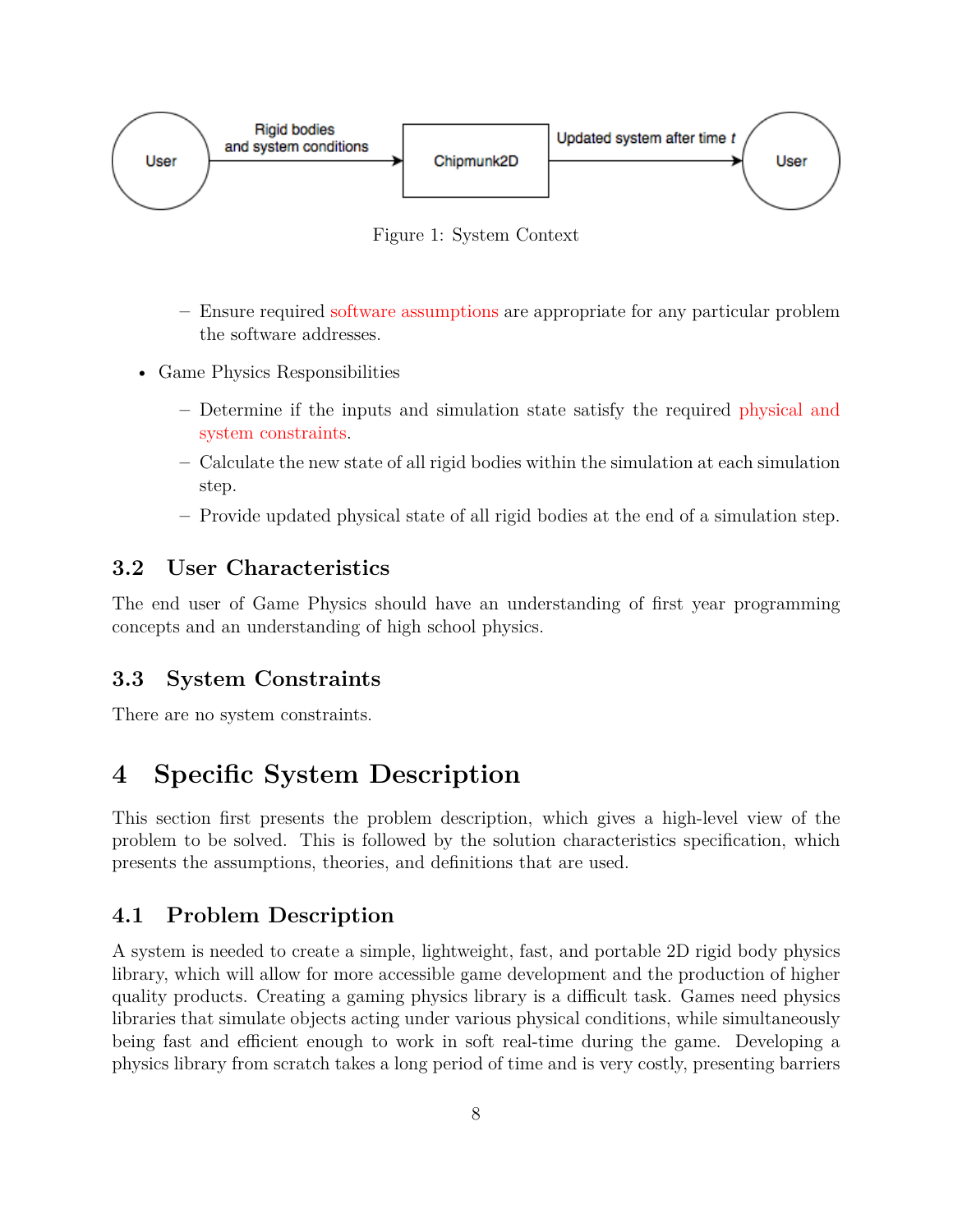of entry which make it difficult for game developers to include physics in their products. There are a few free, open source and high quality [physics libraries](#page-39-2) available to be used for consumer products.

#### <span id="page-8-0"></span>**4.1.1 Terminology and Definitions**

This subsection provides a list of terms that are used in the subsequent sections and their meaning, with the purpose of reducing ambiguity and making it easier to correctly understand the requirements.

- Rigid body: A solid body in which deformation is neglected.
- Elasticity: The ratio of the relative velocities of two colliding objects after and before a collision.
- Centre of mass: The mean location of the distribution of mass of the object.
- Cartesian coordinate system: A coordinate system that specifies each point uniquely in a plane by a set of numerical coordinates, which are the signed distances to the point from two fixed perpendicular oriented lines, measured in the same unit of length  $(from [2]).$  $(from [2]).$  $(from [2]).$
- Right-handed coordinate system: A coordinate system where the positive z-axis comes out of the screen..
- line: An interval between two points (from [\[5\]](#page-44-5)).
- point: An exact location, it has no size, only position (from [\[9\]](#page-44-6)).
- damping: An influence within or upon an oscillatory system that has the effect of reducing, restricting or preventing its oscillations (from [\[4\]](#page-44-7)).

#### <span id="page-8-1"></span>**4.1.2 Goal Statements**

<span id="page-8-3"></span>Given the kinematic properties, and forces (including any collision forces) applied on a set of rigid bodies, the goal statements are:

-Linear-Properties: Determine their new positions and velocities over a period of time.

Determine-Angular-Properties: Determine their new orientations and angular velocities over a period of time.

#### <span id="page-8-4"></span><span id="page-8-2"></span>**4.2 Solution Characteristics Specification**

The instance models that govern Game Physics are presented in the [Instance Model Section.](#page-31-0) The information to understand the meaning of the instance models and their derivation is also presented, so that the instance models can be verified.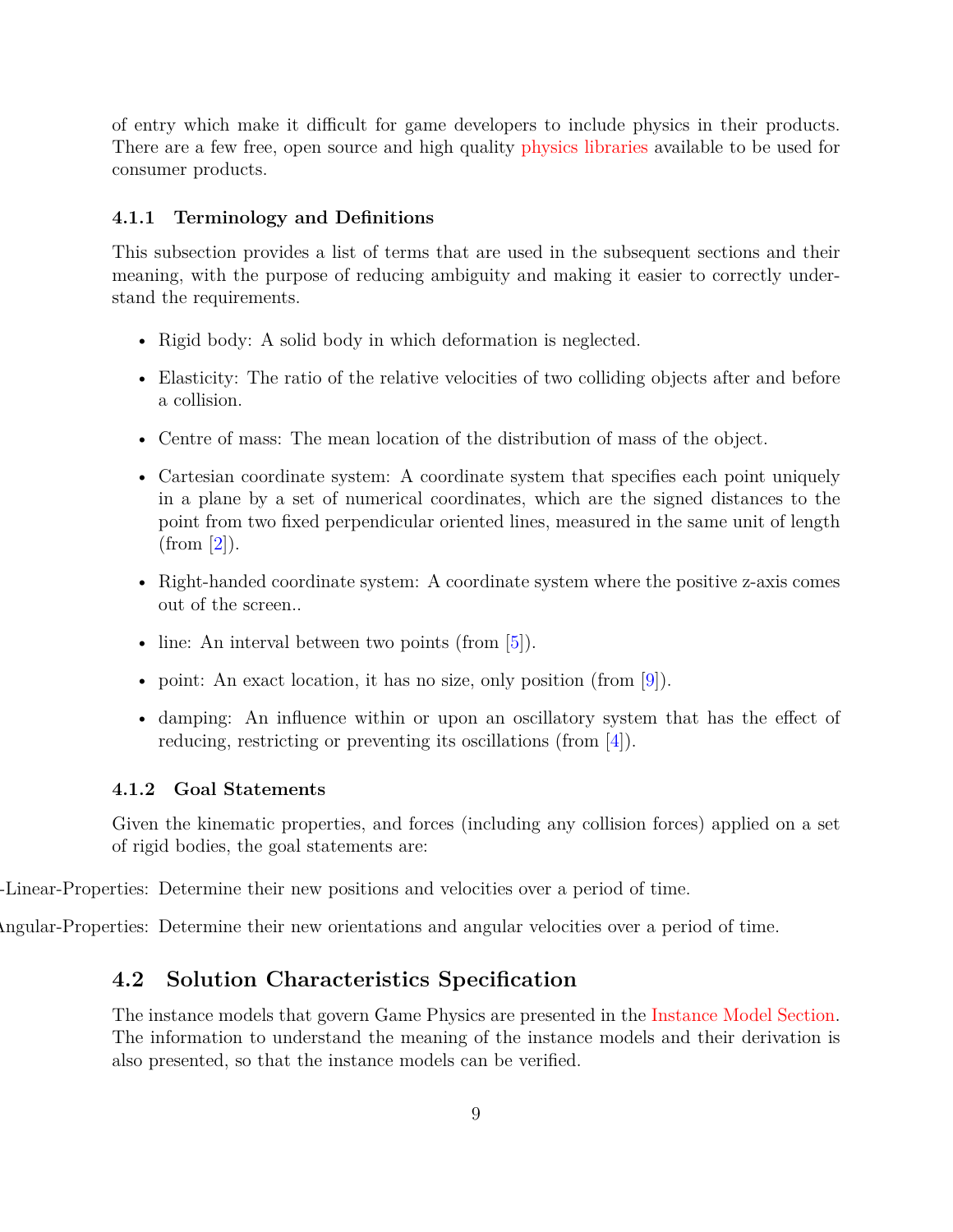#### <span id="page-9-0"></span>**4.2.1 Assumptions**

This section simplifies the original problem and helps in developing the theoretical models by filling in the missing information for the physical system. The assumptions refine the scope by providing more detail.

- <span id="page-9-3"></span><span id="page-9-2"></span>objectTy: All objects are rigid bodies. (RefBy: [DD:chaslesThm,](#page-24-0) [DD:reVeInColl,](#page-28-0) [DD:potEnergy,](#page-30-0) [DD:ctrOfMass,](#page-17-1) [DD:momentOfInertia,](#page-31-1) [DD:linVel,](#page-19-0) [DD:linDisp,](#page-18-0) [DD:linAcc,](#page-20-0) [DD:kEn](#page-26-0)[ergy,](#page-26-0) [DD:impulseV,](#page-29-0) [GD:impulse,](#page-16-0) [IM:col2D,](#page-36-0) [DD:angVel,](#page-22-0) [DD:angDisp,](#page-21-0) [DD:angAccel,](#page-23-0) [IM:rotMot,](#page-34-0) and [IM:transMot.](#page-32-0))
- objectDimension: All objects are 2D. (RefBy: [DD:potEnergy,](#page-30-0) [TM:NewtonSecLawRotMot,](#page-13-1) [DD:kEn](#page-26-0)[ergy,](#page-26-0) [GD:impulse,](#page-16-0) [IM:col2D,](#page-36-0) [DD:angVel,](#page-22-0) [DD:angDisp,](#page-21-0) [DD:angAccel,](#page-23-0) [IM:rotMot,](#page-34-0) and [IM:transMot.](#page-32-0))
- <span id="page-9-8"></span><span id="page-9-4"></span>ordinateSystemTy: The library uses a Cartesian coordinate system.
	- axesDefined: The axes are defined using right-handed coordinate system. (RefBy: [GD:impulse,](#page-16-0) [IM:col2D,](#page-36-0) and [IM:rotMot.](#page-34-0))
	- collisionType: All rigid bodies collisions are vertex-to-edge collisions. (RefBy: [LC:Expanded-Collisions,](#page-39-3) [GD:impulse,](#page-16-0) and [IM:col2D.](#page-36-0))
- <span id="page-9-6"></span><span id="page-9-5"></span>mpingInvolvement: There is no damping involved throughout the simulation and this implies that there are no friction forces. (RefBy: [DD:potEnergy,](#page-30-0) [LC:Include-Dampening,](#page-39-4) [DD:kEnergy,](#page-26-0) [IM:col2D,](#page-36-0) and [IM:transMot.](#page-32-0))
- JointsInvolvement: There are no constraints and joints involved throughout the simulation. (RefBy: [LC:Include-Joints-Constraints,](#page-39-5) [IM:col2D,](#page-36-0) and [IM:transMot.](#page-32-0))

#### <span id="page-9-7"></span><span id="page-9-1"></span>**4.2.2 Theoretical Models**

This section focuses on the general equations and laws that Game Physics is based on.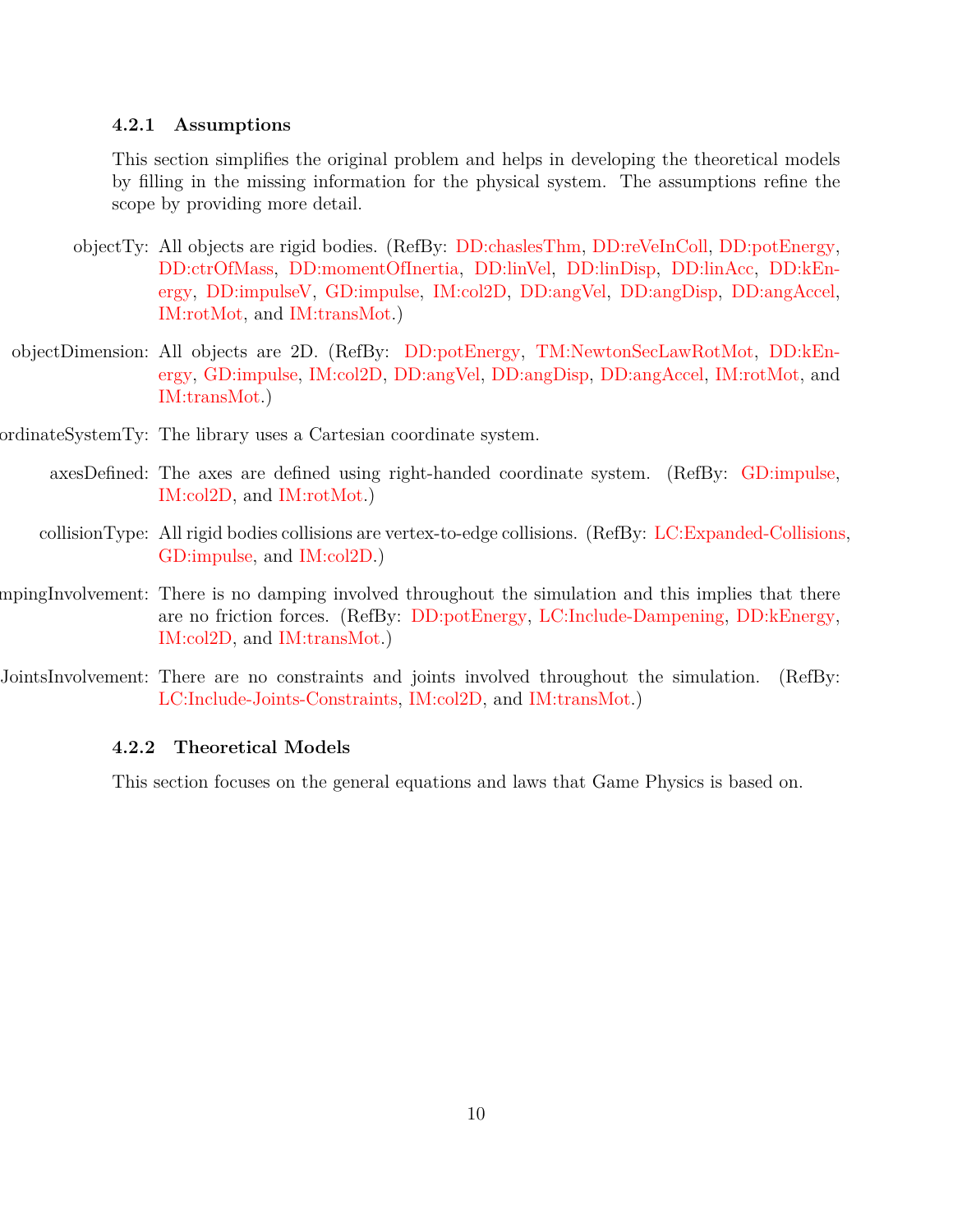<span id="page-10-0"></span>

| Refname      | TM:NewtonSecLawMot                                                                                                                                                       |
|--------------|--------------------------------------------------------------------------------------------------------------------------------------------------------------------------|
| Label        | Newton's second law of motion                                                                                                                                            |
| Equation     | $\mathbf{F} = m\mathbf{a}$                                                                                                                                               |
| Description  | $\mathbf F$ is the force $(N)$<br>$m$ is the mass (kg)<br><b>a</b> is the acceleration $\left(\frac{m}{s^2}\right)$                                                      |
| <b>Notes</b> | The net force $\bf{F}$ on a body is proportional to the acceleration $\bf{a}$ of the body,<br>where $m$ denotes the mass of the body as the constant of proportionality. |
| Source       |                                                                                                                                                                          |
| RefBy        | IM:transMot                                                                                                                                                              |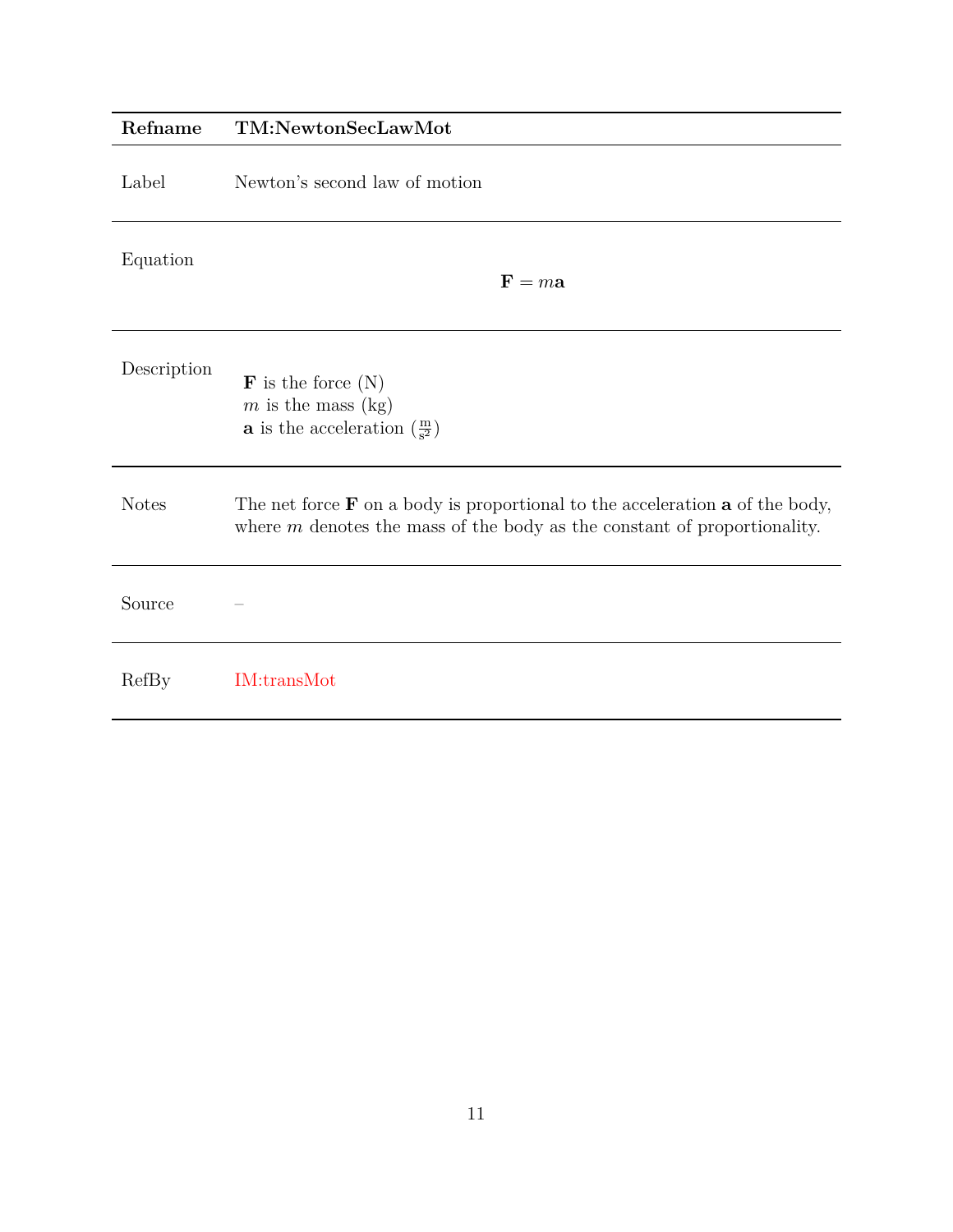<span id="page-11-0"></span>

| Refname      | TM:NewtonThirdLawMot                                                                                                                                                                                                                                                            |
|--------------|---------------------------------------------------------------------------------------------------------------------------------------------------------------------------------------------------------------------------------------------------------------------------------|
| Label        | Newton's third law of motion                                                                                                                                                                                                                                                    |
| Equation     | $\mathbf{F}_1 = -\mathbf{F}_2$                                                                                                                                                                                                                                                  |
| Description  | $\mathbf{F}_1$ is the force exerted by the first body (on another body) (N)<br>$\mathbf{F}_2$ is the force exerted by the second body (on another body) (N)                                                                                                                     |
| <b>Notes</b> | Every action has an equal and opposite reaction. In other words, the force<br>$\mathbf{F}_1$ exerted on the second rigid body by the first is equal in magnitude and<br>in the opposite direction to the force $\mathbf{F}_2$ exerted on the first rigid body by<br>the second. |
| Source       |                                                                                                                                                                                                                                                                                 |
| RefBy        |                                                                                                                                                                                                                                                                                 |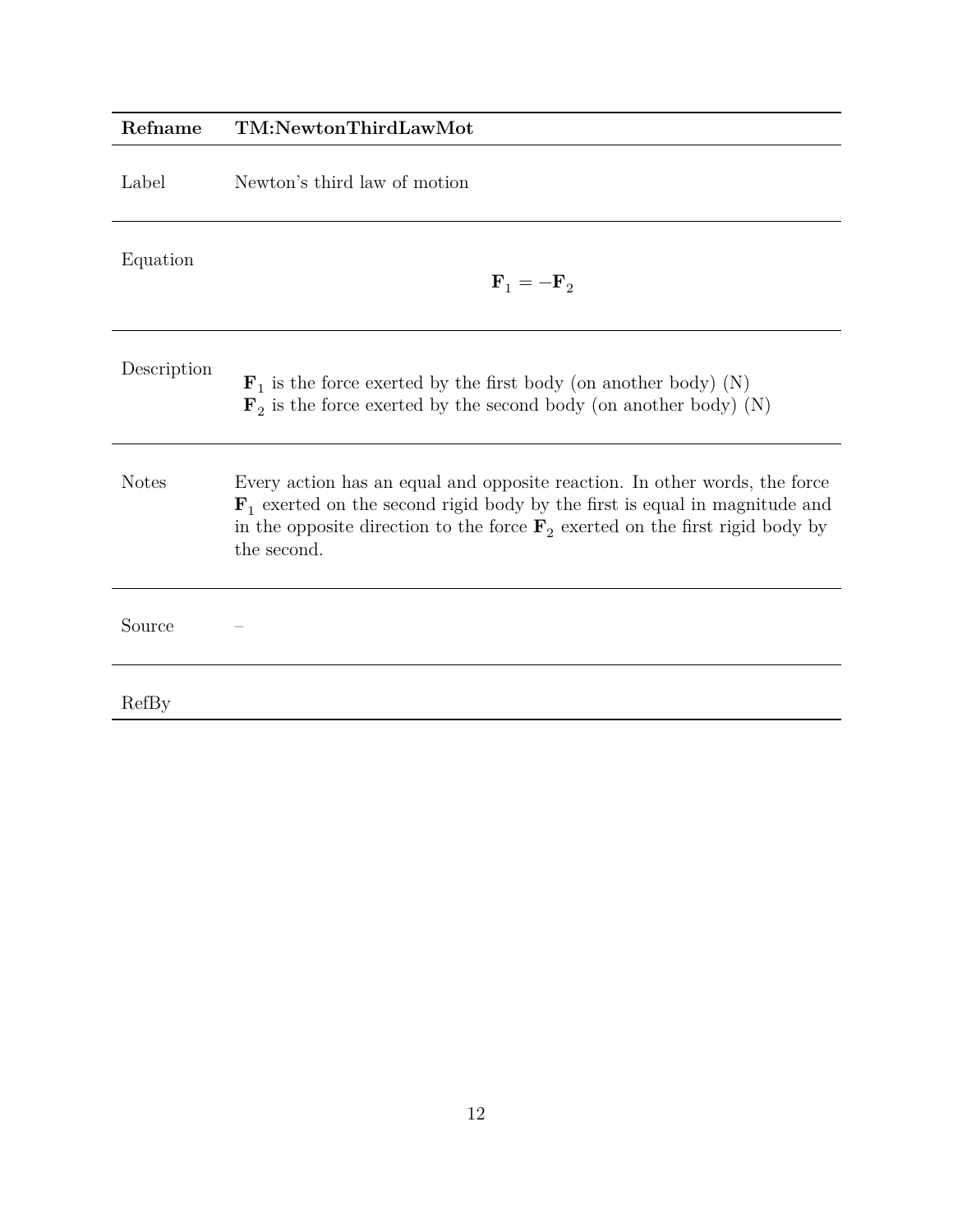## **Refname TM:UniversalGravLaw**

Label Newton's law of universal gravitation

Equation

<span id="page-12-0"></span>
$$
\mathbf{F} = G \frac{m_1 m_2}{\|\mathbf{d}\|^2} \hat{\mathbf{d}} = G \frac{m_1 m_2}{\|\mathbf{d}\|^2} \frac{\mathbf{d}}{\|\mathbf{d}\|}
$$

| Description  | $\mathbf{F}$ is the force $(N)$<br>G is the gravitational constant $\left(\frac{m^3}{\text{kgs}^2}\right)$<br>$m_1$ is the mass of the first body (kg)<br>$m_2$ is the mass of the second body (kg)<br>$\ \mathbf{d}\ $ is the Euclidean norm of the distance between the center of mass of<br>two bodies (m)<br>$\mathbf d$ is the unit vector directed from the center of the large mass to the<br>center of the smaller mass $(m)$<br>$\bf d$ is the distance between the center of mass of the rigid bodies $(m)$ |
|--------------|-----------------------------------------------------------------------------------------------------------------------------------------------------------------------------------------------------------------------------------------------------------------------------------------------------------------------------------------------------------------------------------------------------------------------------------------------------------------------------------------------------------------------|
| <b>Notes</b> | Two rigid bodies in the universe attract each other with a force $\bf{F}$ that is<br>directly proportional to the product of their masses, $m_1$ and $m_2$ , and<br>inversely proportional to the squared distance $\ \mathbf{d}\ ^2$ between them.                                                                                                                                                                                                                                                                   |
| Source       |                                                                                                                                                                                                                                                                                                                                                                                                                                                                                                                       |
| RefBy        | GD:accelGravity                                                                                                                                                                                                                                                                                                                                                                                                                                                                                                       |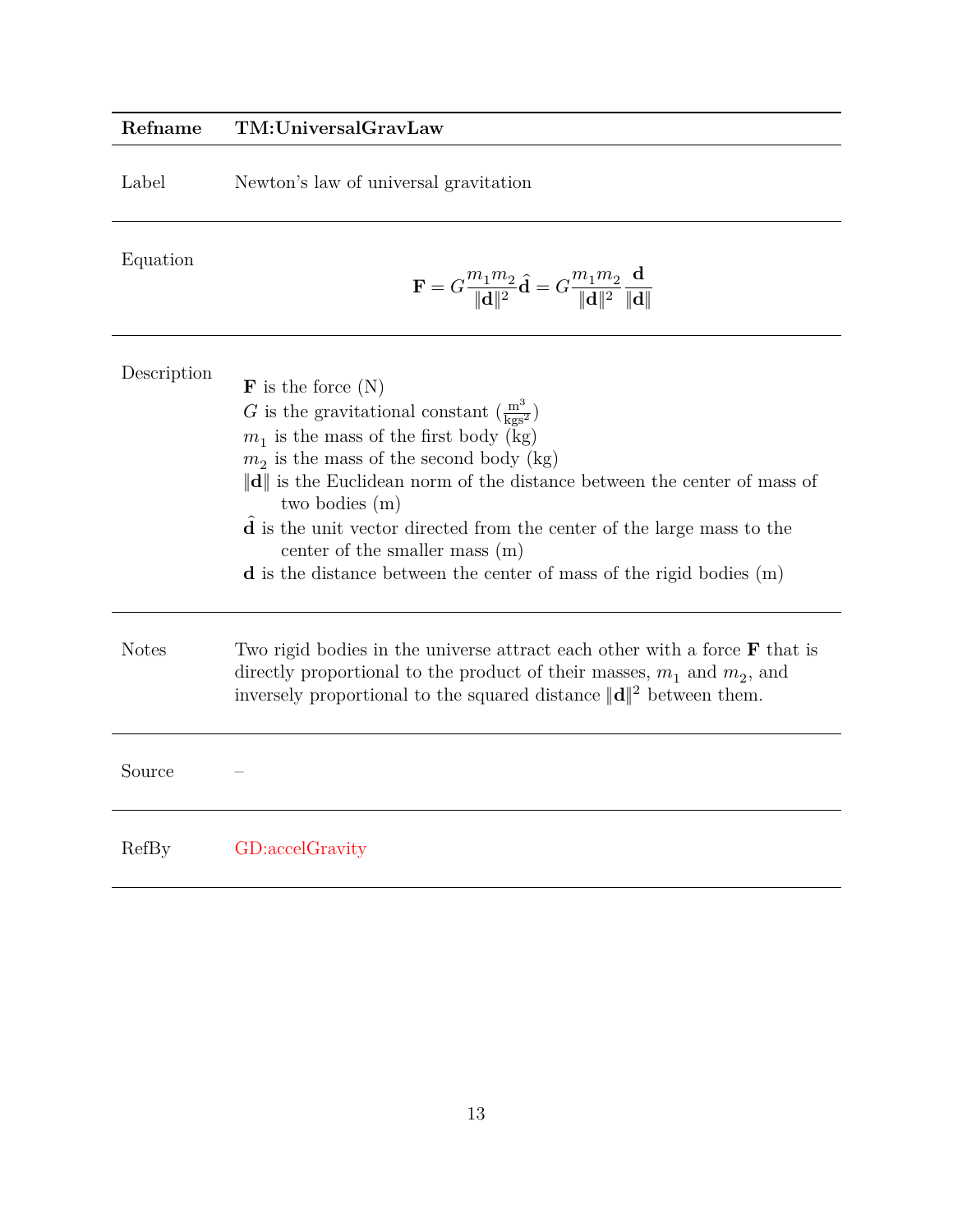<span id="page-13-1"></span>

| Refname      | TM:NewtonSecLawRotMot                                                                                                                                                                                                                                                                            |
|--------------|--------------------------------------------------------------------------------------------------------------------------------------------------------------------------------------------------------------------------------------------------------------------------------------------------|
| Label        | Newton's second law for rotational motion                                                                                                                                                                                                                                                        |
| Equation     | $\pmb{\tau} = \mathbf{I}\alpha$                                                                                                                                                                                                                                                                  |
| Description  | $\tau$ is the torque (Nm)<br><b>I</b> is the moment of inertia $(kgm^2)$<br>$\alpha$ is the angular acceleration $\left(\frac{\text{rad}}{\text{s}^2}\right)$                                                                                                                                    |
| <b>Notes</b> | The net torque $\tau$ on a rigid body is proportional to its angular acceleration<br>$\alpha$ , where I denotes the moment of inertia of the rigid body as the constant<br>of proportionality.<br>We also assume that all rigid bodies involved are two-dimensional (from<br>A:objectDimension). |
| Source       |                                                                                                                                                                                                                                                                                                  |
| RefBy        | <b>IM:rotMot</b>                                                                                                                                                                                                                                                                                 |

## <span id="page-13-0"></span>**4.2.3 General Definitions**

This section collects the laws and equations that will be used to build the instance models.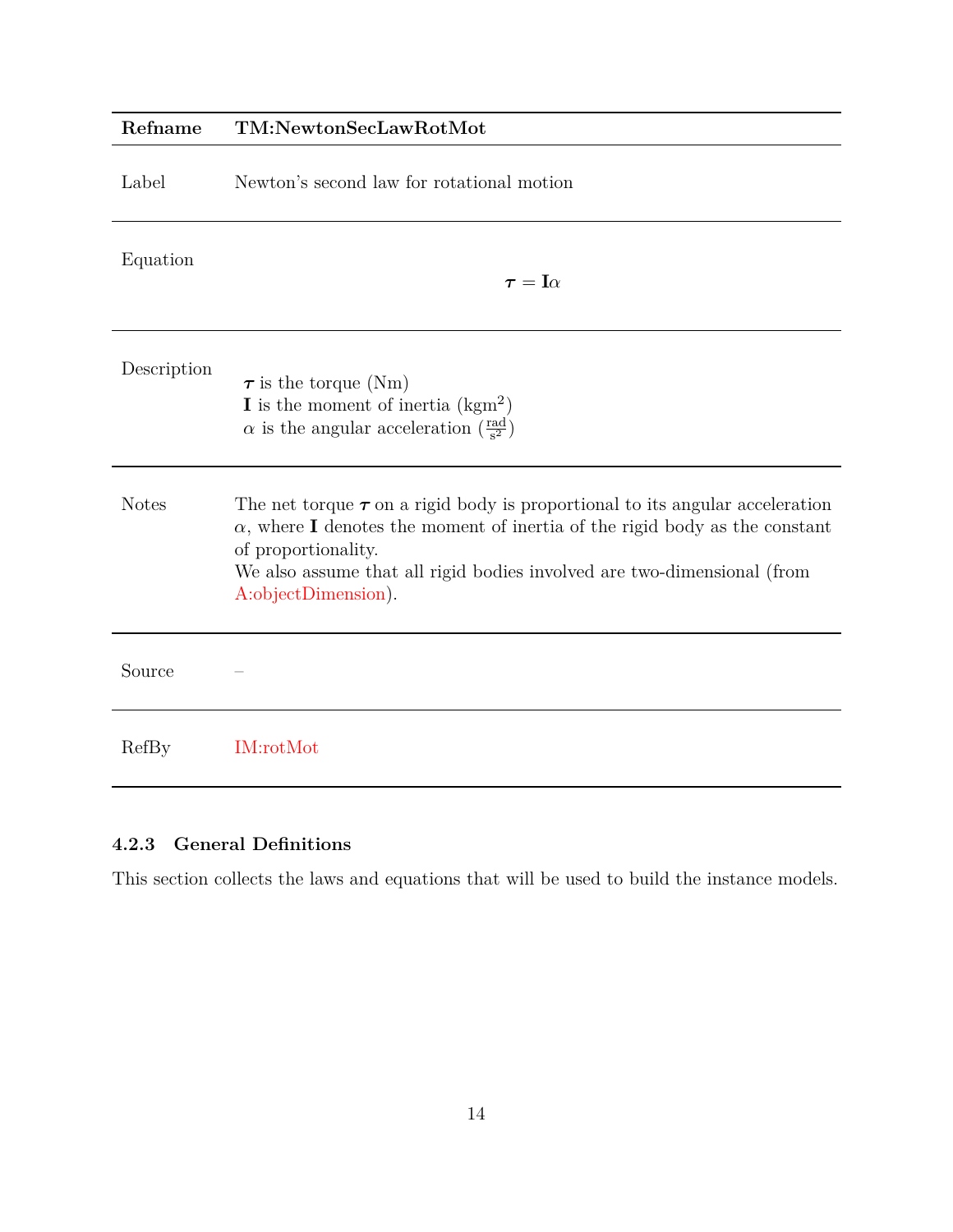<span id="page-14-0"></span>

| Refname      | GD:accelGravity                                                                                                                                                                                                                                                                                                                                                                                                                              |
|--------------|----------------------------------------------------------------------------------------------------------------------------------------------------------------------------------------------------------------------------------------------------------------------------------------------------------------------------------------------------------------------------------------------------------------------------------------------|
| Label        | Acceleration due to gravity                                                                                                                                                                                                                                                                                                                                                                                                                  |
| Units        | $\frac{\text{m}}{\text{s}^2}$                                                                                                                                                                                                                                                                                                                                                                                                                |
| Equation     | $\mathbf{g} = -\frac{GM}{\ \mathbf{d}\ ^2}\hat{\mathbf{d}}$                                                                                                                                                                                                                                                                                                                                                                                  |
| Description  | <b>g</b> is the gravitational acceleration $\left(\frac{m}{s^2}\right)$<br>G is the gravitational constant $\left(\frac{m^3}{\text{kgs}^2}\right)$<br>$M$ is the mass of the larger rigid body (kg)<br>$\ \mathbf{d}\ $ is the Euclidean norm of the distance between the center of mass of<br>two bodies (m)<br>$\hat{\mathbf{d}}$ is the unit vector directed from the center of the large mass to the<br>center of the smaller mass $(m)$ |
| <b>Notes</b> | If one of the masses is much larger than the other, it is convenient to<br>define a gravitational field around the larger mass as shown above. The<br>negative sign in the equation indicates that the force is an attractive force.                                                                                                                                                                                                         |
| Source       | Definition of Gravitational Acceleration                                                                                                                                                                                                                                                                                                                                                                                                     |
| RefBy        | <b>IM:transMot</b>                                                                                                                                                                                                                                                                                                                                                                                                                           |

**Detailed derivation of gravitational acceleration:** From [Newton's law of universal](#page-12-0) [gravitation,](#page-12-0) we have:

$$
\mathbf{F}=\frac{Gm_1m_2}{\|\mathbf{d}\|^2}\hat{\mathbf{d}}
$$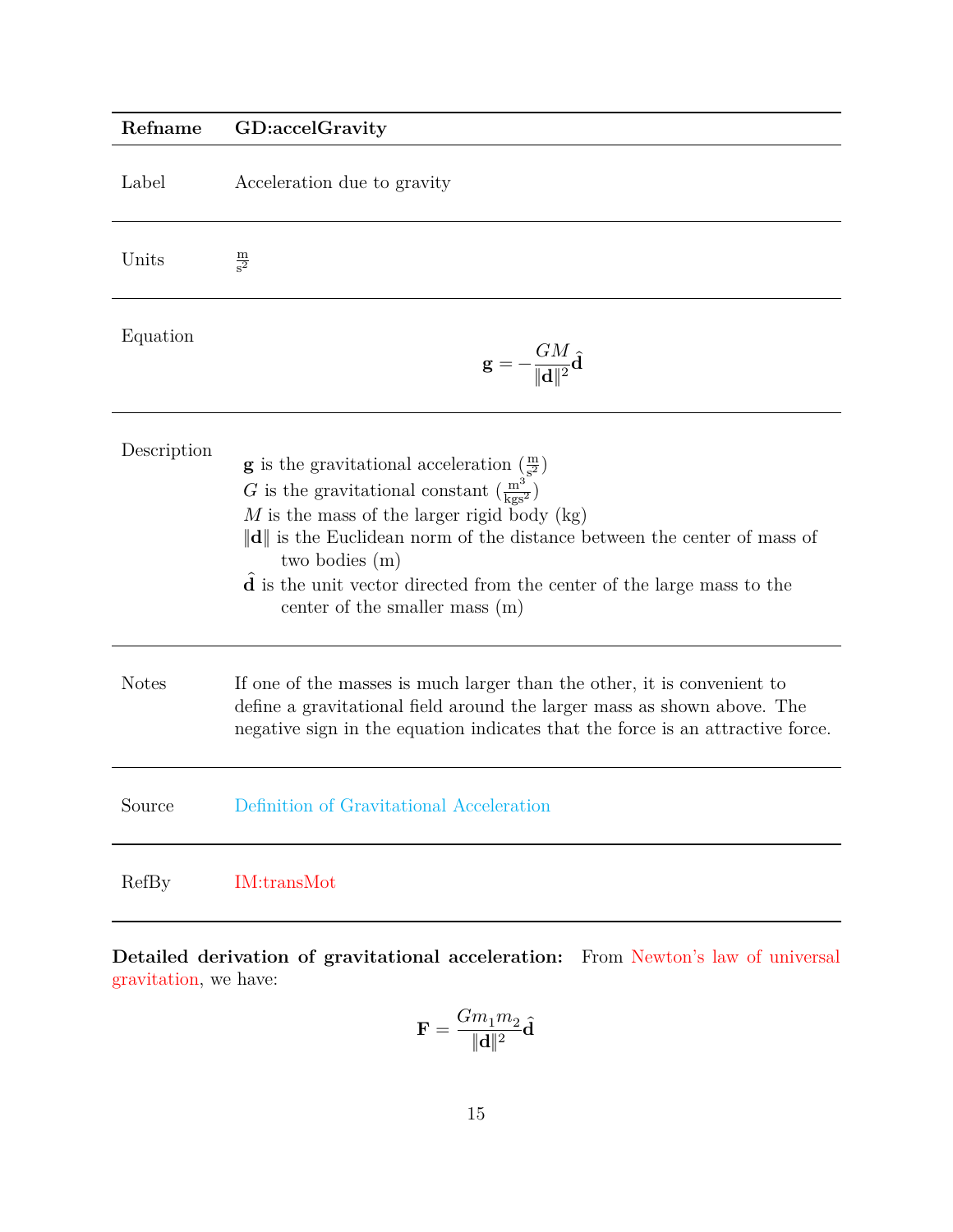The above equation governs the gravitational attraction between two bodies. Suppose that one of the bodies is significantly more massive than the other, so that we concern ourselves with the force the massive body exerts on the lighter body. Further, suppose that the Cartesian coordinate system is chosen such that this force acts on a line which lies along one of the principal axes. Then our unit vector directed from the center of the large mass to the center of the smaller mass  $\bf{d}$  for the x or y axes is:

$$
\widehat{\mathbf{d}} = \frac{\mathbf{d}}{\|\mathbf{d}\|}
$$

Given the above assumptions, let  $M$  and  $m$  be the mass of the massive and light body respectively. Equating  $\bf{F}$  above with Newton's second law for the force experienced by the light body, we get:

$$
\mathbf{F_g} = G \frac{Mm}{\|\mathbf{d}\|^2} \hat{\mathbf{d}} = m\mathbf{g}
$$

where  $\bf{g}$  is the gravitational acceleration. Dividing the above equation by  $m$ , we have:

$$
G\frac{M}{\|\mathbf{d}\|^2}\widehat{\mathbf{d}}=\mathbf{g}
$$

and thus the negative sign indicates that the force is an attractive force:

$$
\mathbf{g} = -G \frac{M}{\|\mathbf{d}\|^2} \hat{\mathbf{d}}
$$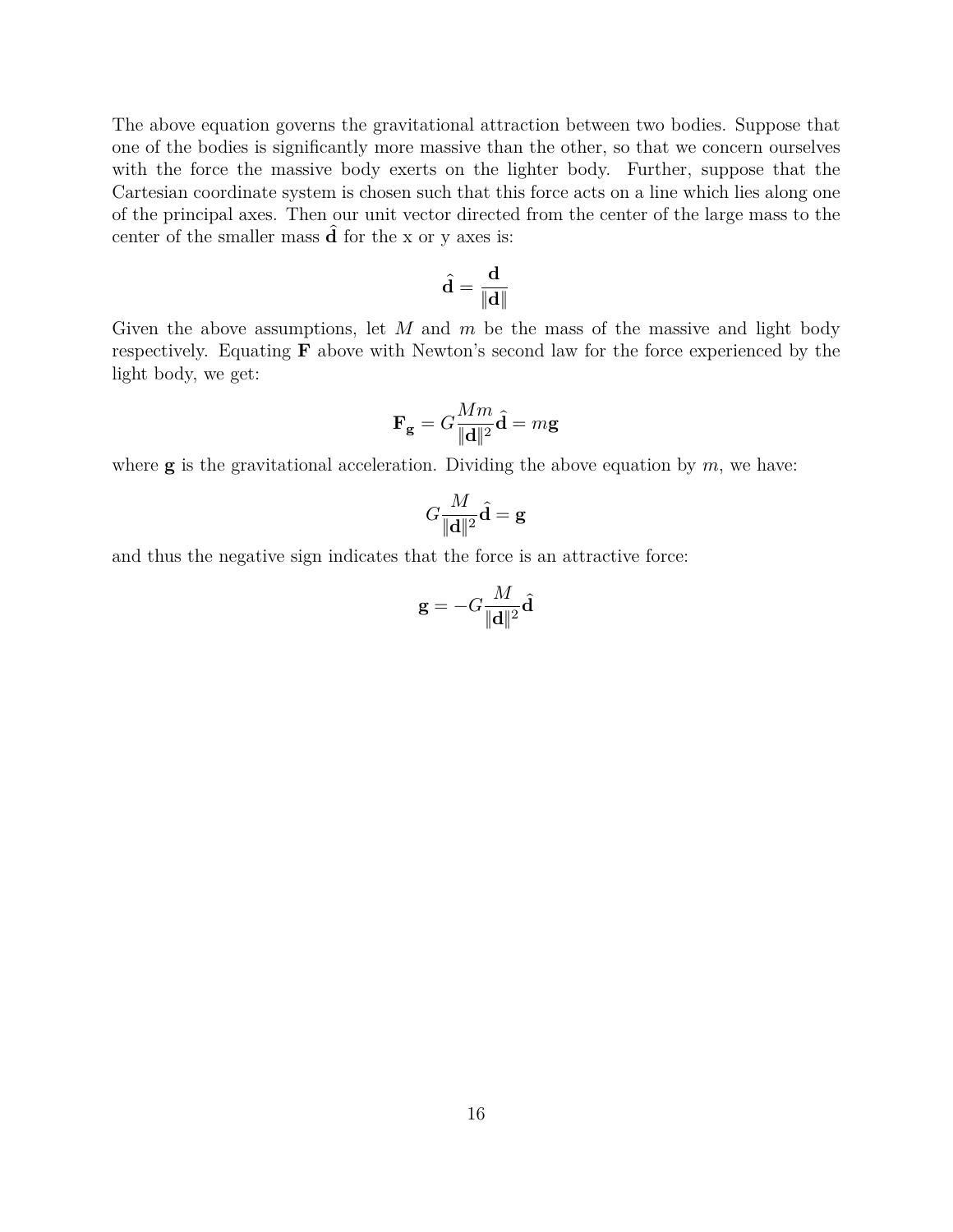## **Refname GD:impulse**

Label Impulse for Collision

Units Ns

Equation

<span id="page-16-0"></span>
$$
j=\frac{-\left(1+C_\mathrm{R}\right)\mathbf{v_i}^{\mathrm{A}\mathrm{B}}\cdot\mathbf{n}}{\left(\frac{1}{m_\mathrm{A}}+\frac{1}{m_\mathrm{B}}\right)\|\mathbf{n}\|^2+\frac{\|\mathbf{u}_\mathrm{AP}^*\mathbf{n}\|^2}{\mathbf{I}_\mathrm{A}}+\frac{\|\mathbf{u}_\mathrm{BP}^*\mathbf{n}\|^2}{\mathbf{I}_\mathrm{B}}}
$$

| Description  | j is the impulse (scalar) (Ns)<br>$C_{\rm R}$ is the coefficient of restitution (Unitless)<br>$\mathbf{v}_i^{\text{AB}}$ is the initial relative velocity between rigid bodies of A and B $(\frac{m}{s})$<br>$n$ is the collision normal vector $(m)$<br>$m_A$ is the mass of rigid body A (kg)<br>$m_{\rm B}$ is the mass of rigid body B (kg)<br>$\ \mathbf{n}\ $ is the length of the normal vector (m)<br>$\ \mathbf{u}_{AP}*\mathbf{n}\ $ is the length of the perpendicular vector to the contact<br>displacement vector of rigid body $A(m)$<br>$I_A$ is the moment of inertia of rigid body A (kgm <sup>2</sup> )<br>$\ \mathbf{u}_{\text{BP}}\ ^* \mathbf{n}\ $ is the length of the perpendicular vector to the contact<br>displacement vector of rigid body $B(m)$<br>$IB$ is the moment of inertia of rigid body B (kgm <sup>2</sup> ) |
|--------------|----------------------------------------------------------------------------------------------------------------------------------------------------------------------------------------------------------------------------------------------------------------------------------------------------------------------------------------------------------------------------------------------------------------------------------------------------------------------------------------------------------------------------------------------------------------------------------------------------------------------------------------------------------------------------------------------------------------------------------------------------------------------------------------------------------------------------------------------------|
| <b>Notes</b> | All bodies are assumed to be rigid (from A:objectTy) and two-dimensional<br>(from A:objectDimension).<br>A right-handed coordinate system is used (from A:axesDefined).<br>All collisions are vertex-to-edge (from $A$ :collisionType).                                                                                                                                                                                                                                                                                                                                                                                                                                                                                                                                                                                                            |
| Source       | Impulse for Collision Ref                                                                                                                                                                                                                                                                                                                                                                                                                                                                                                                                                                                                                                                                                                                                                                                                                          |
| RefBy        | IM:col2D                                                                                                                                                                                                                                                                                                                                                                                                                                                                                                                                                                                                                                                                                                                                                                                                                                           |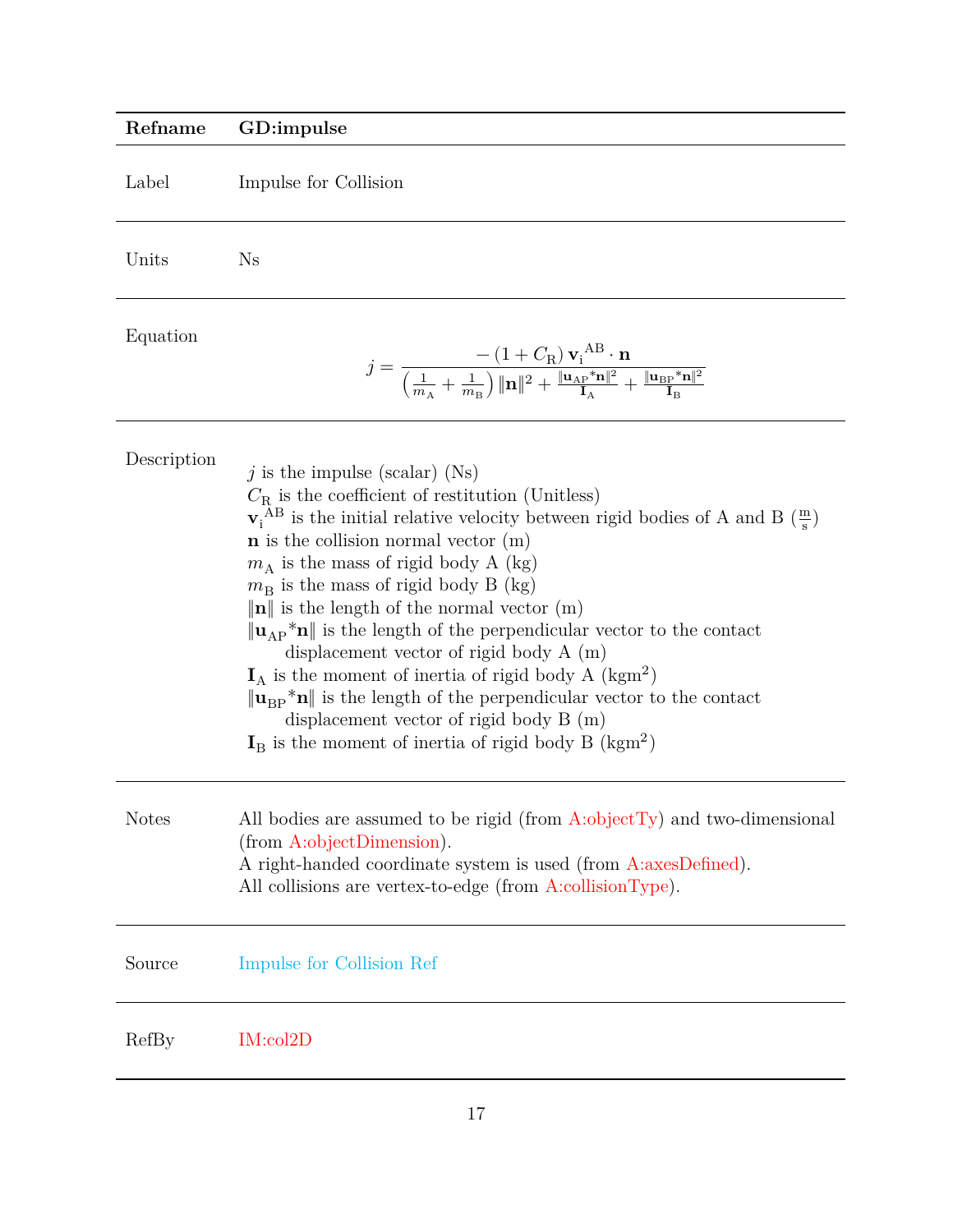## <span id="page-17-0"></span>**4.2.4 Data Definitions**

This section collects and defines all the data needed to build the instance models.

<span id="page-17-1"></span>

| Refname      | DD:ctrOfMass                                                                                                                                                                                                          |
|--------------|-----------------------------------------------------------------------------------------------------------------------------------------------------------------------------------------------------------------------|
| Label        | Center of Mass                                                                                                                                                                                                        |
| Symbol       | $\mathbf{p}_{\mathrm{CM}}$                                                                                                                                                                                            |
| Units        | m                                                                                                                                                                                                                     |
| Equation     | $\mathbf{p}_{\rm CM} = \frac{\sum m_j \mathbf{p}_j}{m_T}$                                                                                                                                                             |
| Description  | $\mathbf{p}_{\text{CM}}$ is the Center of Mass (m)<br>$m_i$ is the mass of the j-th particle (kg)<br>$\mathbf{p}_i$ is the position vector of the j-th particle (m)<br>$m_T$ is the total mass of the rigid body (kg) |
| <b>Notes</b> | All bodies are assumed to be rigid (from $A:\text{objectTy}$ ).                                                                                                                                                       |
| Source       |                                                                                                                                                                                                                       |
| RefBy        | IM:col2D and IM:transMot                                                                                                                                                                                              |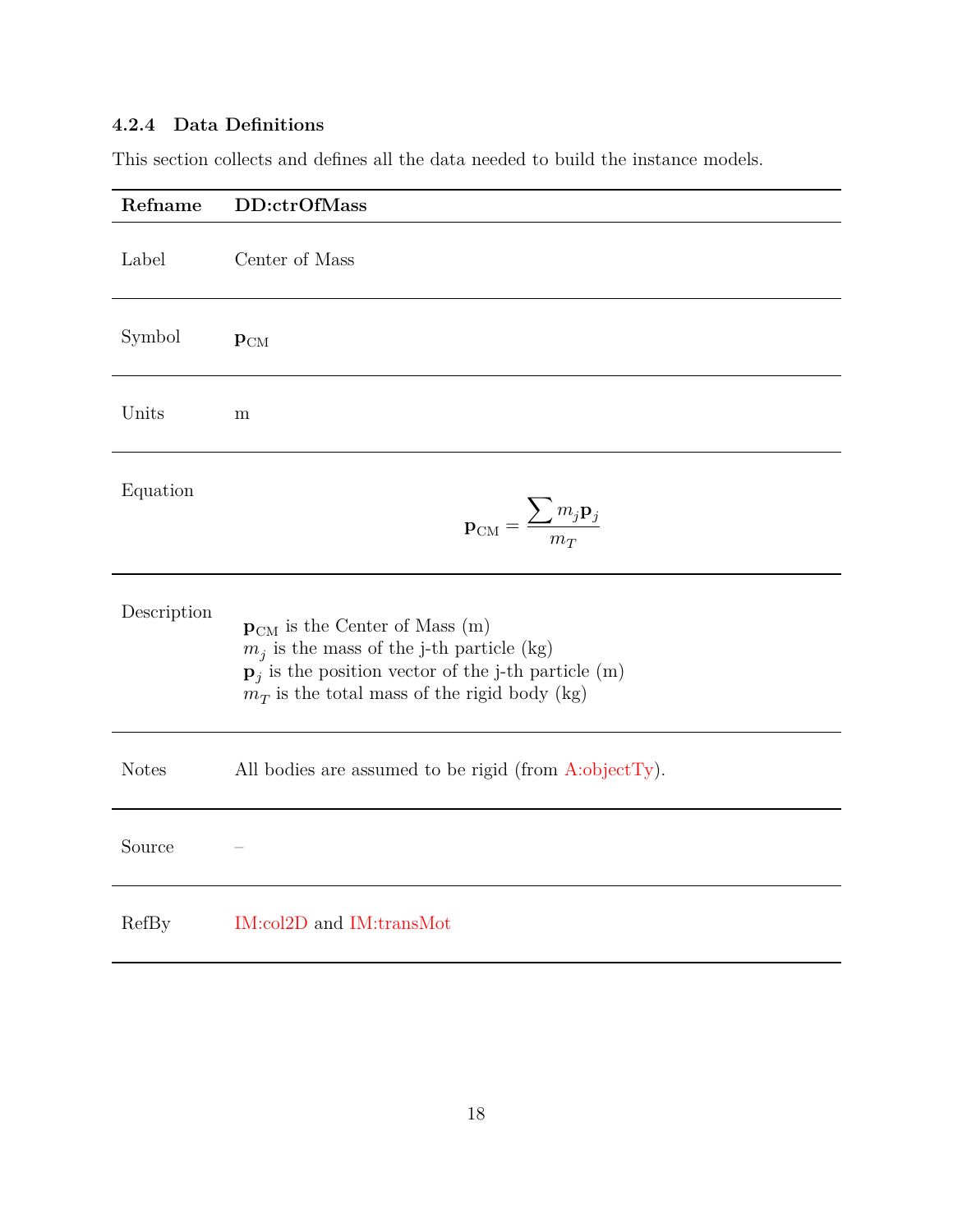<span id="page-18-0"></span>

| Refname      | DD:linDisp                                                                                                |
|--------------|-----------------------------------------------------------------------------------------------------------|
| Label        | Linear displacement                                                                                       |
| Symbol       | $\mathbf{u}(t)$                                                                                           |
| Units        | m                                                                                                         |
| Equation     | $\mathbf{u}(t) = \frac{d\mathbf{p}(t)}{dt}$                                                               |
| Description  | $\mathbf{u}(t)$ is the linear displacement (m)<br>$t$ is the time $(s)$<br>$\bf{p}$ is the position $(m)$ |
| <b>Notes</b> | All bodies are assumed to be rigid (from A:objectTy).                                                     |
| Source       |                                                                                                           |
| RefBy        | IM:transMot                                                                                               |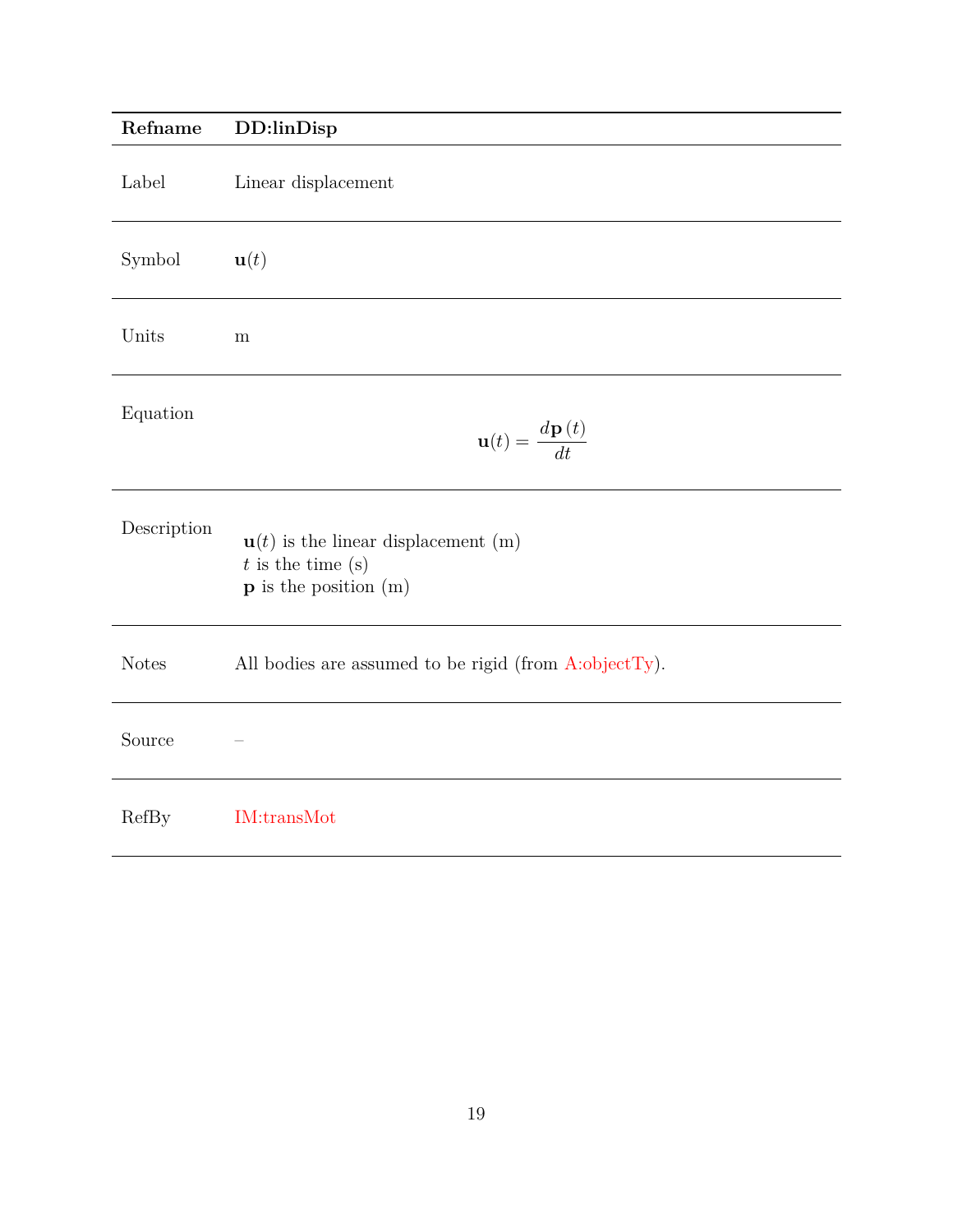<span id="page-19-0"></span>

| Refname      | DD:linVel                                                                                                              |
|--------------|------------------------------------------------------------------------------------------------------------------------|
| Label        | Linear velocity                                                                                                        |
| Symbol       | $\mathbf{v}(t)$                                                                                                        |
| Units        | $\frac{\text{m}}{\text{s}}$                                                                                            |
| Equation     | $\mathbf{v}(t) = \frac{d\mathbf{u}\left(t\right)}{dt}$                                                                 |
| Description  | $\mathbf{v}(t)$ is the linear velocity $(\frac{m}{s})$<br>$t$ is the time $(s)$<br>$\mathbf u$ is the displacement (m) |
| <b>Notes</b> | All bodies are assumed to be rigid (from $A:\text{objectTy}$ ).                                                        |
| Source       |                                                                                                                        |
| RefBy        | IM:transMot                                                                                                            |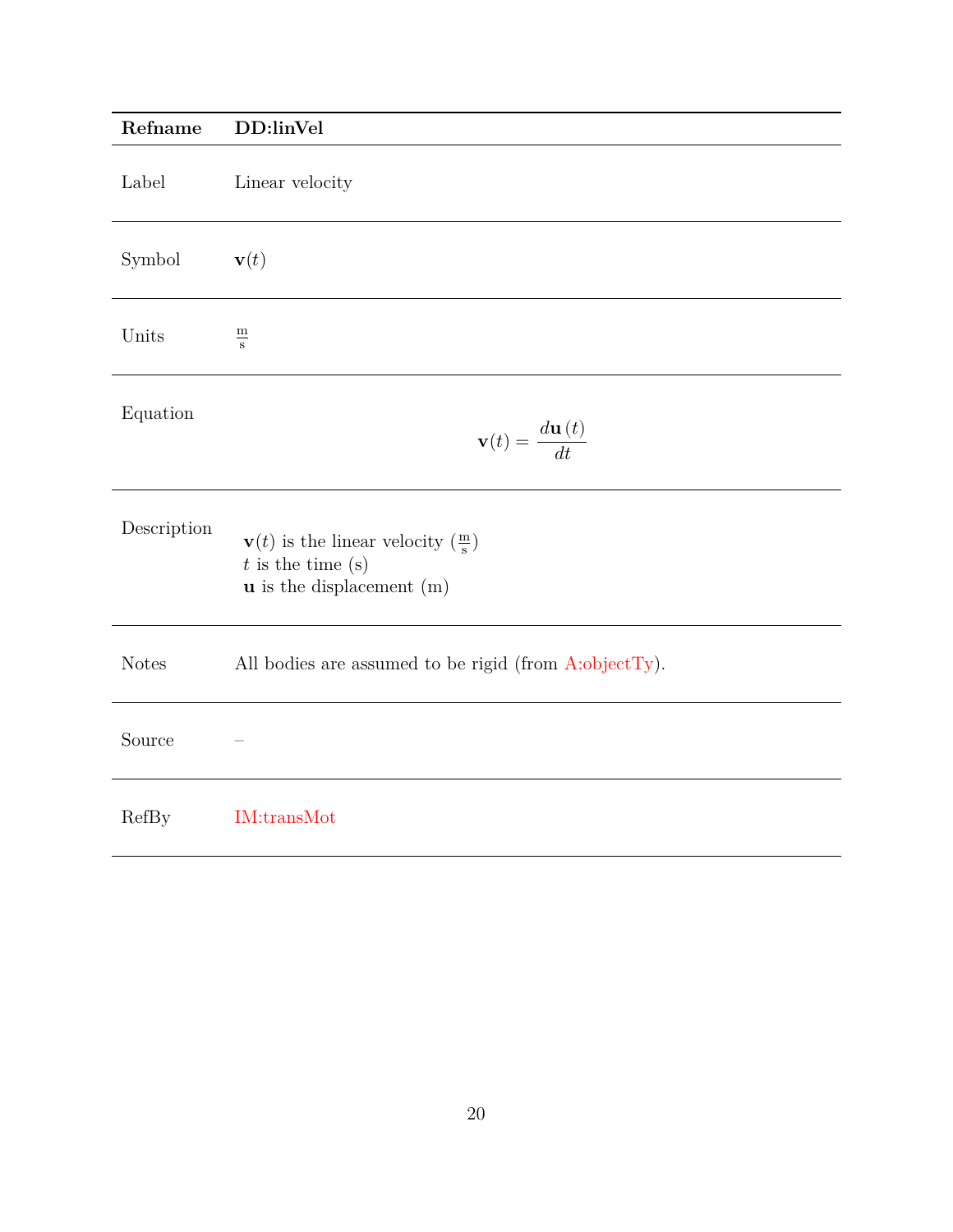<span id="page-20-0"></span>

| Refname      | DD:linAcc                                                                                                                                                |
|--------------|----------------------------------------------------------------------------------------------------------------------------------------------------------|
| Label        | Linear acceleration                                                                                                                                      |
| Symbol       | $\mathbf{a}(t)$                                                                                                                                          |
| Units        | $\frac{\text{m}}{\text{s}^2}$                                                                                                                            |
| Equation     | $\mathbf{a}(t) = \frac{d\mathbf{v}(t)}{dt}$                                                                                                              |
| Description  | $\mathbf{a}(t)$ is the linear acceleration $\left(\frac{m}{s^2}\right)$<br>$t$ is the time $(s)$<br>${\bf v}$ is the velocity $\left(\frac{m}{s}\right)$ |
| <b>Notes</b> | All bodies are assumed to be rigid (from $A:\text{objectTy}$ ).                                                                                          |
| Source       |                                                                                                                                                          |
| RefBy        | <b>IM:transMot</b>                                                                                                                                       |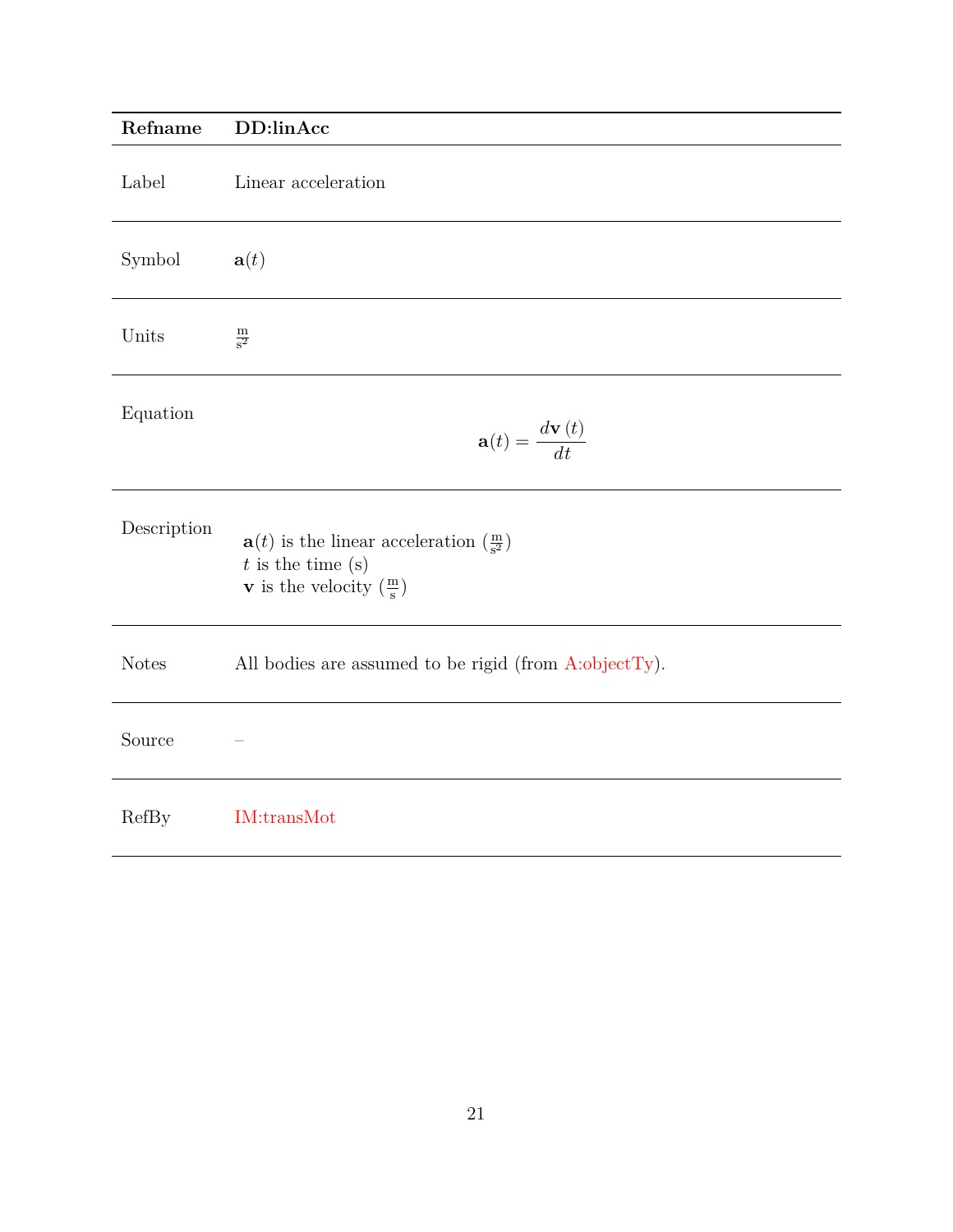<span id="page-21-0"></span>

| Refname      | DD:angDisp                                                                                               |
|--------------|----------------------------------------------------------------------------------------------------------|
| Label        | Angular displacement                                                                                     |
| Symbol       | $\theta$                                                                                                 |
| Units        | rad                                                                                                      |
| Equation     | $\theta = \frac{d\phi(t)}{dt}$                                                                           |
| Description  | $\theta$ is the angular displacement (rad)<br>$t$ is the time $(s)$<br>$\phi$ is the orientation (rad)   |
| <b>Notes</b> | All bodies are assumed to be rigid (from $A:objectTy$ ) and two-dimensional<br>(from A:objectDimension). |
| Source       |                                                                                                          |
| RefBy        | <b>IM:rotMot</b>                                                                                         |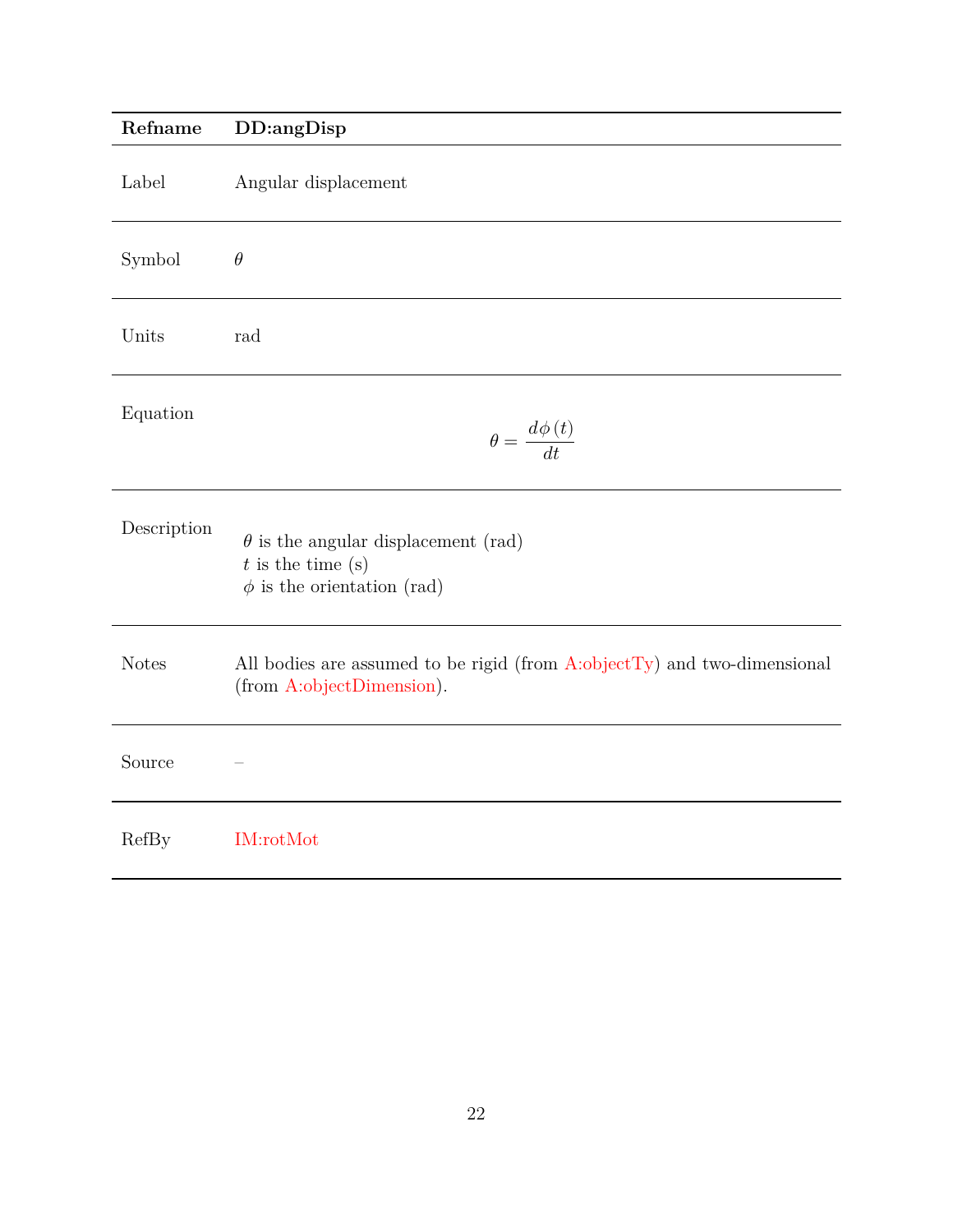<span id="page-22-0"></span>

| Refname      | DD:angVel                                                                                                               |
|--------------|-------------------------------------------------------------------------------------------------------------------------|
| Label        | Angular velocity                                                                                                        |
| Symbol       | $\omega$                                                                                                                |
| Units        | <u>rad</u><br>$\,$ s                                                                                                    |
| Equation     | $\omega = \frac{d\theta \left( t \right)}{dt}$                                                                          |
| Description  | $\omega$ is the angular velocity $(\frac{rad}{s})$<br>$t$ is the time (s)<br>$\theta$ is the angular displacement (rad) |
| <b>Notes</b> | All bodies are assumed to be rigid (from $A:objectTy$ ) and two-dimensional<br>(from A:objectDimension).                |
| Source       |                                                                                                                         |
| RefBy        | <b>IM:rotMot</b>                                                                                                        |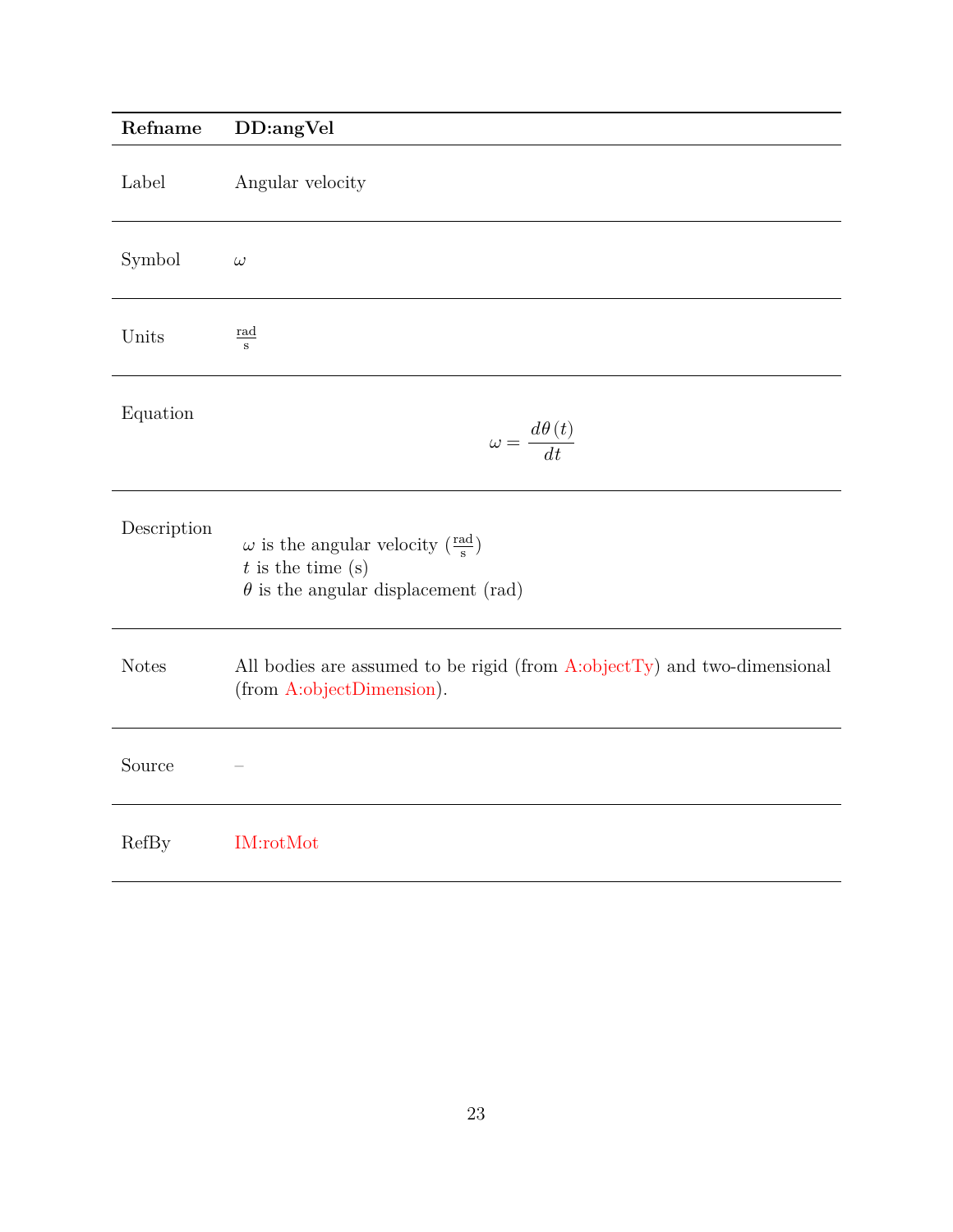<span id="page-23-0"></span>

| Refname      | DD:angAccel                                                                                                                                                                    |
|--------------|--------------------------------------------------------------------------------------------------------------------------------------------------------------------------------|
| Label        | Angular acceleration                                                                                                                                                           |
| Symbol       | $\alpha$                                                                                                                                                                       |
| Units        | $rac{\text{rad}}{\text{s}^2}$                                                                                                                                                  |
| Equation     | $\alpha = \frac{d\omega(t)}{dt}$                                                                                                                                               |
| Description  | $\alpha$ is the angular acceleration $\left(\frac{\text{rad}}{\text{s}^2}\right)$<br>$t$ is the time $(s)$<br>$\omega$ is the angular velocity $(\frac{\text{rad}}{\text{s}})$ |
| <b>Notes</b> | All bodies are assumed to be rigid (from $A:objectTy$ ) and two-dimensional<br>(from A:objectDimension).                                                                       |
| Source       |                                                                                                                                                                                |
| RefBy        | <b>IM:rotMot</b>                                                                                                                                                               |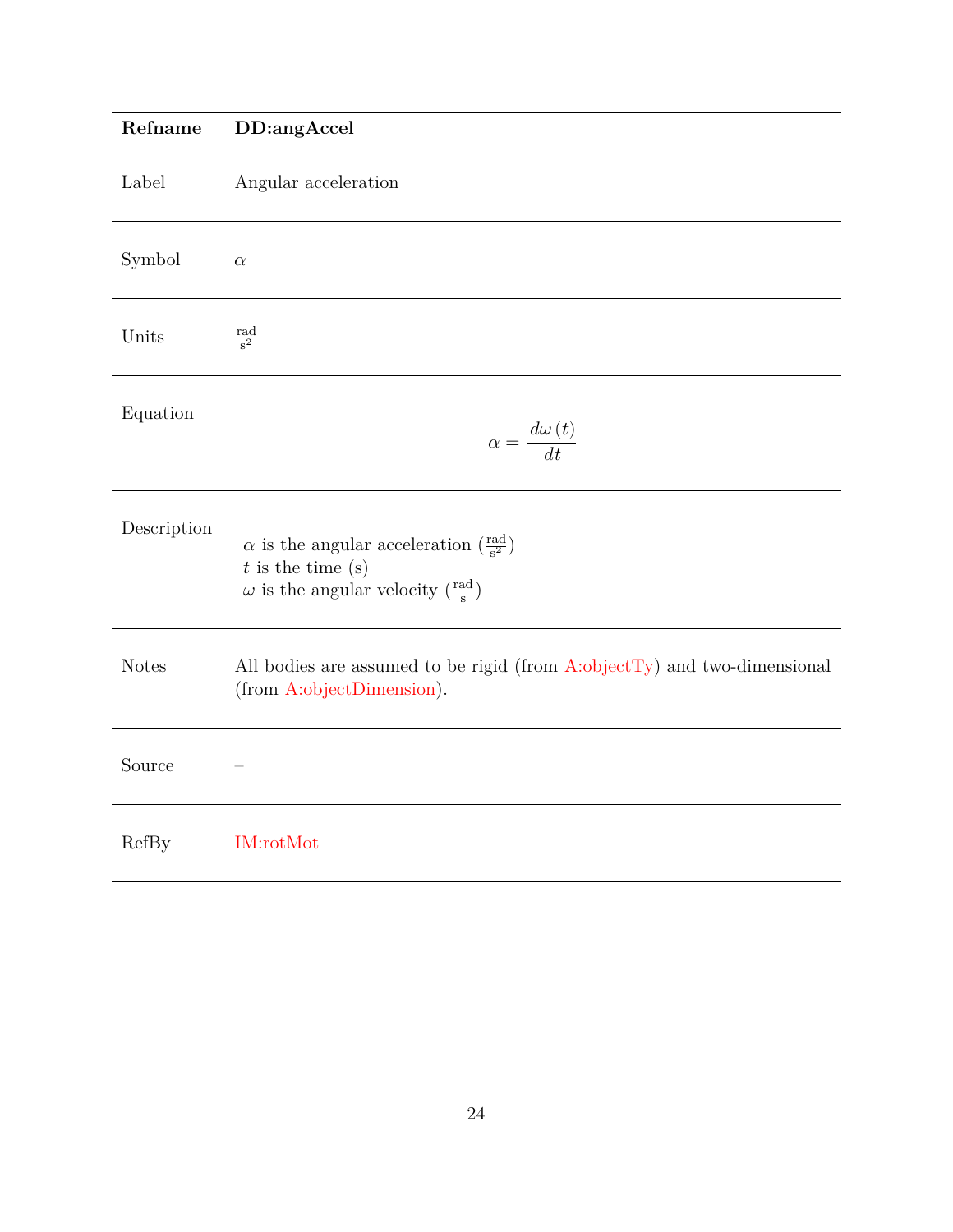<span id="page-24-0"></span>

| Refname      | DD:chaslesThm                                                                                                                                                                                                                                                                                                                                                                                                                                |
|--------------|----------------------------------------------------------------------------------------------------------------------------------------------------------------------------------------------------------------------------------------------------------------------------------------------------------------------------------------------------------------------------------------------------------------------------------------------|
| Label        | Chasles' theorem                                                                                                                                                                                                                                                                                                                                                                                                                             |
| Symbol       | ${\bf v}_{\rm B}$                                                                                                                                                                                                                                                                                                                                                                                                                            |
| Units        | $\underline{\mathbf{m}}$<br>$\mathbf{s}$                                                                                                                                                                                                                                                                                                                                                                                                     |
| Equation     | $\mathbf{v}_{\rm B} = \mathbf{v}_{\rm O} + \omega \times \mathbf{u}_{\rm OB}$                                                                                                                                                                                                                                                                                                                                                                |
| Description  | $\mathbf{v}_{\rm B}$ is the velocity at point B $(\frac{\rm m}{\rm s})$<br>$\mathbf{v}_{\rm O}$ is the velocity at point origin $\left(\frac{\rm m}{\rm s}\right)$<br>$\omega$ is the angular velocity $(\frac{rad}{s})$<br>$\mathbf{u}_{OB}$ is the displacement vector between the origin and point B (m)                                                                                                                                  |
| <b>Notes</b> | The linear velocity $\mathbf{v}_B$ of any point B in a rigid body is the sum of the<br>linear velocity $\mathbf{v}_{\Omega}$ of the rigid body at the origin (axis of rotation) and the<br>resultant vector from the cross product of the rigid body's angular velocity<br>$\omega$ and the displacement vector between the origin and point B $\mathbf{u}_{\text{OB}}$ .<br>All bodies are assumed to be rigid (from $A:\text{objectTy}$ ). |
| Source       | $[3]$                                                                                                                                                                                                                                                                                                                                                                                                                                        |
| RefBy        |                                                                                                                                                                                                                                                                                                                                                                                                                                              |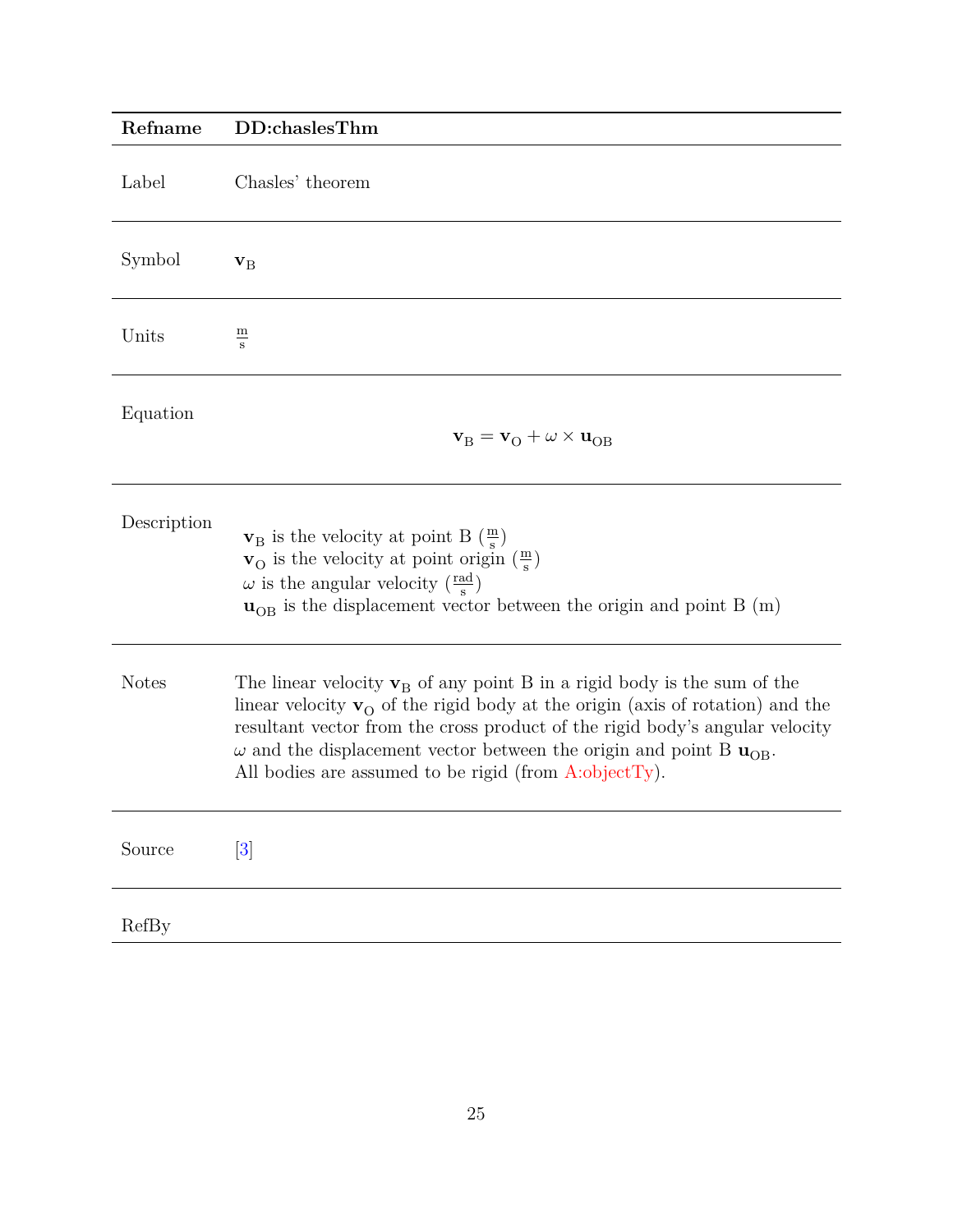<span id="page-25-0"></span>

| Refname      | DD:torque                                                                                             |
|--------------|-------------------------------------------------------------------------------------------------------|
| Label        | Torque                                                                                                |
| Symbol       | $\tau$                                                                                                |
| Units        | Nm                                                                                                    |
| Equation     | $\tau = \mathbf{r} \times \mathbf{F}$                                                                 |
| Description  | $\tau$ is the torque (Nm)<br>$\mathbf r$ is the position vector (m)<br>$\mathbf F$ is the force $(N)$ |
| <b>Notes</b> | The torque on a body measures the tendency of a force to rotate the body<br>around an axis or pivot.  |
| Source       |                                                                                                       |
| RefBy        |                                                                                                       |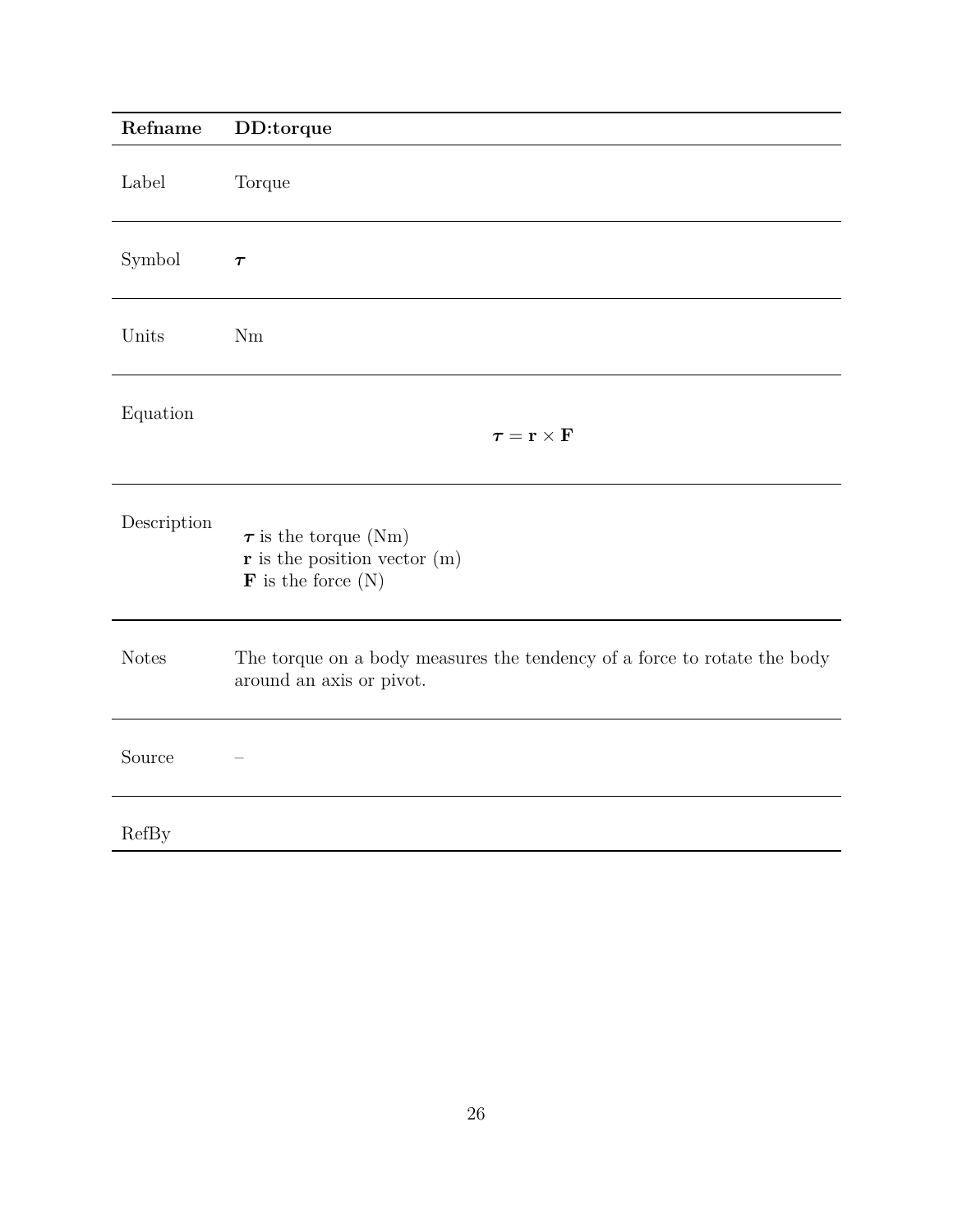<span id="page-26-0"></span>

| Refname      | DD:kEnergy                                                                                                                                                                                                                                                             |
|--------------|------------------------------------------------------------------------------------------------------------------------------------------------------------------------------------------------------------------------------------------------------------------------|
| Label        | Kinetic energy                                                                                                                                                                                                                                                         |
| Symbol       | <b>KE</b>                                                                                                                                                                                                                                                              |
| Units        | $\rm J$                                                                                                                                                                                                                                                                |
| Equation     | $KE = m\frac{\mathbf{v}^2}{2}$                                                                                                                                                                                                                                         |
| Description  | $KE$ is the kinetic energy (J)<br>$m$ is the mass (kg)<br><b>v</b> is the velocity $\left(\frac{m}{s}\right)$                                                                                                                                                          |
| <b>Notes</b> | Kinetic energy is the measure of the energy a body possesses due to its<br>motion.<br>All bodies are assumed to be rigid (from $A:objectTy$ ) and two-dimensional<br>(from A:objectDimension).<br>No damping occurs during the simulation (from A:dampingInvolvement). |
| Source       |                                                                                                                                                                                                                                                                        |
| RefBy        |                                                                                                                                                                                                                                                                        |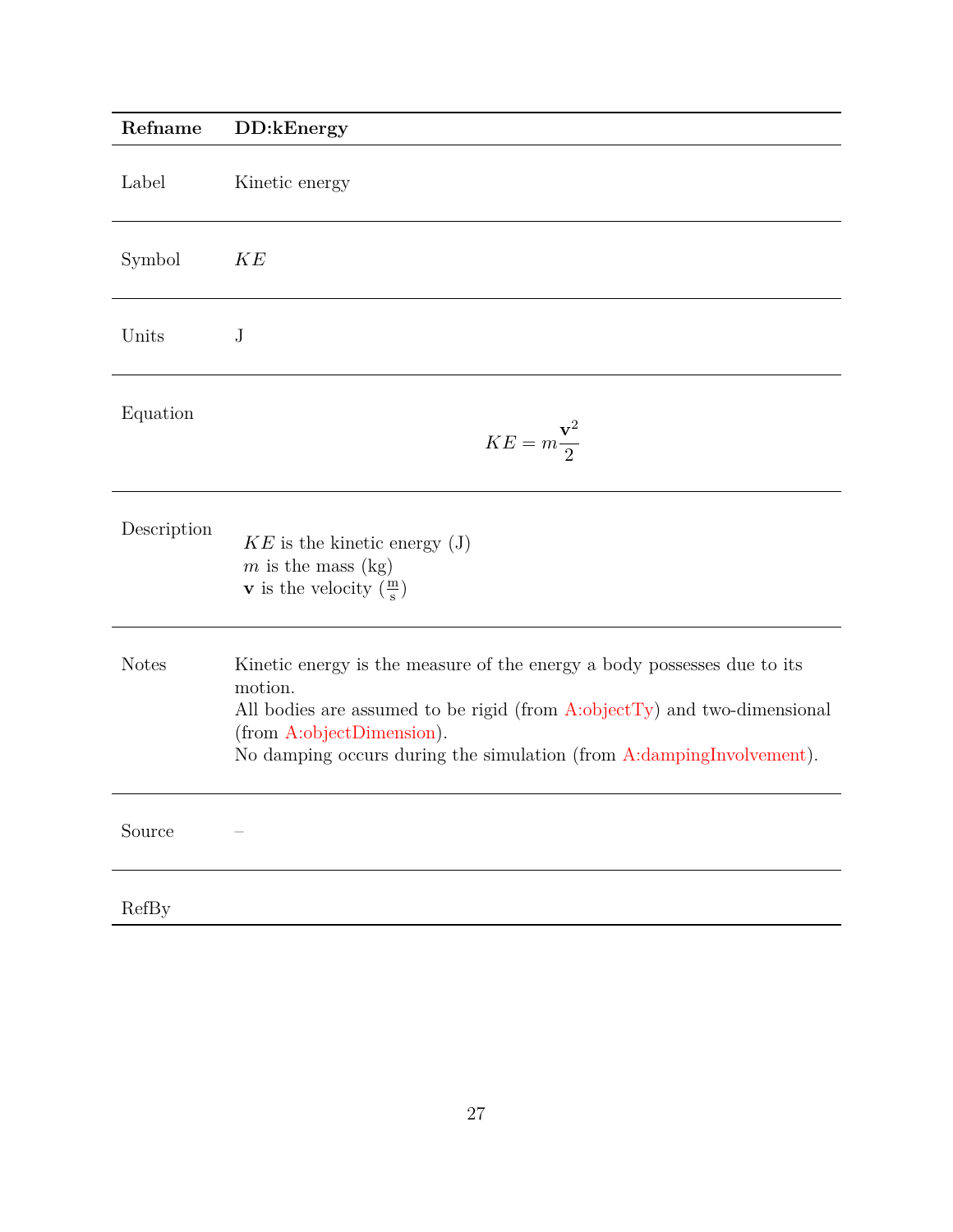<span id="page-27-0"></span>

| Refname      | DD:coeffRestitution                                                                                                                                                                                                                                                                                                         |
|--------------|-----------------------------------------------------------------------------------------------------------------------------------------------------------------------------------------------------------------------------------------------------------------------------------------------------------------------------|
| Label        | Coefficient of restitution                                                                                                                                                                                                                                                                                                  |
| Symbol       | $C_{\rm R}$                                                                                                                                                                                                                                                                                                                 |
| Units        | Unitless                                                                                                                                                                                                                                                                                                                    |
| Equation     | $C_{\rm R} = -\left(\frac{{\bf v}_{\rm f}^{\rm \;AB} \cdot {\bf n}}{{\bf v}_{\rm i}^{\rm \;AB} \cdot {\bf n}}\right)$                                                                                                                                                                                                       |
| Description  | $C_{\rm R}$ is the coefficient of restitution (Unitless)<br>$\mathbf{v}_{f}^{AB}$ is the final relative velocity between rigid bodies of A and B $(\frac{m}{s})$<br>$n$ is the collision normal vector $(m)$<br>$\mathbf{v}_i^{\text{AB}}$ is the initial relative velocity between rigid bodies of A and B $(\frac{m}{s})$ |
| <b>Notes</b> | The coefficient of restitution $C_R$ determines the elasticity of a collision<br>between two rigid bodies. $C_R = 1$ results in an elastic collision, $C_R < 1$<br>results in an inelastic collision, and $C_R = 0$ results in a totally inelastic<br>collision.                                                            |
| Source       |                                                                                                                                                                                                                                                                                                                             |
| RefBy        |                                                                                                                                                                                                                                                                                                                             |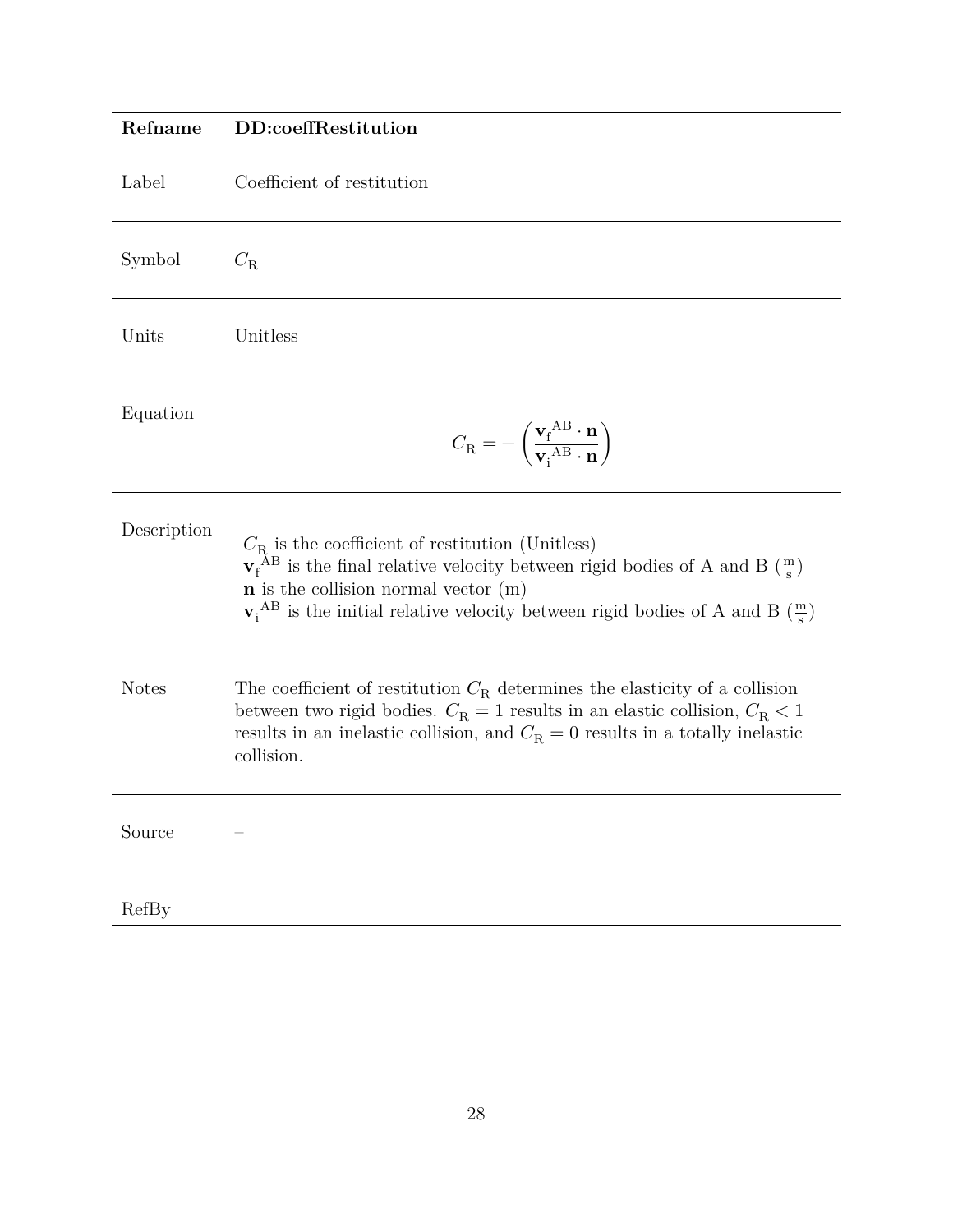# <span id="page-28-0"></span>**Refname DD:reVeInColl** Label Initial Relative Velocity Between Rigid Bodies of A and B Symbol  $\mathbf{v_i}^{\mathrm{AB}}$ Units  $\frac{\text{m}}{\text{s}}$ Equation  $\mathbf{v}_{i}^{\text{AB}} = \mathbf{v}^{\text{AP}} - \mathbf{v}^{\text{BP}}$ Description  $\mathbf{v}_i^{\text{AB}}$  is the initial relative velocity between rigid bodies of A and B  $(\frac{m}{s})$  $\mathbf{v}^{\text{AP}}$  is the velocity of the point of collision P in body A  $\left(\frac{m}{s}\right)$  $\mathbf{v}^{\text{BP}}$  is the velocity of the point of collision P in body B  $\left(\frac{\text{m}}{\text{s}}\right)$ Notes In a collision, the velocity of a rigid body A colliding with another rigid body B relative to that body  $\mathbf{v}_i^{AB}$  is the difference between the velocities of A and B at point P. All bodies are assumed to be rigid (from  $A:objectTy$ ). Source –

RefBy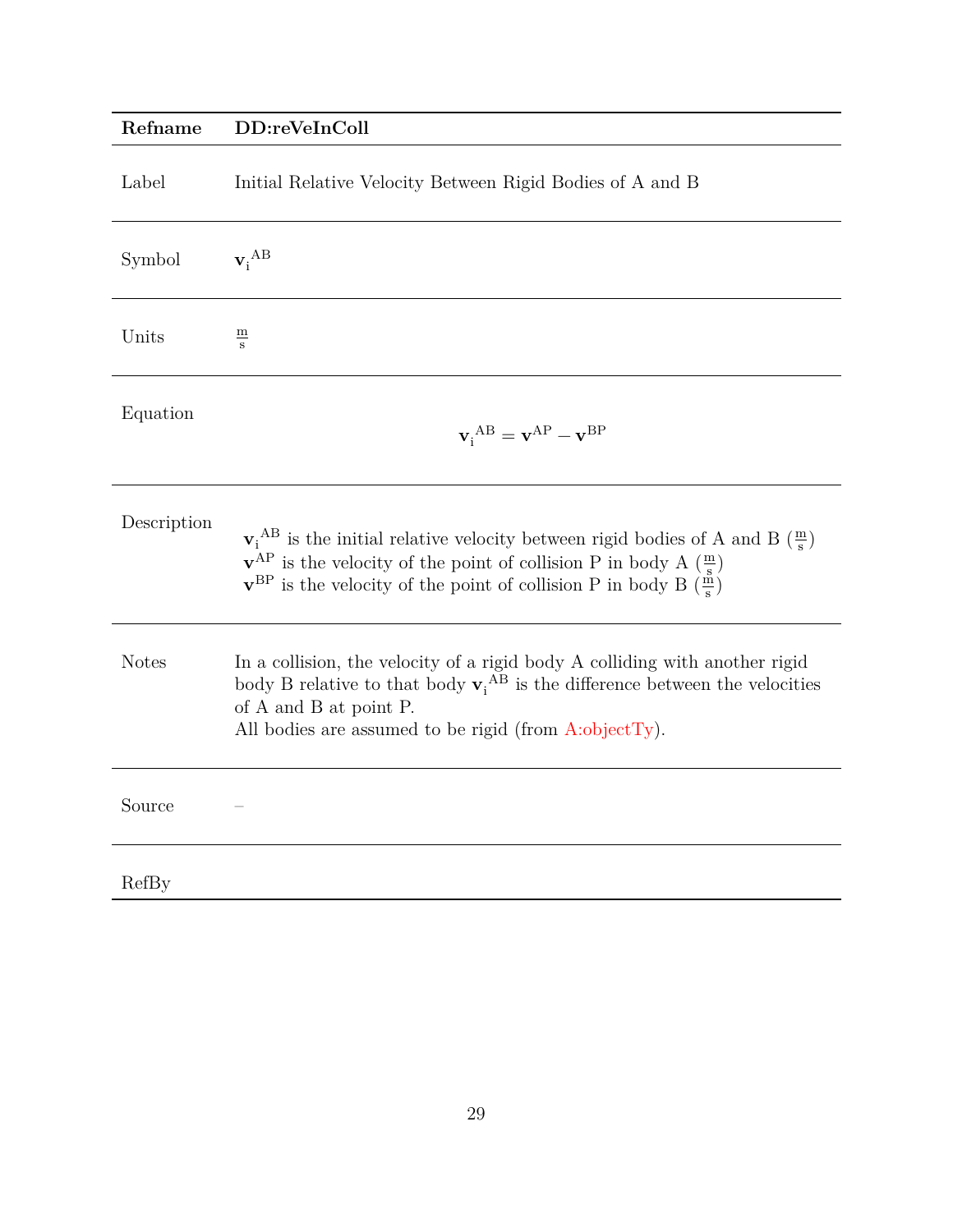<span id="page-29-0"></span>

| Refname      | DD:impulseV                                                                                                                                                                |
|--------------|----------------------------------------------------------------------------------------------------------------------------------------------------------------------------|
| Label        | Impulse (vector)                                                                                                                                                           |
| Symbol       | ${\bf J}$                                                                                                                                                                  |
| Units        | Ns                                                                                                                                                                         |
| Equation     | $\mathbf{J}=m\Delta\mathbf{v}$                                                                                                                                             |
| Description  | <b>J</b> is the impulse (vector) $(Ns)$<br>$m$ is the mass (kg)<br>$\Delta$ <b>v</b> is the change in velocity $(\frac{m}{s})$                                             |
| <b>Notes</b> | An impulse (vector) <b>J</b> occurs when a force $\bf{F}$ acts over a body over an<br>interval of time.<br>All bodies are assumed to be rigid (from $A:\text{objectTy}$ ). |
| Source       |                                                                                                                                                                            |
| RefBy        |                                                                                                                                                                            |
|              | Detailed derivation of impulse (vector):<br>Newton's second law of motion states:                                                                                          |

$$
\mathbf{F} = m\mathbf{a} = m\frac{d\mathbf{v}}{dt}
$$

Rearranging:

$$
\int_{t_1}^{t_2} \mathbf{F} dt = m \left( \int_{\mathbf{v}_1}^{\mathbf{v}_2} 1 d\mathbf{v} \right)
$$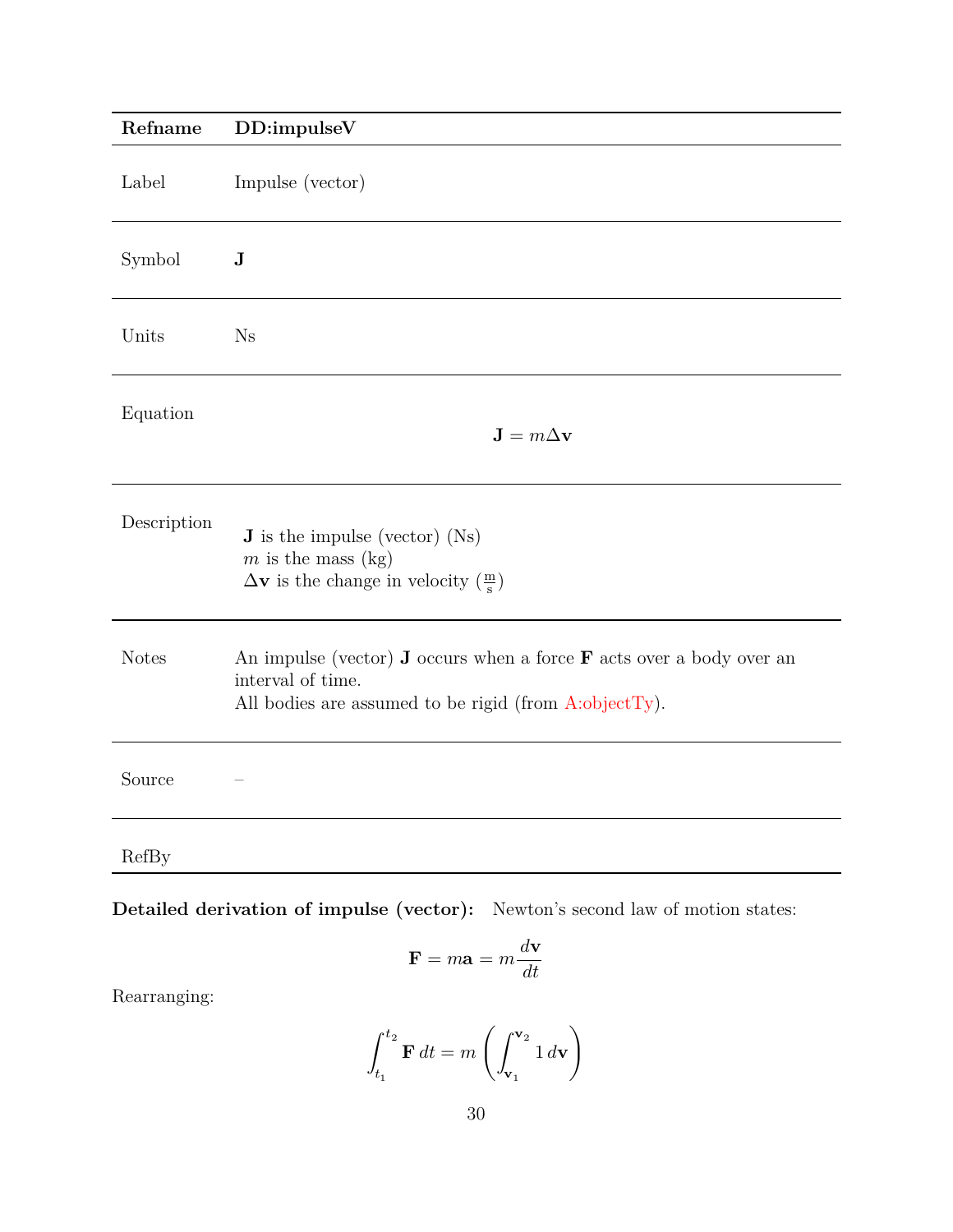Integrating the right hand side:

<span id="page-30-0"></span>
$$
\int_{t_1}^{t_2} \mathbf{F} dt = m\mathbf{v}_2 - m\mathbf{v}_1 = m\Delta \mathbf{v}
$$

| Refname      | DD:potEnergy                                                                                                                                                                                                                                                                                       |
|--------------|----------------------------------------------------------------------------------------------------------------------------------------------------------------------------------------------------------------------------------------------------------------------------------------------------|
| Label        | Potential energy                                                                                                                                                                                                                                                                                   |
| Symbol       | PE                                                                                                                                                                                                                                                                                                 |
| Units        | $\mathbf J$                                                                                                                                                                                                                                                                                        |
| Equation     | $PE = mgh$                                                                                                                                                                                                                                                                                         |
| Description  | $PE$ is the potential energy (J)<br>$m$ is the mass (kg)<br><b>g</b> is the gravitational acceleration $\left(\frac{m}{s^2}\right)$<br>h is the height $(m)$                                                                                                                                       |
| <b>Notes</b> | The potential energy of an object is the energy held by an object because<br>of its position to other objects.<br>All bodies are assumed to be rigid (from $A:objectTy$ ) and two-dimensional<br>(from A:objectDimension).<br>No damping occurs during the simulation (from A:dampingInvolvement). |
| Source       |                                                                                                                                                                                                                                                                                                    |
| RefBy        |                                                                                                                                                                                                                                                                                                    |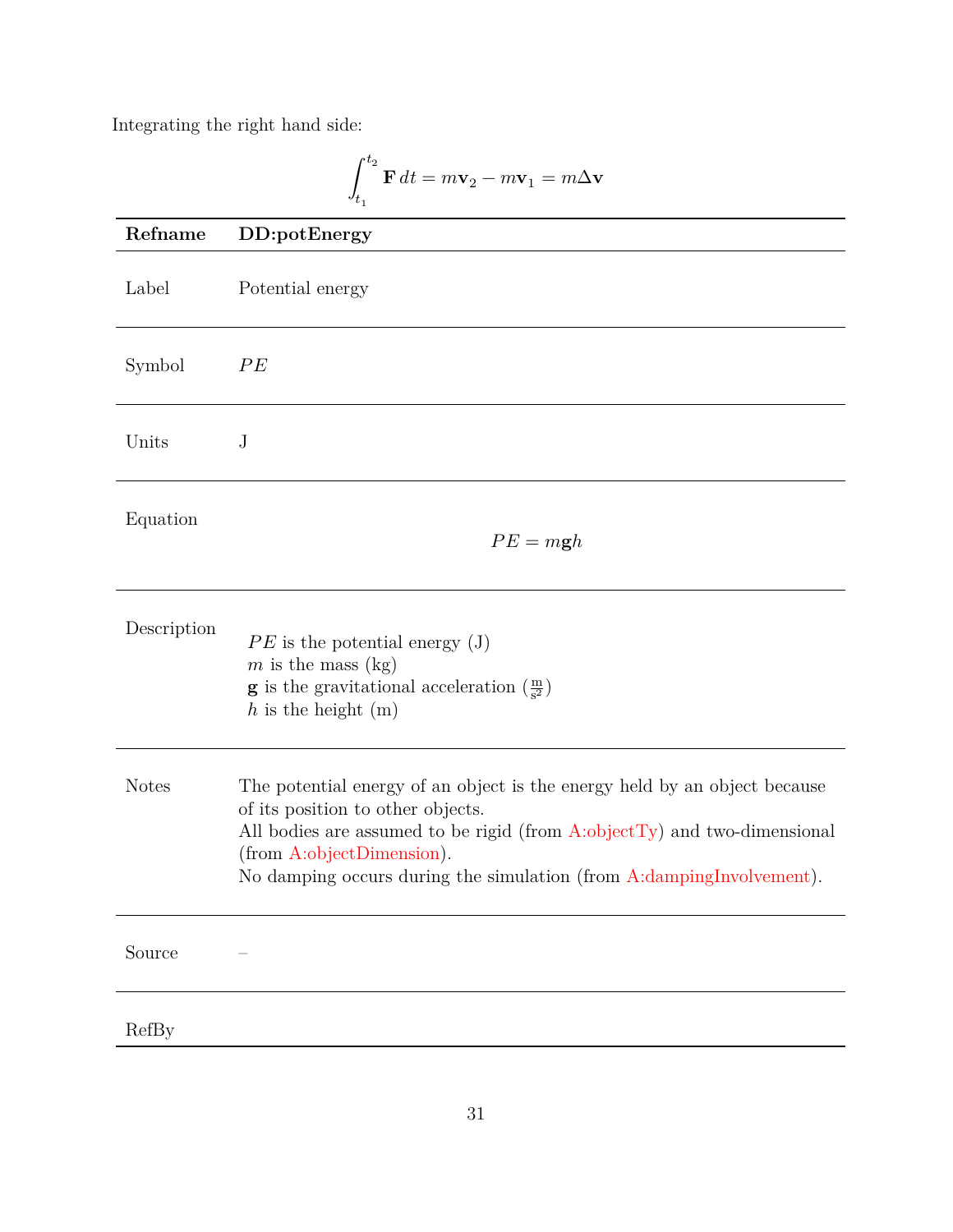<span id="page-31-1"></span>

| Refname      | DD:momentOfInertia                                                                                                                                                                                                    |
|--------------|-----------------------------------------------------------------------------------------------------------------------------------------------------------------------------------------------------------------------|
| Label        | Moment of inertia                                                                                                                                                                                                     |
| Symbol       | I                                                                                                                                                                                                                     |
| Units        | $\mathrm{kgm}^2$                                                                                                                                                                                                      |
| Equation     | $\mathbf{I} = \sum m_j d_j^{2}$                                                                                                                                                                                       |
| Description  | <b>I</b> is the moment of inertia $(kgm^2)$<br>$m_j$ is the mass of the j-th particle (kg)<br>$d_i$ is the distance between the j-th particle and the axis of rotation (m)                                            |
| <b>Notes</b> | The moment of inertia $I$ of a body measures how much torque is needed<br>for the body to achieve angular acceleration about the axis of rotation.<br>All bodies are assumed to be rigid (from $A:\text{objectTy}$ ). |
| Source       |                                                                                                                                                                                                                       |
| RefBy        |                                                                                                                                                                                                                       |

#### <span id="page-31-0"></span>**4.2.5 Instance Models**

This section transforms the problem defined in the [problem description](#page-7-3) into one which is expressed in mathematical terms. It uses concrete symbols defined in the [data definitions](#page-17-0) to replace the abstract symbols in the models identified in [theoretical models](#page-9-1) and [general](#page-13-0) [definitions.](#page-13-0)

The goal [GS:Determine-Linear-Properties](#page-8-3) is met by [IM:transMot](#page-32-0) and [IM:col2D.](#page-36-0) The goal [GS:Determine-Angular-Properties](#page-8-4) is met by [IM:rotMot](#page-34-0) and [IM:col2D.](#page-36-0)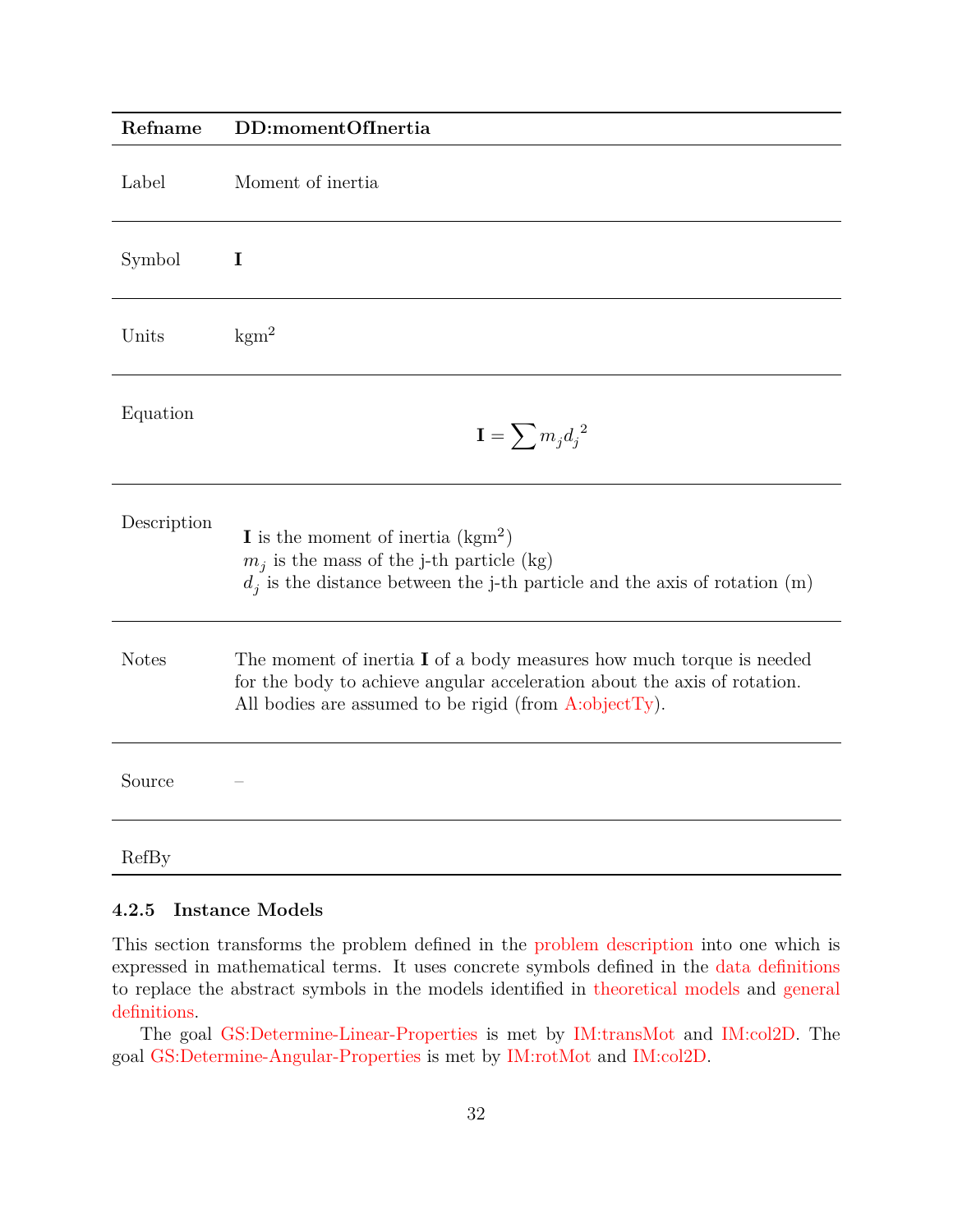<span id="page-32-0"></span>

| Refname               | <b>IM:transMot</b>                                                                                                                                                                                                                                                                                                                                                                                                                                                                                                                                                                                                                                                                   |
|-----------------------|--------------------------------------------------------------------------------------------------------------------------------------------------------------------------------------------------------------------------------------------------------------------------------------------------------------------------------------------------------------------------------------------------------------------------------------------------------------------------------------------------------------------------------------------------------------------------------------------------------------------------------------------------------------------------------------|
| Label                 | J-Th Body's Acceleration                                                                                                                                                                                                                                                                                                                                                                                                                                                                                                                                                                                                                                                             |
| Input                 | $\mathbf{v}_j, t, \mathbf{g}, \mathbf{F}_j, m_j$                                                                                                                                                                                                                                                                                                                                                                                                                                                                                                                                                                                                                                     |
| Output                | $a_j$                                                                                                                                                                                                                                                                                                                                                                                                                                                                                                                                                                                                                                                                                |
| Input                 |                                                                                                                                                                                                                                                                                                                                                                                                                                                                                                                                                                                                                                                                                      |
| Constraints           | $\mathbf{v}_i > 0$                                                                                                                                                                                                                                                                                                                                                                                                                                                                                                                                                                                                                                                                   |
|                       | t>0                                                                                                                                                                                                                                                                                                                                                                                                                                                                                                                                                                                                                                                                                  |
|                       | $\mathbf{g} > 0$                                                                                                                                                                                                                                                                                                                                                                                                                                                                                                                                                                                                                                                                     |
|                       | $\mathbf{F}_i > 0$                                                                                                                                                                                                                                                                                                                                                                                                                                                                                                                                                                                                                                                                   |
|                       | $m_i > 0$                                                                                                                                                                                                                                                                                                                                                                                                                                                                                                                                                                                                                                                                            |
| Output<br>Constraints |                                                                                                                                                                                                                                                                                                                                                                                                                                                                                                                                                                                                                                                                                      |
| Equation              | $\mathbf{a}_j = \mathbf{g} + \frac{\mathbf{F}_j(t)}{m_j}$                                                                                                                                                                                                                                                                                                                                                                                                                                                                                                                                                                                                                            |
| Description           | $\mathbf{a}_i$ is the j-th body's acceleration $\left(\frac{m}{s^2}\right)$<br><b>g</b> is the gravitational acceleration $\left(\frac{m}{s^2}\right)$<br>$\mathbf{F}_j$ is the force applied to the j-th body at time t (N)<br>$t$ is the time (s)<br>$m_j$ is the mass of the j-th particle (kg)                                                                                                                                                                                                                                                                                                                                                                                   |
| <b>Notes</b>          | The above equation expresses the total acceleration of the rigid body $j$ as<br>the sum of gravitational acceleration (from GD:accelGravity) and<br>acceleration due to applied force $\mathbf{F}_i(t)$ (from TM:NewtonSecLawMot).<br>The resultant outputs are then obtained from this equation using<br>DD:linDisp, DD:linVel, and D33:linAcc.<br>The output of the instance model will be the functions of position and<br>velocity over time that satisfy the ODE for the acceleration, with the given<br>initial conditions for position and velocity. The motion is translational, so<br>the position and velocity functions are for the centre of mass (from<br>DD:ctrOfMass) |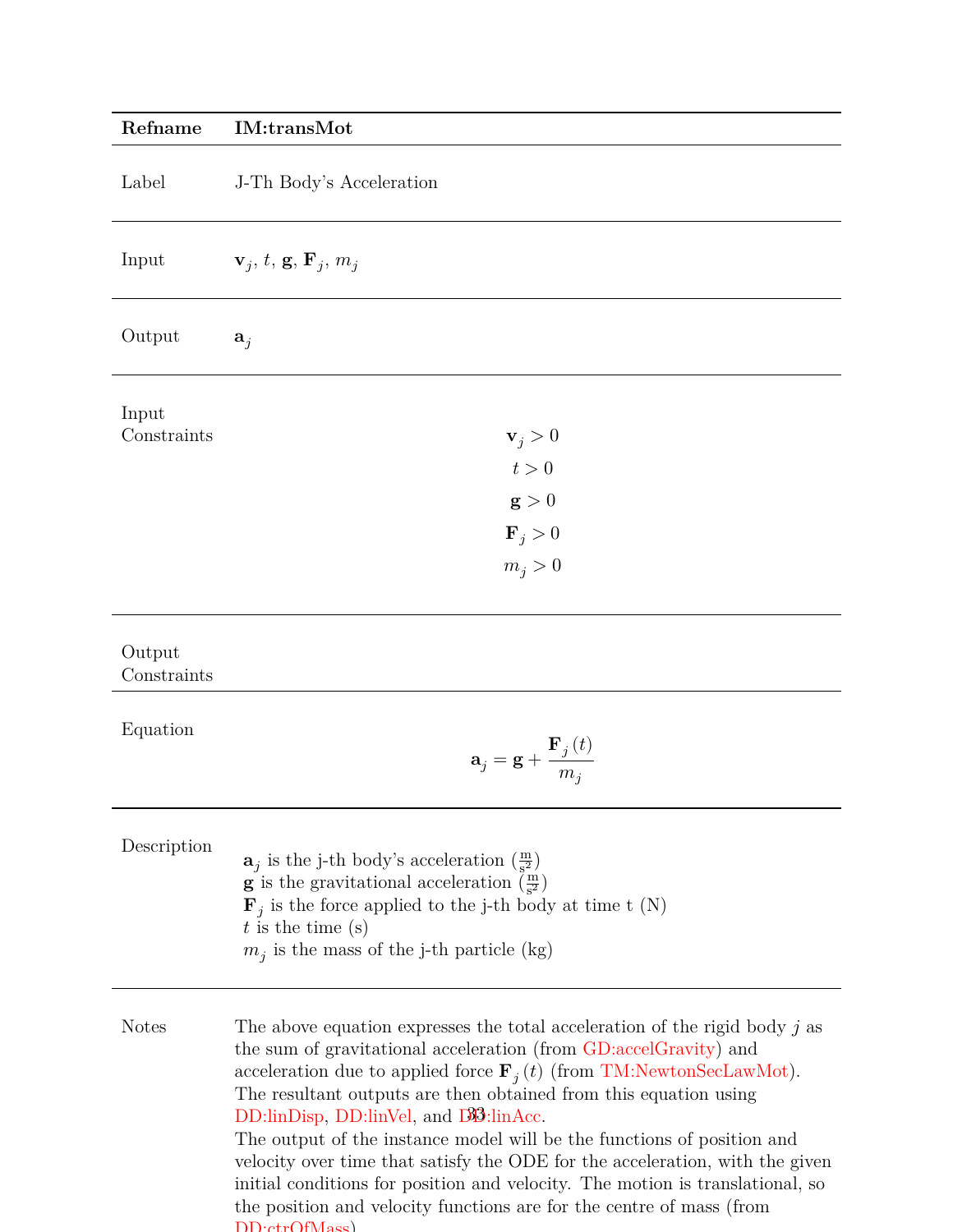**Detailed derivation of j-th body's acceleration:** We may calculate the total acceleration of rigid body  $j$  by calculating the derivative of it's velocity with respect to time (from [DD:linAcc\)](#page-20-0).

$$
\alpha_{j}=\frac{d\mathbf{v}_{j}\left(t\right)}{dt}
$$

Performing the derivative, we obtain:

$$
\mathbf{a}_{j}=\mathbf{g}+\frac{\mathbf{F}_{j}\left(t\right)}{m_{j}}
$$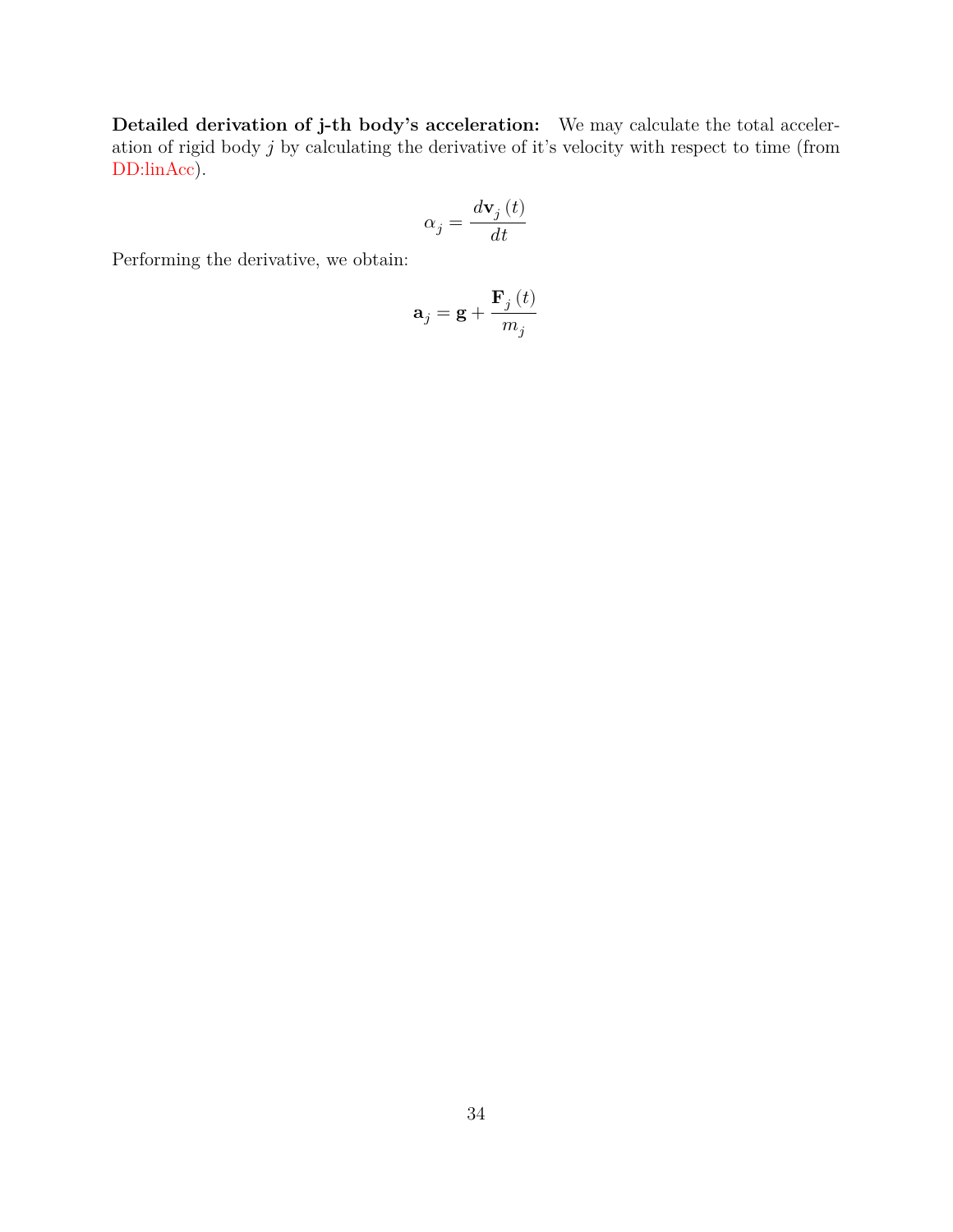<span id="page-34-0"></span>

| Refname               | <b>IM:rotMot</b>                                                                                                                                                                                                                                                                                                                                                                                                             |
|-----------------------|------------------------------------------------------------------------------------------------------------------------------------------------------------------------------------------------------------------------------------------------------------------------------------------------------------------------------------------------------------------------------------------------------------------------------|
| Label                 | J-Th Body's Angular Acceleration                                                                                                                                                                                                                                                                                                                                                                                             |
| Input                 | $\omega, t, \tau_j, I$                                                                                                                                                                                                                                                                                                                                                                                                       |
| Output                | $\alpha_i$                                                                                                                                                                                                                                                                                                                                                                                                                   |
| Input<br>Constraints  | $\omega > 0$<br>t>0<br>$\tau_i > 0$<br>I > 0                                                                                                                                                                                                                                                                                                                                                                                 |
| Output<br>Constraints | $\alpha_j > 0$                                                                                                                                                                                                                                                                                                                                                                                                               |
| Equation              | $\alpha_j = \frac{\tau_j(t)}{I}$                                                                                                                                                                                                                                                                                                                                                                                             |
| Description           | $\alpha_i$ is the j-th body's angular acceleration $(\frac{\text{rad}}{\text{s}^2})$<br>$\tau_j$ is the torque applied to the j-th body (Nm)<br>$t$ is the time (s)<br><b>I</b> is the moment of inertia $(kgm2)$                                                                                                                                                                                                            |
| <b>Notes</b>          | The above equation for the total angular acceleration of the rigid body $j$ is<br>derived from TM:NewtonSecLawRotMot, and the resultant outputs are<br>then obtained from this equation using DD:angDisp, DD:angVel, and<br>DD:angAccel.<br>All bodies are assumed to be rigid (from $A:objectTy$ ) and two-dimensional<br>35<br>(from A:objectDimension).<br>A right-handed coordinate system is used (from A:axesDefined). |

Source –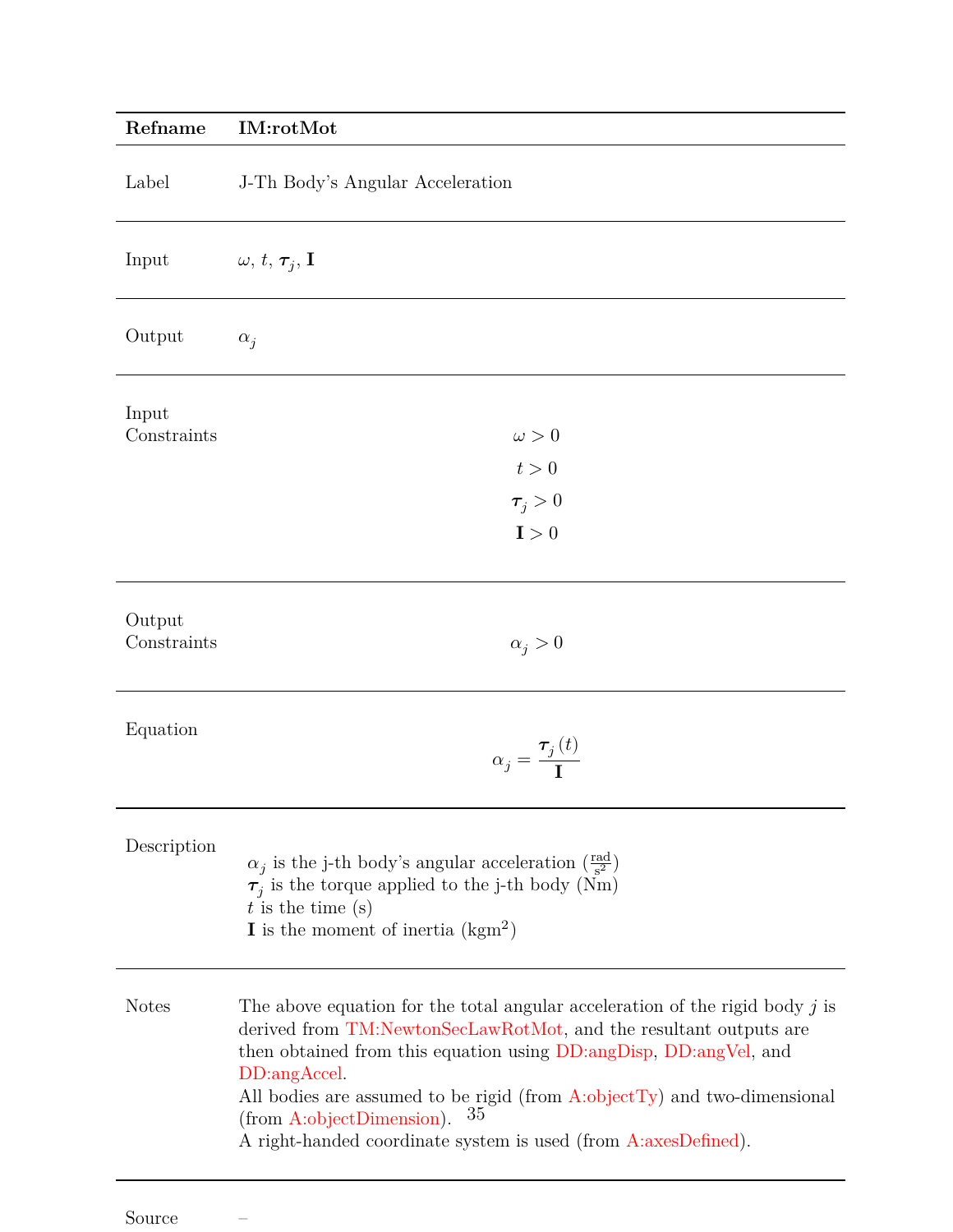**Detailed derivation of j-th body's angular acceleration:** We may calculate the total angular acceleration of rigid body  $j$  by calculating the derivative of its angular velocity with respect to time (from [DD:angAccel\)](#page-23-0).

$$
\alpha_j = \frac{d\omega\left(t\right)}{dt}
$$

Performing the derivative, we obtain:

$$
\alpha_j = \frac{\boldsymbol{\tau}_j\left(t\right)}{\mathbf{I}}
$$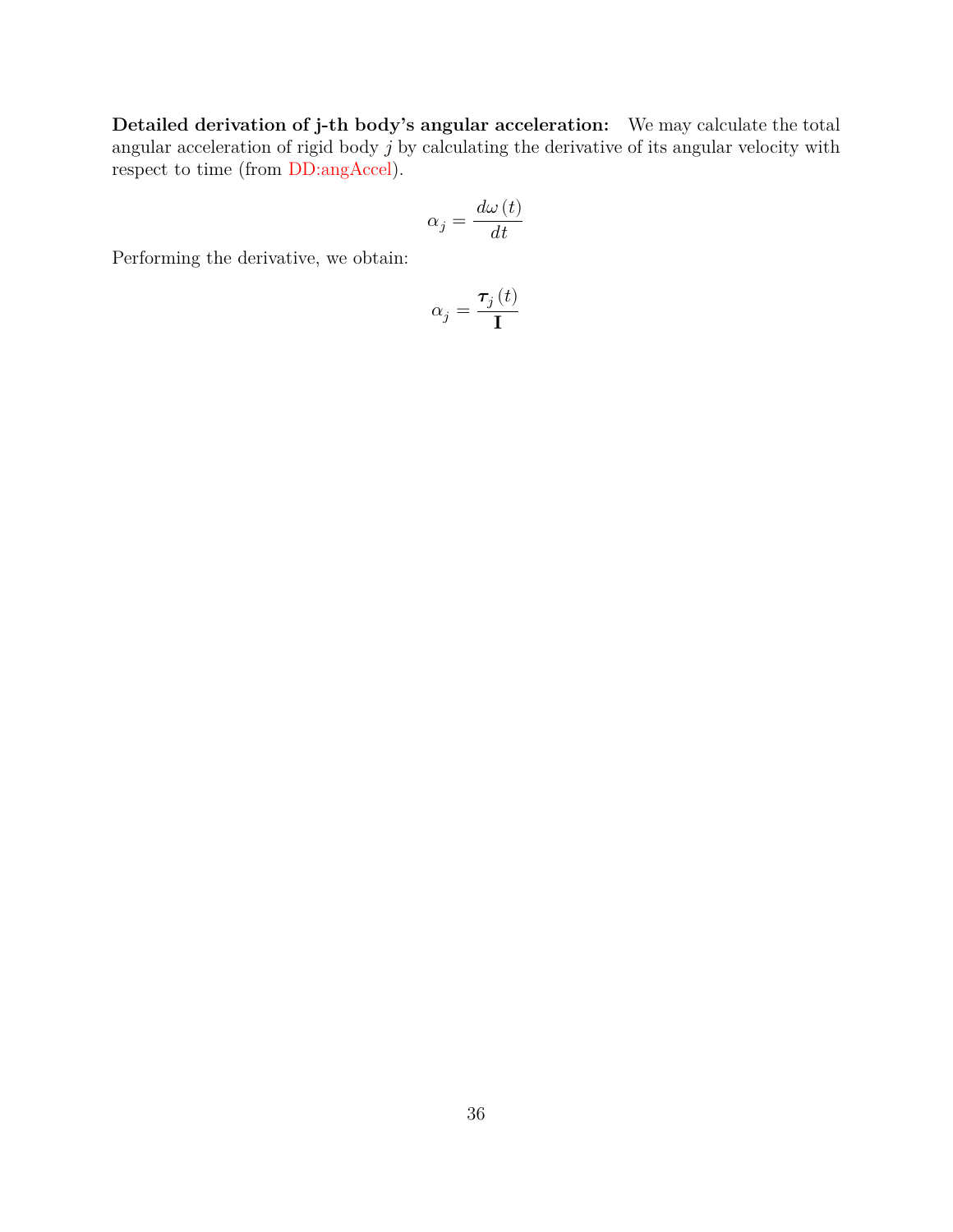<span id="page-36-0"></span>

| Refname               | IM:col2D                                                                                                                                                                                                                                                                                                                                                                                                           |
|-----------------------|--------------------------------------------------------------------------------------------------------------------------------------------------------------------------------------------------------------------------------------------------------------------------------------------------------------------------------------------------------------------------------------------------------------------|
| Label                 | Collisions on 2D rigid bodies                                                                                                                                                                                                                                                                                                                                                                                      |
| Input                 | $t, j, m_A, n$                                                                                                                                                                                                                                                                                                                                                                                                     |
| Output                | $t_{\rm c}$                                                                                                                                                                                                                                                                                                                                                                                                        |
| Input<br>Constraints  | t>0<br>j > 0<br>$m_A > 0$<br>$\mathbf{n}>0$                                                                                                                                                                                                                                                                                                                                                                        |
| Output<br>Constraints | $t_c > 0$                                                                                                                                                                                                                                                                                                                                                                                                          |
| Equation              | $\mathbf{v}_{\rm A}\left(t_{\rm c}\right)=\mathbf{v}_{\rm A}\left(t\right)+\frac{\jmath}{m_{\rm A}}\mathbf{n}$                                                                                                                                                                                                                                                                                                     |
| Description           | $\mathbf{v}_A$ is the velocity at point A $\left(\frac{m}{s}\right)$<br>$t_c$ is the denotes the time at collision (s)<br>$t$ is the time (s)<br>$j$ is the impulse (scalar) (Ns)<br>$m_A$ is the mass of rigid body A (kg)<br>$n$ is the collision normal vector $(m)$                                                                                                                                            |
| <b>Notes</b>          | The output of the instance model will be the functions of position,<br>velocity, orientation, and angular acceleration over time that satisfy the<br>equations for the velocity and angular acceleration, with the given initial<br>conditions for position, veloc $\mathfrak{F}_{N}$ , orientation, and angular acceleration. The<br>motion is translational, so the position, velocity, orientation, and angular |

All bodies are assumed to be rigid (from [A:objectTy\)](#page-9-3) and two-dimensional (from [A:objectDimension\)](#page-9-2).

A right-handed coordinate system is used (from [A:axesDefined\)](#page-9-4).

acceleration functions are for the centre of mass (from [DD:ctrOfMass\)](#page-17-1).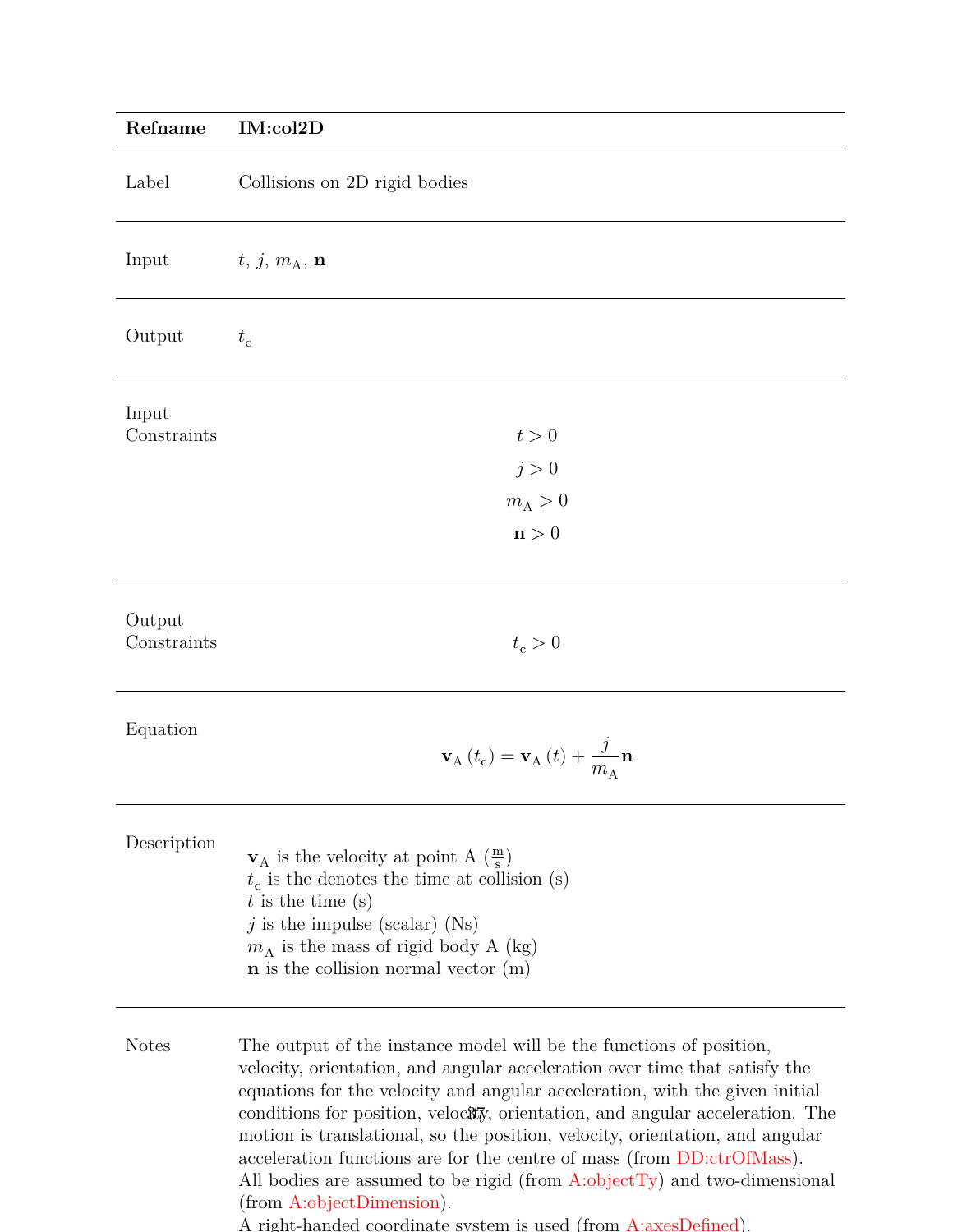#### <span id="page-37-0"></span>**4.2.6 Data Constraints**

The [Data Constraints Table](#page-37-2) shows the data constraints on the input variables. The column for physical constraints gives the physical limitations on the range of values that can be taken by the variable. The uncertainty column provides an estimate of the confidence with which the physical quantities can be measured. This information would be part of the input if one were performing an uncertainty quantification exercise. The constraints are conservative, to give the user of the model the flexibility to experiment with unusual situations. The column of typical values is intended to provide a feel for a common scenario.

<span id="page-37-2"></span>

| Var          |                           | Physical Constraints Software Constraints Typical Value |                                                  | Uncert. |
|--------------|---------------------------|---------------------------------------------------------|--------------------------------------------------|---------|
| $C_{\rm R}$  | $0 \leq C_{\rm R} \leq 1$ |                                                         | 0.8                                              | 10%     |
| $\mathbf F$  |                           |                                                         | 98.1 N                                           | 10\%    |
| G            |                           |                                                         | $66.743 \cdot 10^{-12} \frac{m^3}{\text{kgs}^2}$ | 10%     |
| $\mathbf I$  | I > 0                     |                                                         | 74.5 $\text{kgm}^2$                              | 10%     |
| L            | L>0                       |                                                         | $44.2 \text{ m}$                                 | 10%     |
| m            | m > 0                     |                                                         | $56.2 \text{ kg}$                                | 10\%    |
| p            |                           |                                                         | $0.412$ m                                        | 10%     |
| $\mathbf{V}$ |                           |                                                         | $2.51 \frac{m}{s}$                               | 10\%    |
|              |                           |                                                         | $200\ {\rm Nm}$                                  | 10%     |
| $\omega$     |                           |                                                         | $2.1 \frac{\text{rad}}{\ }$                      | 10%     |
| $\varphi$    |                           | $0 \leq \phi \leq 2\pi$                                 | $\frac{\pi}{2}$<br>rad                           | 10%     |

Table 4: Input Data Constraints

#### <span id="page-37-1"></span>**4.2.7 Properties of a Correct Solution**

<span id="page-37-3"></span>The [Data Constraints Table](#page-37-3) shows the data constraints on the output variables. The column for physical constraints gives the physical limitations on the range of values that can be taken by the variable.

| $\operatorname{Var}$ |  |
|----------------------|--|
| р                    |  |
| v                    |  |
| $\phi$               |  |
| ω                    |  |

Table 5: Output Data Constraints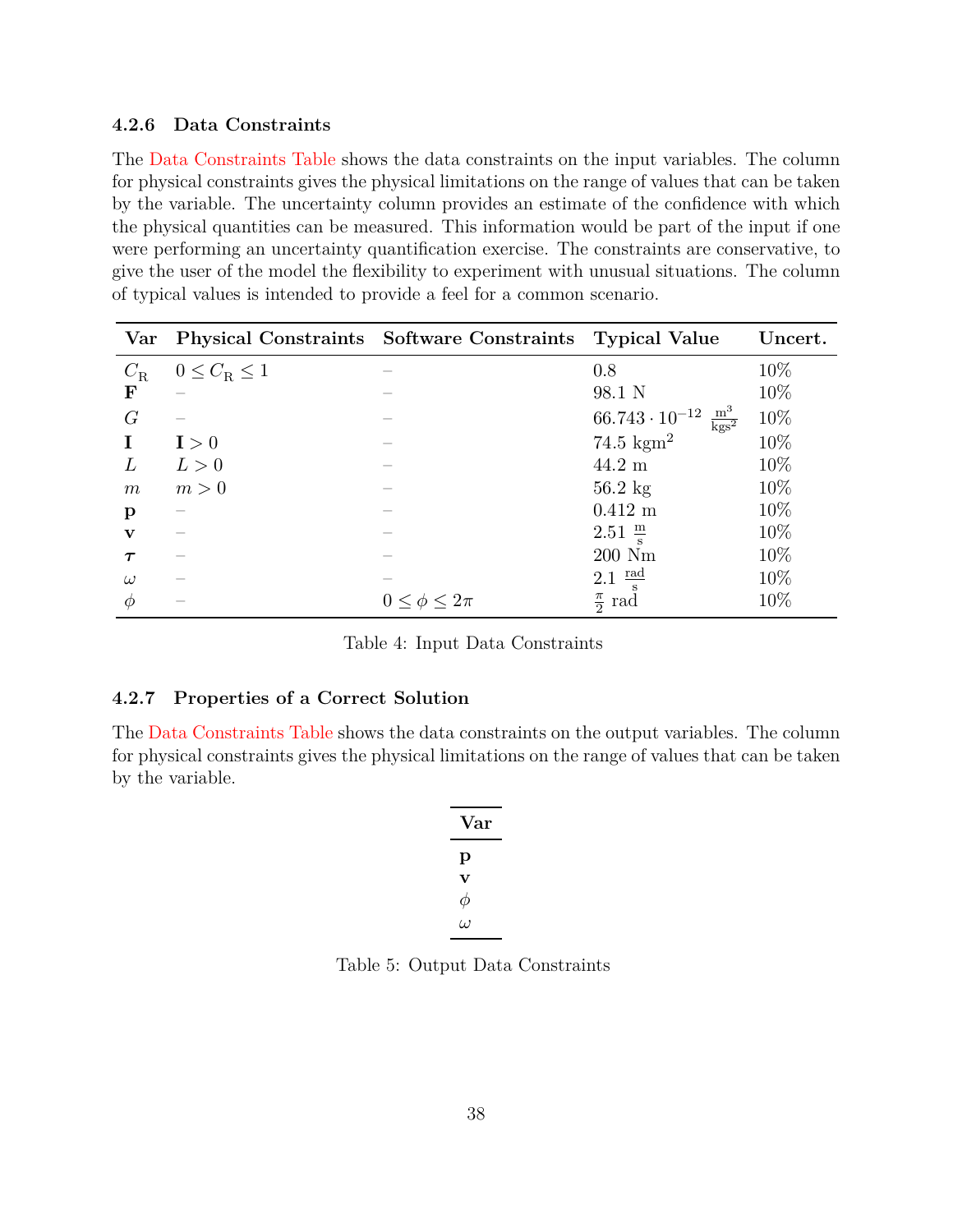## <span id="page-38-0"></span>**5 Requirements**

This section provides the functional requirements, the tasks and behaviours that the software is expected to complete, and the non-functional requirements, the qualities that the software is expected to exhibit.

## <span id="page-38-1"></span>**5.1 Functional Requirements**

<span id="page-38-4"></span><span id="page-38-3"></span>This section provides the functional requirements, the tasks and behaviours that the software is expected to complete.

Simulation-Space: Create a space for all of the rigid bodies in the physical simulation to interact in.

- Initial-Conditions: Input the initial masses, velocities, orientations, angular velocities of, and forces applied on rigid bodies.
- <span id="page-38-5"></span>Input-Surface-Properties: Input the surface properties of the bodies such as friction or elasticity.
- <span id="page-38-6"></span>vertify-Physical\_Constraints: Verify that the inputs satisfy the required physical constraints from the [solution char](#page-8-2)[acteristics specification.](#page-8-2)
- <span id="page-38-7"></span>slation-Over-Time: Determine the positions and velocities over a period of time of the 2D rigid bodies acted upon by a force.
- <span id="page-38-8"></span>obtation-Over-Time: Determine the orientations and angular velocities over a period of time of the 2D rigid bodies.
- Determine-Collisions: Determine if any of the rigid bodies in the space have collided.
- sponse-Over-Time: Determine the positions and velocities over a period of time of the 2D rigid bodies that have undergone a collision.

#### <span id="page-38-10"></span><span id="page-38-9"></span><span id="page-38-2"></span>**5.2 Non-Functional Requirements**

<span id="page-38-11"></span>This section provides the non-functional requirements, the qualities that the software is expected to exhibit.

- Performance: The execution time for collision detection and collision resolution shall be comparable to an existing 2D physics library on the market (e.g. Pymunk).
- <span id="page-38-13"></span><span id="page-38-12"></span>Correctness: The output of simulation results shall be compared to an existing implementation like Pymunk (please refer to: http://www.pymunk.org/en/latest/).
	- Usability: Software shall be easy to learn and use. Usability shall be measured by how long it takes a user to learn how to use the library to create a small program to simulate the movement of 2 bodies over time in space. Creating a program should take no less than 30 to 60 minutes for an intermediate to experienced programmer.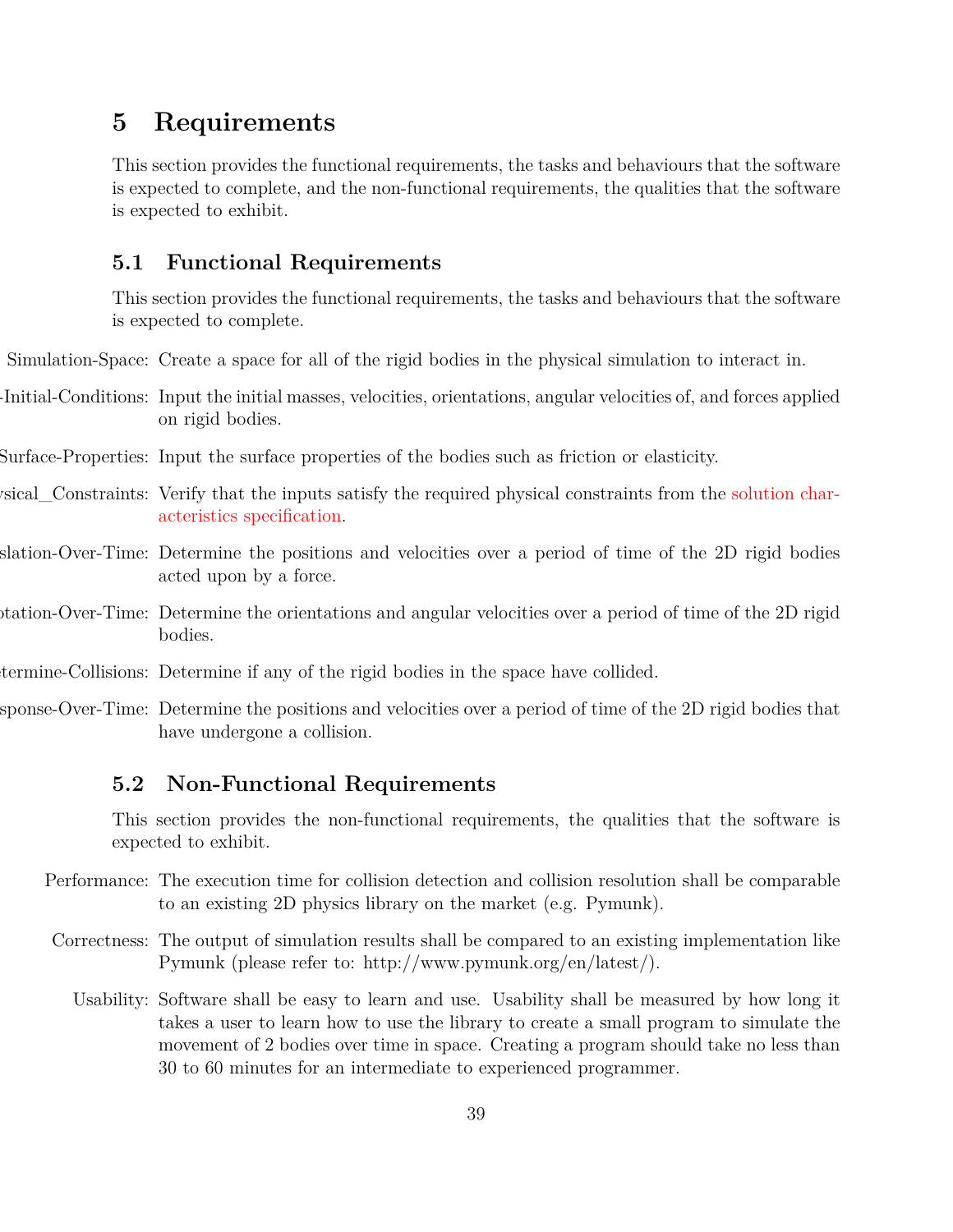- <span id="page-39-6"></span>Understandability: Users of Tamias2D shall be able to learn the software with ease. Users shall be able to easily create a small program using the library. Creating a small program to simulate the movement of 2 bodies in space should take no less that 60 minutes.
	- Maintainability: The development time for any of the likely changes should not exceed 10% percent of the original development time.

## <span id="page-39-7"></span><span id="page-39-0"></span>**6 Likely Changes**

<span id="page-39-8"></span><span id="page-39-4"></span><span id="page-39-3"></span>This section lists the likely changes to be made to the software.

- riable-ODE-Solver: The internal ODE-solving algorithm used by the library may be changed in the future.
- Expanded-Collisions: [A:collisionType](#page-9-5) The library may be expanded to deal with edge-to-edge and vertexto-vertex collisions.
- Include-Dampening: [A:dampingInvolvement](#page-9-6) The library may be expanded to include motion with damping.
- Include-Joints-Constraints: [A:constraintsAndJointsInvolvement](#page-9-7) The library may be expanded to include joints and constraints.

# <span id="page-39-5"></span><span id="page-39-1"></span>**7 Unlikely Changes**

<span id="page-39-10"></span><span id="page-39-9"></span>This section lists the unlikely changes to be made to the software.

Simulate-Rigid-Bodies: The goal of the system is to simulate the interactions of rigid bodies.

External-Input: There will always be a source of input data external to the software.

Coordinate-System: A Cartesian Coordinate system is used.

jects-Rigid-Bodies: All objects are rigid bodies.

# <span id="page-39-12"></span><span id="page-39-11"></span><span id="page-39-2"></span>**8 Off-The-Shelf Solutions**

As mentioned in the [problem description,](#page-7-3) there already exist free open source game physics libraries. Similar 2D physics libraries are:

- Box2D: http://box2d.org/
- Nape Physics Engine: http://napephys.com/

Free open source 3D game physics libraries include: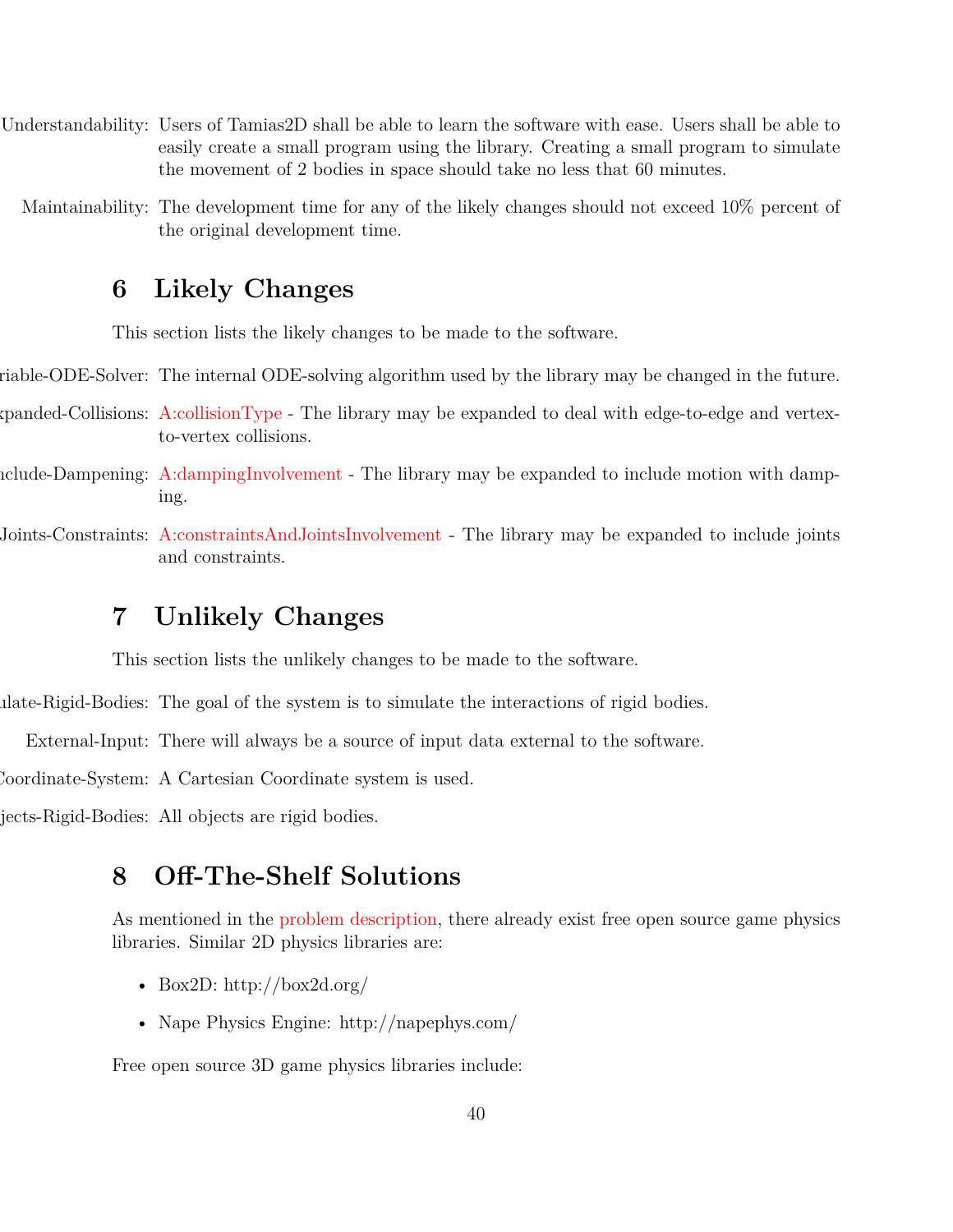- Bullet: http://bulletphysics.org/
- Open Dynamics Engine: http://www.ode.org/
- Newton Game Dynamics: http://newtondynamics.com/

# <span id="page-40-0"></span>**9 Traceability Matrices and Graphs**

The purpose of the traceability matrices is to provide easy references on what has to be additionally modified if a certain component is changed. Every time a component is changed, the items in the column of that component that are marked with an "X" should be modified as well. [Tab:TraceMatAvsA](#page-40-1) shows the dependencies of assumptions on the assumptions. [Tab:TraceMatAvsAll](#page-40-2) shows the dependencies of data definitions, theoretical models, general definitions, instance models, requirements, likely changes, and unlikely changes on the assumptions. [Tab:TraceMatRefvsRef](#page-41-0) shows the dependencies of data definitions, theoretical models, general definitions, and instance models with each other. [Tab:TraceMatAllvsR](#page-42-0) shows the dependencies of requirements, goal statements on the data definitions, theoretical models, general definitions, and instance models.

<span id="page-40-1"></span>

|                                   |  | A:objectTy A:objectDimension A:coordinateSystemTy |
|-----------------------------------|--|---------------------------------------------------|
| A:objectTy                        |  |                                                   |
| A:objectDimension                 |  |                                                   |
| A:coordinateSystemTy              |  |                                                   |
| A:axesDefined                     |  |                                                   |
| A:collisionType                   |  |                                                   |
| A:dampingInvolvement              |  |                                                   |
| A:constraintsAndJointsInvolvement |  |                                                   |

Table 6: Traceability Matrix Showing the Assumptions

<span id="page-40-2"></span>

|               |           | A:objectTy A:objectDimension A:coordinateSy |  |
|---------------|-----------|---------------------------------------------|--|
| DD:ctrOfMass  |           |                                             |  |
| DD:linDisp    |           |                                             |  |
| DD:linVel     |           |                                             |  |
| DD:linAcc     | ∡⊾        |                                             |  |
| DD:angDisp    |           |                                             |  |
| DD:angVel     | $\Delta$  |                                             |  |
| DD:angAccel   |           | ∡⊾                                          |  |
| DD:chaslesThm | $\Lambda$ |                                             |  |
| DD:torque     |           |                                             |  |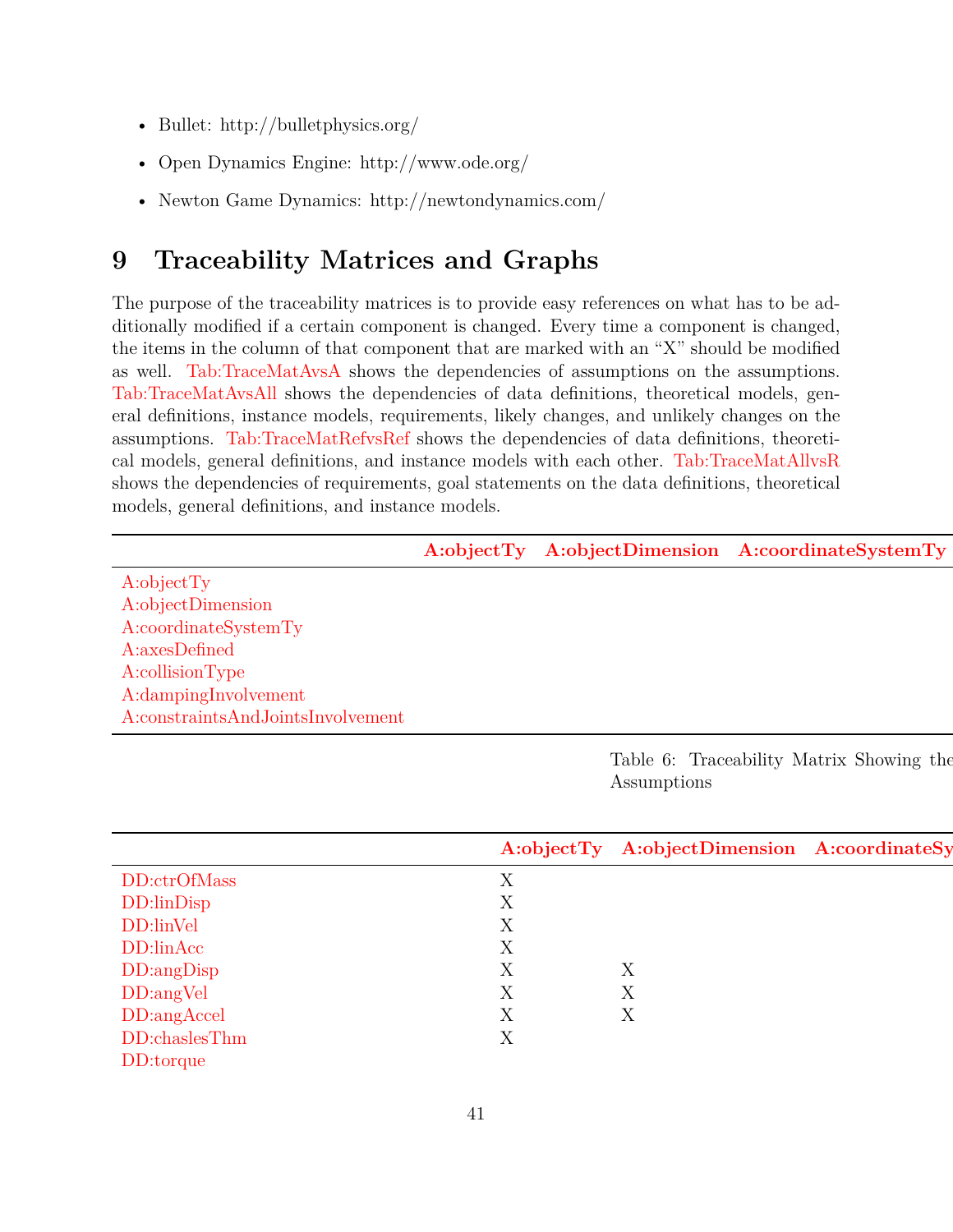|                                           | A:objectTy  | A:objectDimension A:coordinateSy |  |
|-------------------------------------------|-------------|----------------------------------|--|
| DD:kEnergy                                | X           | $\mathbf X$                      |  |
| DD:coeffRestitution                       |             |                                  |  |
| DD:reVeInColl                             | X           |                                  |  |
| DD:impulseV                               | $\mathbf X$ |                                  |  |
| DD:potEnergy                              | $\mathbf X$ | X                                |  |
| DD:momentOfInertia                        | $\mathbf X$ |                                  |  |
| TM:NewtonSecLawMot                        |             |                                  |  |
| TM:NewtonThirdLawMot                      |             |                                  |  |
| TM:UniversalGravLaw                       |             |                                  |  |
| TM:NewtonSecLawRotMot                     |             | X                                |  |
| GD:accelGravity                           |             |                                  |  |
| GD:impulse                                | X           | X                                |  |
| IM:transMot                               | $\mathbf X$ | X                                |  |
| IM:rotMot                                 | X           | X                                |  |
| IM:col2D                                  | X           | $\mathbf X$                      |  |
| FR:Simulation-Space                       |             |                                  |  |
| FR:Input-Initial-Conditions               |             |                                  |  |
| FR:Input-Surface-Properties               |             |                                  |  |
| FR:Verify-Physical_Constraints            |             |                                  |  |
| FR:Calculate-Translation-Over-Time        |             |                                  |  |
| FR:Calculate-Rotation-Over-Time           |             |                                  |  |
| FR:Determine-Collisions                   |             |                                  |  |
| FR:Determine-Collision-Response-Over-Time |             |                                  |  |
| NFR:Performance                           |             |                                  |  |
| NFR:Correctness                           |             |                                  |  |
| NFR:Usability                             |             |                                  |  |
| NFR:Understandability                     |             |                                  |  |
| NFR:Maintainability                       |             |                                  |  |
| LC:Variable-ODE-Solver                    |             |                                  |  |
| LC:Expanded-Collisions                    |             |                                  |  |
| LC:Include-Dampening                      |             |                                  |  |
| $LC: Include-Joints-Constraints \\$       |             |                                  |  |
| UC:Simulate-Rigid-Bodies                  |             |                                  |  |
| UC:External-Input                         |             |                                  |  |
|                                           |             |                                  |  |
| UC:Cartesian-Coordinate-System            |             |                                  |  |

<span id="page-41-0"></span>Table 7: Traceability Matrix Showing Items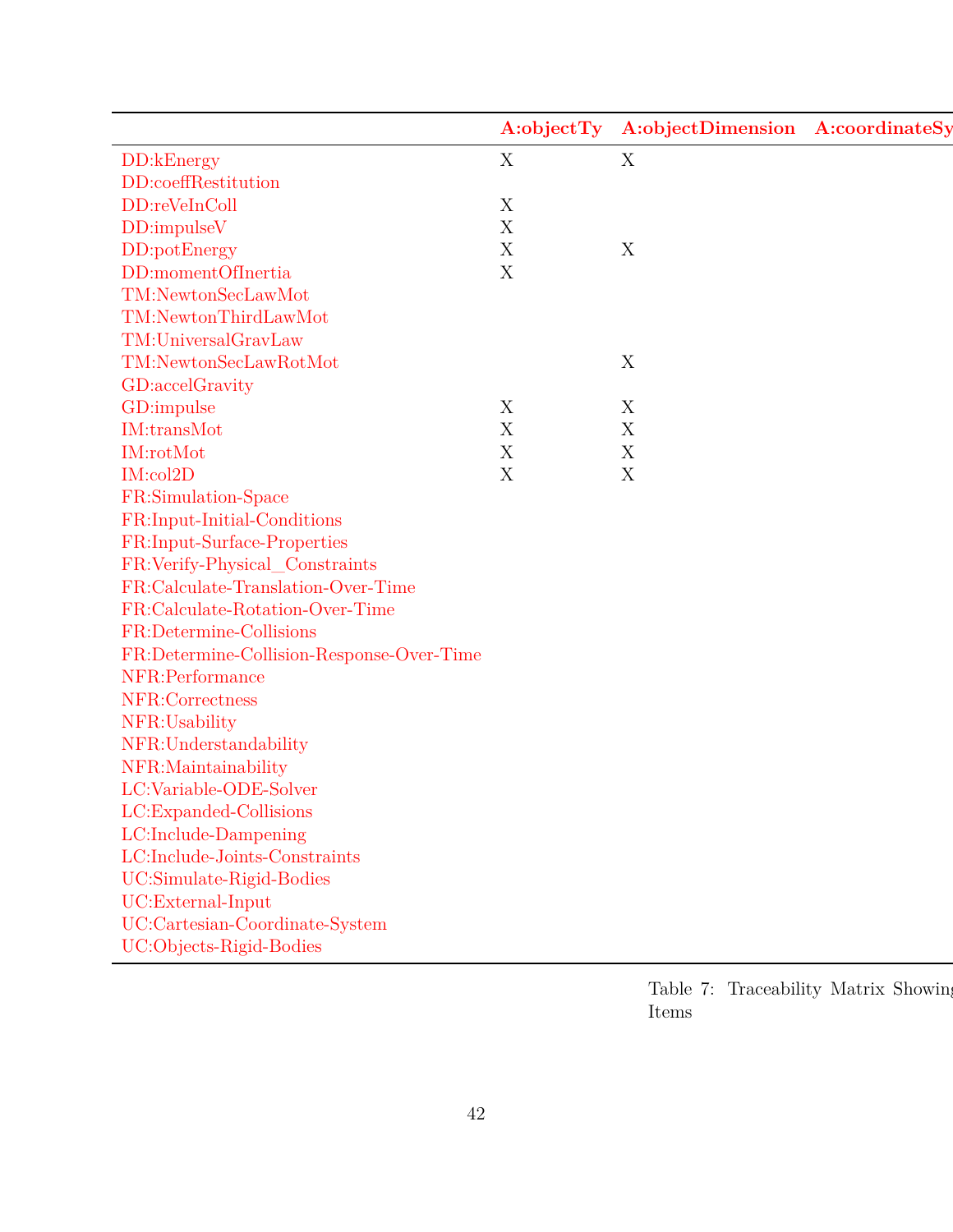|                                                                                                                                             |  |  | DD:ctrOfMass DD:linDisp DD:linVel DD:linAcc DD:angDis |
|---------------------------------------------------------------------------------------------------------------------------------------------|--|--|-------------------------------------------------------|
| DD:ctrOfMass<br>DD:linDisp<br>DD:linVel<br>DD:linAcc<br>DD:angDisp<br>DD:angVel<br>DD:angAccel<br>DD:chaslesThm                             |  |  |                                                       |
|                                                                                                                                             |  |  |                                                       |
|                                                                                                                                             |  |  |                                                       |
|                                                                                                                                             |  |  |                                                       |
|                                                                                                                                             |  |  |                                                       |
|                                                                                                                                             |  |  |                                                       |
|                                                                                                                                             |  |  |                                                       |
|                                                                                                                                             |  |  |                                                       |
|                                                                                                                                             |  |  |                                                       |
|                                                                                                                                             |  |  |                                                       |
|                                                                                                                                             |  |  |                                                       |
| DD:chastes I film<br>DD:corque<br>DD:coeffRestitution<br>DD:reVeInColl<br>DD:impulseV<br>DD:potEnergy<br>DD:potEnergy<br>DD:momentOfInertia |  |  |                                                       |
|                                                                                                                                             |  |  |                                                       |
|                                                                                                                                             |  |  |                                                       |
|                                                                                                                                             |  |  |                                                       |
| TM:NewtonSecLawMot                                                                                                                          |  |  |                                                       |
| $\label{lem:con1} {\bf TM:NewtonThirdLawMot}$                                                                                               |  |  |                                                       |
| TM:UniversalGravLaw                                                                                                                         |  |  |                                                       |
| $\label{lem:con2} TM: NewtonSecLawRotMotMot$                                                                                                |  |  |                                                       |
|                                                                                                                                             |  |  |                                                       |
|                                                                                                                                             |  |  |                                                       |
| GD:accelGravity<br>GD:impulse<br>IM:transMot<br>IM:rotMot                                                                                   |  |  |                                                       |
|                                                                                                                                             |  |  |                                                       |
| IM:col2D<br>the contract of the contract of the contract of                                                                                 |  |  |                                                       |

<span id="page-42-0"></span>

|                                                                                                                                                                                                                                              | DD:ctrOfMass DD:linDisp DD:linVel DD:linA |
|----------------------------------------------------------------------------------------------------------------------------------------------------------------------------------------------------------------------------------------------|-------------------------------------------|
| <sup>C</sup> S:Determine-Linear-Properties                                                                                                                                                                                                   |                                           |
| GS:Determine Emoan Properties<br>GS:Determine-Angular-Properties<br>FR:Simulation-Space<br>FR:Input-Initial-Conditions<br>FR:Input-Surface-Properties<br>FR:Verify-Physical_Constraints<br>FR:Calculate-Translation-Over-Time<br>FR:Calculat |                                           |
|                                                                                                                                                                                                                                              |                                           |
|                                                                                                                                                                                                                                              |                                           |
|                                                                                                                                                                                                                                              |                                           |
|                                                                                                                                                                                                                                              |                                           |
|                                                                                                                                                                                                                                              |                                           |
|                                                                                                                                                                                                                                              |                                           |
|                                                                                                                                                                                                                                              |                                           |
|                                                                                                                                                                                                                                              |                                           |
| NFR:Performance<br>NFR:Correctness                                                                                                                                                                                                           |                                           |
|                                                                                                                                                                                                                                              |                                           |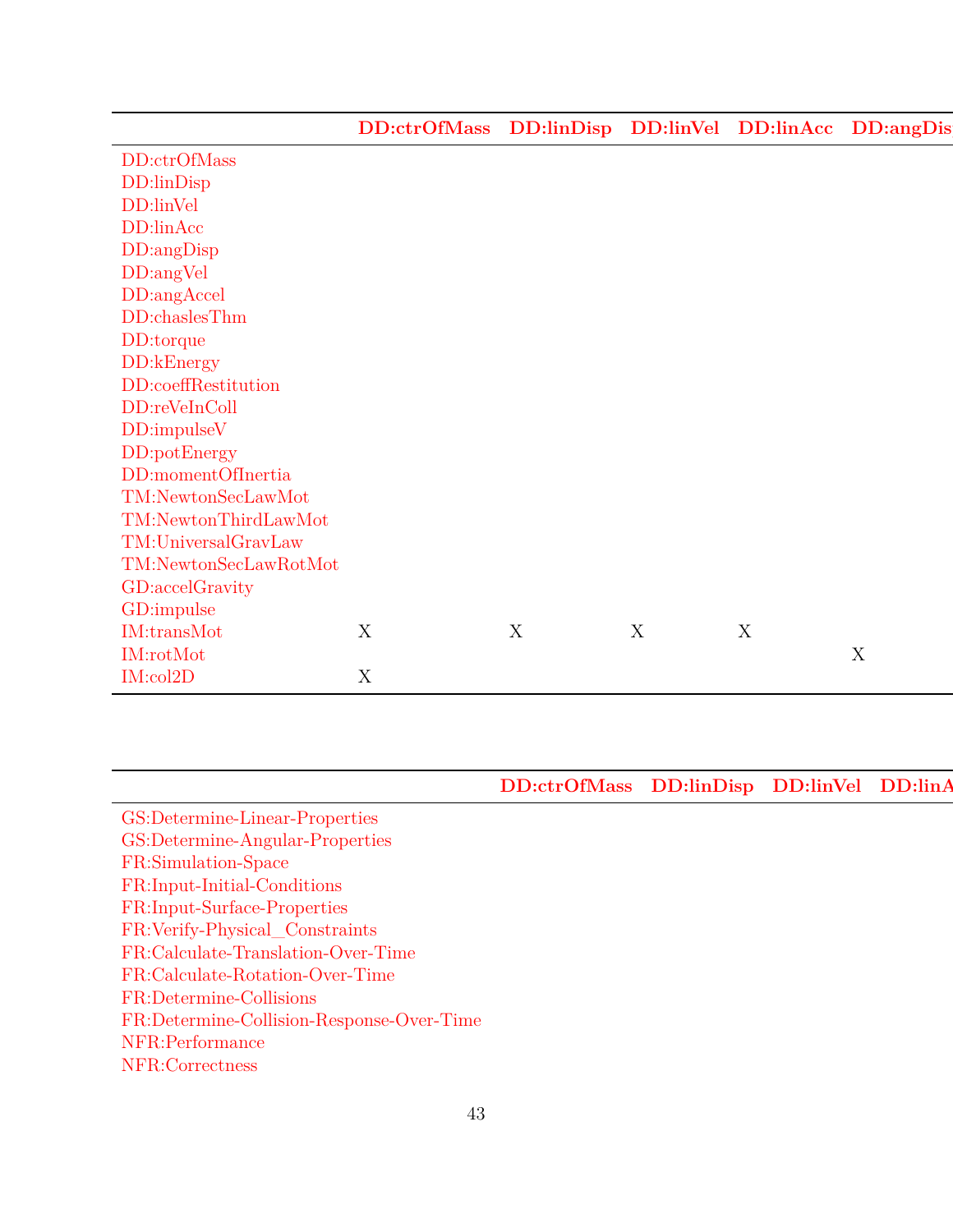<span id="page-43-1"></span><span id="page-43-0"></span>

The purpose of the traceability graphs is also to provide easy references on what has to be additionally modified if a certain component is changed. The arrows in the graphs represent dependencies. The component at the tail of an arrow is depended on by the component at the head of that arrow. Therefore, if a component is changed, the components that it points to should also be changed. [Fig:TraceGraphAvsA](#page-43-0) shows the dependencies of assumptions on the assumptions. [Fig:TraceGraphAvsAll](#page-43-1) shows the dependencies of data definitions, theoretical models, general definitions, instance models, requirements, likely changes, and unlikely changes on the assumptions. [Fig:TraceGraphRefvsRef](#page-43-2) shows the dependencies of data definitions, theoretical models, general definitions, and instance models with each other. [Fig:TraceGraphAllvsR](#page-44-9) shows the dependencies of requirements, goal statements on the data definitions, theoretical models, general definitions, and instance models. [Fig:Trace-](#page-44-10)[GraphAllvsAll](#page-44-10) shows the dependencies of dependencies of assumptions, models, definitions, requirements, goals, and changes with each other.

For convenience, the following graphs can be found at the links below:

• [TraceGraphAvsA](../../../../traceygraphs/gamephysics/avsa.svg)

[NFR:Maintainability](#page-39-7)

• [TraceGraphAvsAll](../../../../traceygraphs/gamephysics/avsall.svg)

<span id="page-43-2"></span>

Figure 4: TraceGraphRefvsRef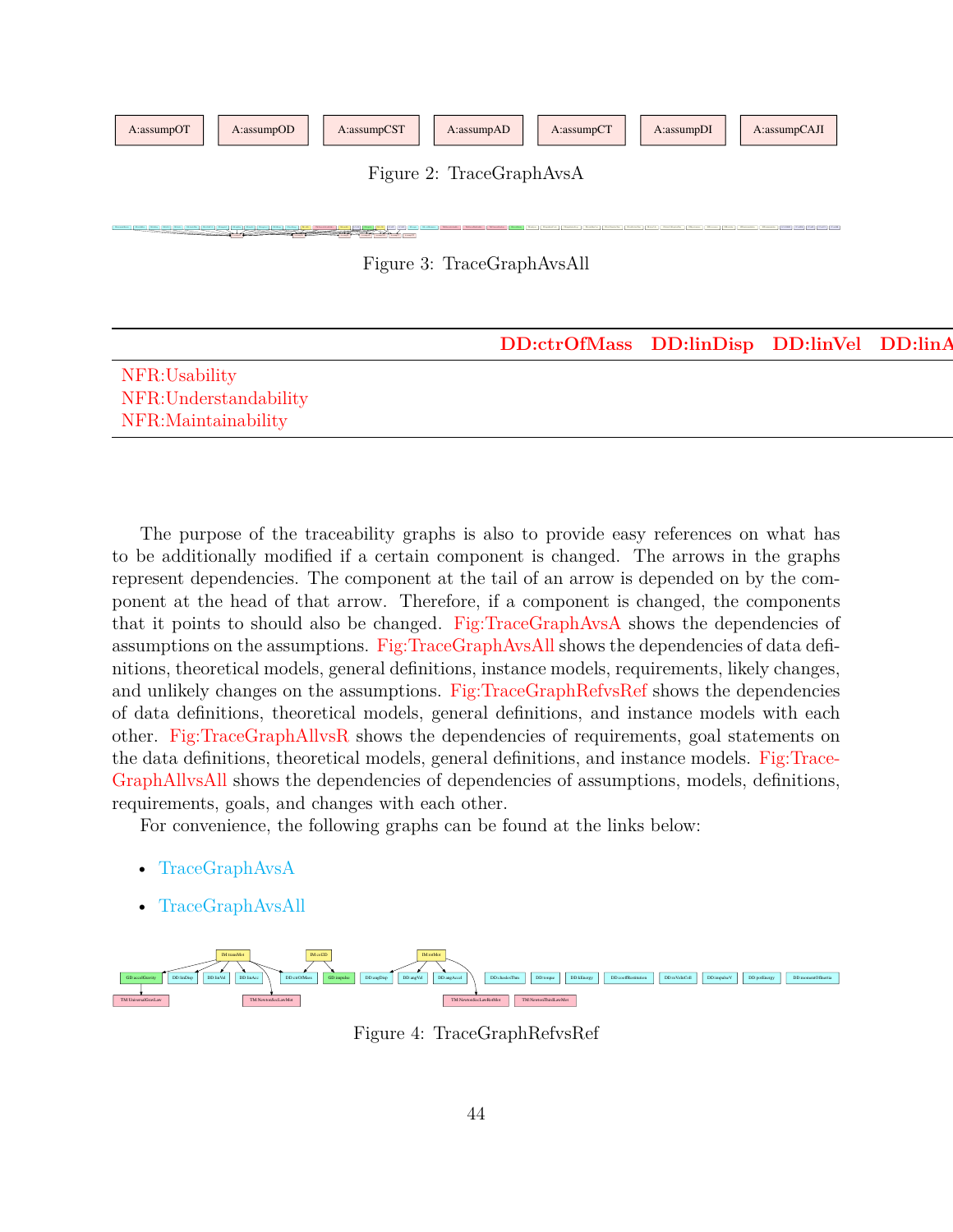<span id="page-44-9"></span>isant lower lower lower lower lower lower lower lower lower lower lower lower lower lower lower lower lower lower lower lower lower lower lower lower lower lower lower lower lower lower lower lower lower lower lower lower Figure 5: TraceGraphAllvsR

<span id="page-44-10"></span>

Figure 6: TraceGraphAllvsAll

- [TraceGraphRefvsRef](../../../../traceygraphs/gamephysics/refvsref.svg)
- [TraceGraphAllvsR](../../../../traceygraphs/gamephysics/allvsr.svg)
- [TraceGraphAllvsAll](../../../../traceygraphs/gamephysics/allvsall.svg)

# <span id="page-44-0"></span>**10 Values of Auxiliary Constants**

There are no auxiliary constants.

## <span id="page-44-1"></span>**11 References**

- [1] J. Frederick Bueche. *Introduction to Physics for Scientists, Fourth Edition*. 1986.
- <span id="page-44-4"></span>[2] Wikipedia Contributors. *Cartesian coordinate system*. [https://en.wikipedia.org/](https://en.wikipedia.org/wiki/Cartesian_coordinate_system) wiki/Cartesian coordinate system. June 2019.
- <span id="page-44-8"></span>[3] Wikipedia Contributors. *Chasles' theorem (kinematics)*. [https : / / en . wikipedia .](https://en.wikipedia.org/wiki/Chasles) [org/wiki/Chasles'\\_theorem\\_\(kinematics\)](https://en.wikipedia.org/wiki/Chasles). Nov. 2018.
- <span id="page-44-7"></span>[4] Wikipedia Contributors. *Damping*. [https : / / en . wikipedia . org / wiki / Damping \\_](https://en.wikipedia.org/wiki/Damping_ratio) [ratio](https://en.wikipedia.org/wiki/Damping_ratio). July 2019.
- <span id="page-44-5"></span>[5] The Editors of Encyclopaedia Britannica. *Line*. [https : / / www . britannica . com /](https://www.britannica.com/science/line-mathematics) [science/line-mathematics](https://www.britannica.com/science/line-mathematics). June 2019.
- <span id="page-44-3"></span>[6] Nirmitha Koothoor. "A document drive approach to certifying scientific computing software". MA thesis. Hamilton, ON, Canada: McMaster University, 2013.
- [7] David L. Parnas. "Designing Software for Ease of Extension and Contraction". In: *ICSE '78: Proceedings of the 3rd international conference on Software engineering*. 1978, pp. 264–277.
- <span id="page-44-2"></span>[8] David L. Parnas and P. C. Clements. "A rational design process: How and why to fake it". In: *IEEE Transactions on Software Engineering* 12.2 (Feb. 1986), pp. 251–257.
- <span id="page-44-6"></span>[9] Rod Pierce. *Point*. <https://www.mathsisfun.com/geometry/point.html>. May 2017.